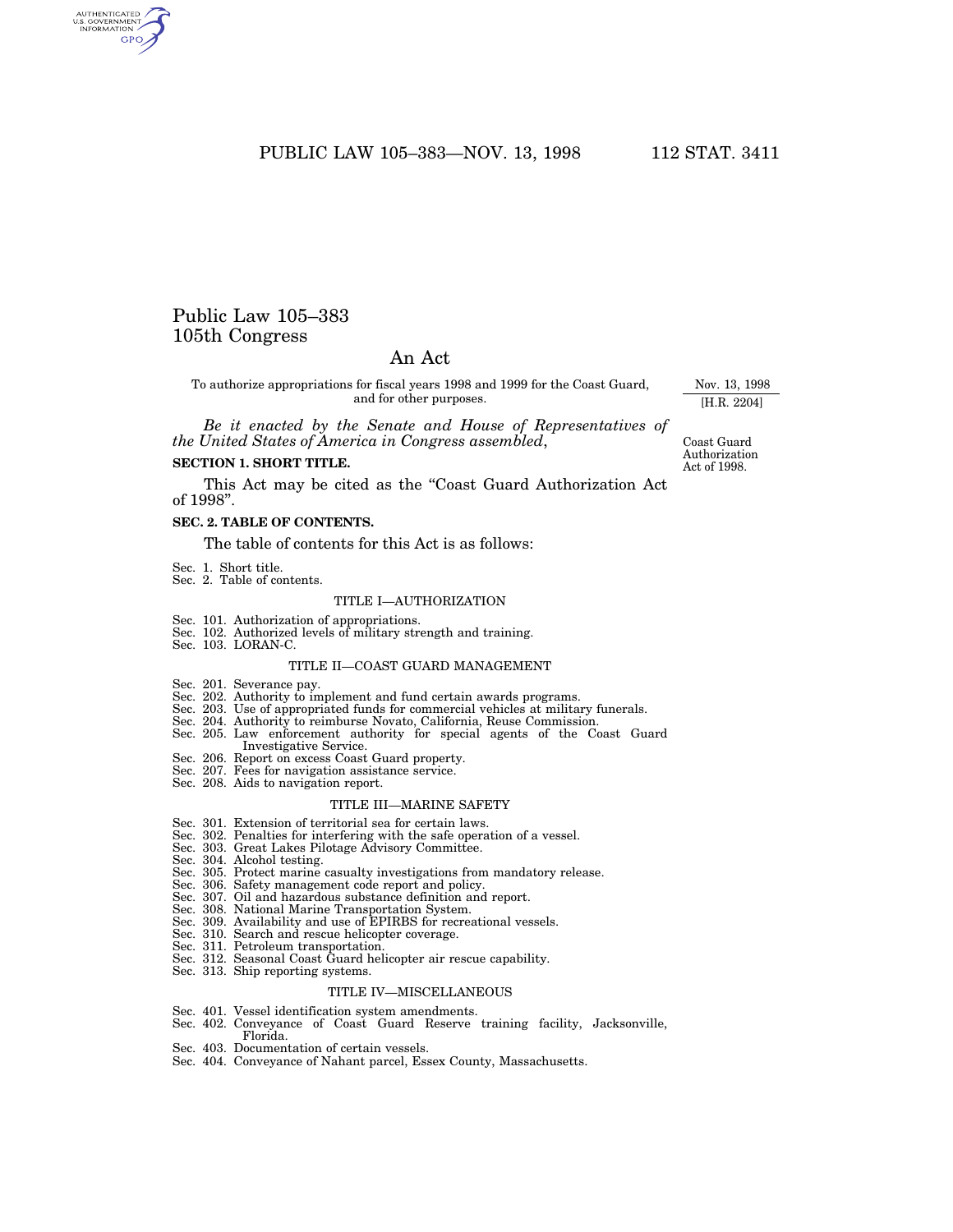- Sec. 405. Unreasonable obstruction to navigation.
- Sec. 406. Financial responsibility for oil spill response vessels.
- Sec. 407. Conveyance of Coast Guard property to Jacksonville University in Jacksonville, Florida.
- Sec. 408. Penalty for violation of International Safety Convention. Sec. 409. Coast Guard City, USA.
- Sec. 410. Conveyance of Communication Station Boston Marshfield Receiver Site, Massachusetts.
- Sec. 411. Clarification of liability of persons engaging in oil spill prevention and response activities.
- Sec. 412. Vessels not seagoing motor vessels.
- Sec. 413. Land conveyance, Coast Guard Station Ocracoke, North Carolina.
- Sec. 414. Conveyance of Coast Guard property in Sault Sainte Marie, Michigan.
- Sec. 415. Interim authority for dry bulk cargo residue disposal. Sec. 416. Conveyance of lighthouses.
- Sec. 417. Conveyance of Coast Guard LORAN Station Nantucket.
- Sec. 418. Conveyance of decommissioned Coast Guard vessels.
- Sec. 419. Amendment to conveyance of vessel S/S RED OAK VICTORY.
- Sec. 420. Transfer of Ocracoke Light Station to Secretary of the Interior.
- Sec. 421. Vessel documentation clarification.
- Sec. 422. Dredge clarification.
- Sec. 423. Double hull alternative designs study.
- Sec. 424. Vessel sharing agreements.
- Sec. 425. Reports.
- Sec. 426. Report on tonnage calculation methodology.
- Sec. 427. Authority to convey National Defense Reserve Fleet Vessels. Sec. 428. Authority to convey National Defense Reserve Fleet Vessel, JOHN HENRY.
- Sec. 429. Applicability of authority to release restrictions and encumbrances.
- Sec. 430. Barge APL–60.
- Sec. 431. Vessel financing flexibility.
- Sec. 432. Hydrographic functions.

#### TITLE V—ADMINISTRATIVE PROCESS FOR JONES ACT WAIVERS

- Sec. 501. Findings.
- Sec. 502. Administrative waiver of coastwise trade laws.
- Sec. 503. Revocation.
- Sec. 504. Definitions.
- Sec. 505. Sunset.

#### TITLE VI—HARMFUL ALGAL BLOOMS AND HYPOXIA

- Sec. 601. Short title.
- Sec. 602. Findings.
- Sec. 603. Assessments.
- Sec. 604. Northern Gulf of Mexico hypoxia. Sec. 605. Authorization of appropriations.
- 
- Sec. 606. Protection of States' rights.

# **TITLE I—AUTHORIZATION**

#### **SEC. 101. AUTHORIZATION OF APPROPRIATIONS.**

Funds are authorized to be appropriated for necessary expenses of the Coast Guard, as follows:

(1) For the operation and maintenance of the Coast Guard—

(A) for fiscal year 1998, \$2,715,400,000; and

(B) for fiscal year 1999, \$2,854,700,000; of which \$25,000,000 shall be derived each fiscal year from the Oil Spill Liability Trust Fund to carry out the purposes of section 1012(a)(5) of the Oil Pollution Act of 1990 and of which not less than \$408,000,000 shall be available for expenses related to drug interdiction.

(2) For the acquisition, construction, rebuilding, and improvement of aids to navigation, shore and offshore facilities, vessels, and aircraft, including equipment related thereto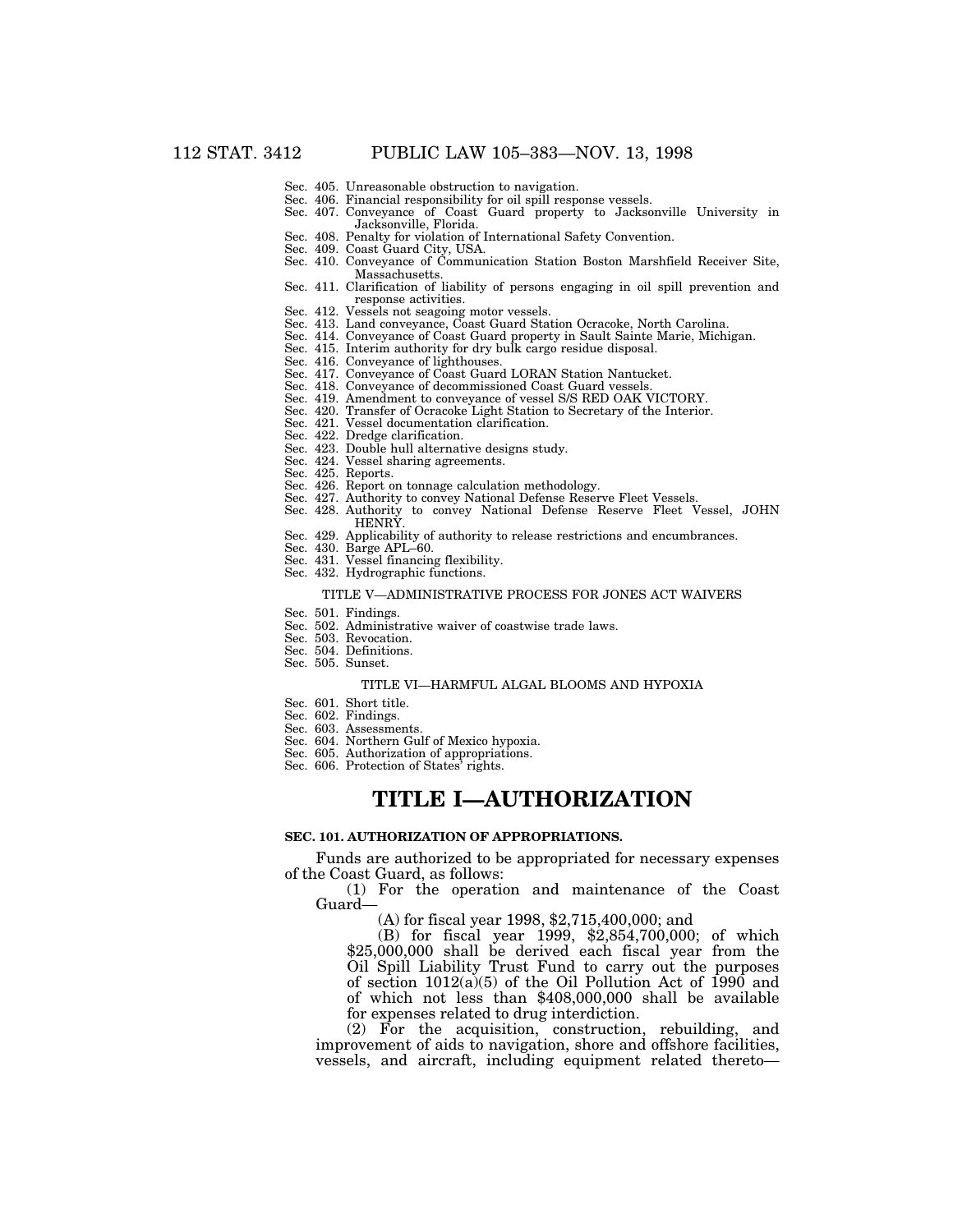(A) for fiscal year 1998, \$399,850,000, of which \$2,000,000 shall be made available for concept evaluation for a replacement vessel for the Coast Guard icebreaker MACKINAW; and

(B) for fiscal year 1999, \$510,300,000, of which \$5,300,000 shall be made available to complete the conceptual design for a replacement vessel for the Coast Guard icebreaker MACKINAW,

to remain available until expended, of which \$20,000,000 shall be derived each fiscal year from the Oil Spill Liability Trust Fund to carry out the purposes of section  $1012(a)(5)$  of the Oil Pollution Act of 1990 and of which not less than \$62,000,000 shall be available for expenses related to drug interdiction.

(3) For research, development, test, and evaluation of technologies, materials, and human factors directly relating to improving the performance of the Coast Guard's mission in support of search and rescue, aids to navigation, marine safety, marine environmental protection, enforcement of laws and treaties, ice operations, oceanographic research, and defense readiness—

(A) for fiscal year 1998, \$19,000,000; and

(B) for fiscal year 1999, \$18,300,000,

to remain available until expended, of which \$3,500,000 shall be derived each fiscal year from the Oil Spill Liability Trust Fund to carry out the purposes of section  $1012(a)(5)$  of the Oil Pollution Act of 1990.

(4) For retired pay (including the payment of obligations otherwise chargeable to lapsed appropriations for this purpose), payments under the Retired Serviceman's Family Protection and Survivor Benefit Plans, and payments for medical care of retired personnel and their dependents under chapter 55 of title 10, United States Code—

(A) for fiscal year 1998, \$653,196,000; and

(B) for fiscal year 1999, \$691,493,000.

(5) For alteration or removal of bridges over navigable waters of the United States constituting obstructions to navigation, and for personnel and administrative costs associated with the Bridge Alteration Program—

(A) for fiscal year 1998, \$17,000,000; and

(B) for fiscal year 1999, \$26,000,000,

to remain available until expended.

(6) For environmental compliance and restoration at Coast Guard facilities (other than parts and equipment associated with operations and maintenance), \$26,000,000 for each of fiscal years 1998 and 1999, to remain available until expended.

#### **SEC. 102. AUTHORIZED LEVELS OF MILITARY STRENGTH AND TRAINING.**

(a) ACTIVE DUTY STRENGTH.—The Coast Guard is authorized an end-of-year strength for active duty personnel of—

 $(1)$  37,944 as of September 30, 1998; and

(2) 38,038 as of September 30, 1999.

(b) MILITARY TRAINING STUDENT LOADS.—The Coast Guard is authorized average military training student loads as follows: (1) For recruit and special training—

(A) for fiscal year 1998, 1,424 student years; and

(B) for fiscal year 1999, 1,424 student years.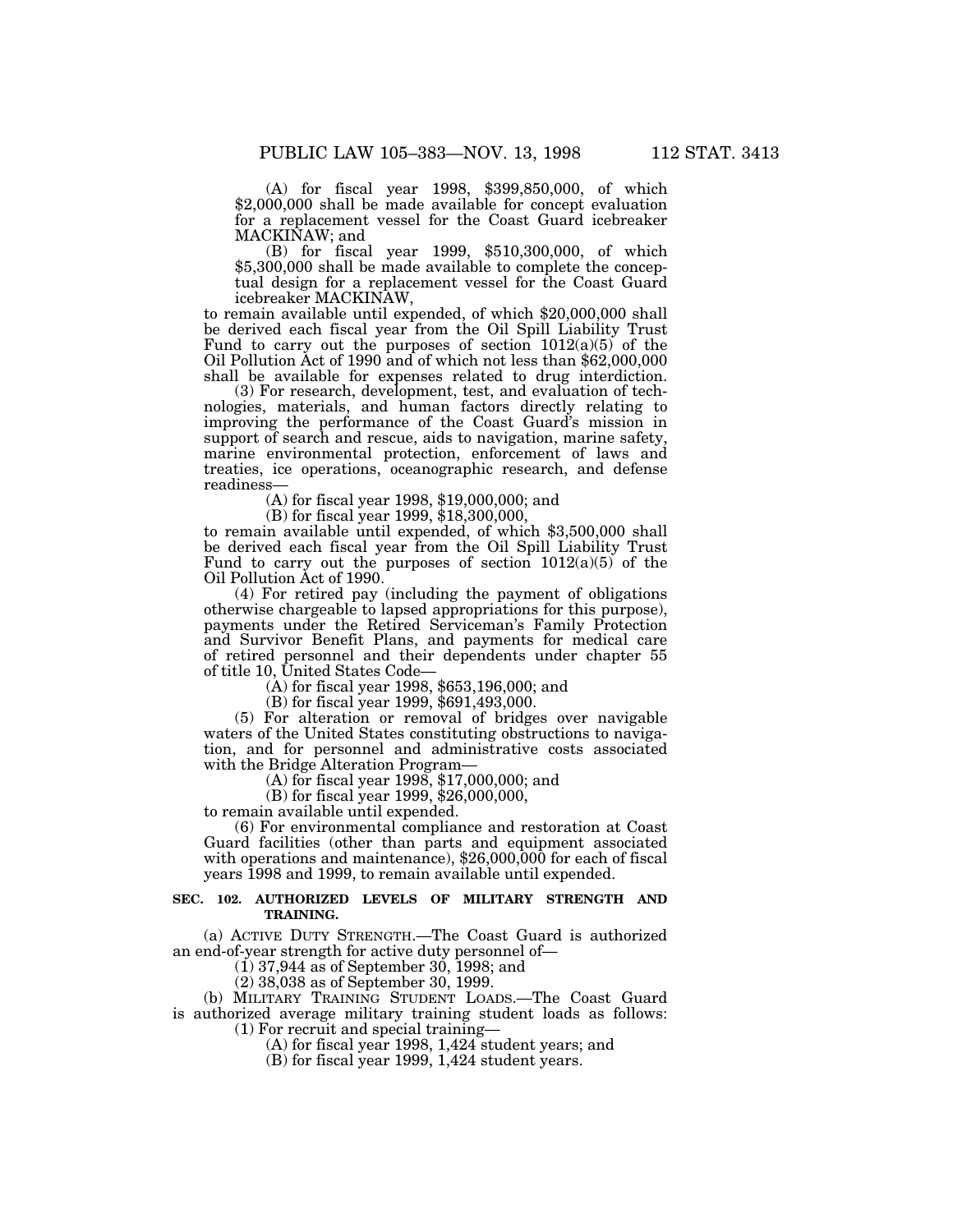(2) For flight training—

(A) for fiscal year 1998, 98 student years; and

(B) for fiscal year 1999, 98 student years.

(3) For professional training in military and civilian institutions—

(A) for fiscal year 1998, 283 student years; and

(B) for fiscal year 1999, 283 student years.

(4) For officer acquisition—

(A) for fiscal year 1998, 814 student years; and

(B) for fiscal year 1999, 810 student years.

# **SEC. 103. LORAN-C.**

(a) FISCAL YEAR 1999.—There are authorized to be appropriated to the Department of Transportation, in addition to the funds authorized for the Coast Guard for operation of the LORAN-C System, for capital expenses related to LORAN-C navigation infrastructure, \$10,000,000 for fiscal year 1999. The Secretary of Transportation may transfer from the Federal Aviation Administration and other agencies of the department funds appropriated as authorized under this section in order to reimburse the Coast Guard for related expenses.

(b) COST-SHARING PLAN.—Not later than 6 months after the date of the enactment of this Act, the Secretary of Transportation shall develop and submit to the Committee on Commerce, Science, and Transportation of the Senate and the Committee on Transportation and Infrastructure of the House of Representatives a plan for cost-sharing arrangements among Federal agencies for such capital and operating expenses related to LORAN-C navigation infrastructure, including such expenses of the Coast Guard and the Federal Aviation Administration.

# **TITLE II—COAST GUARD MANAGEMENT**

#### **SEC. 201. SEVERANCE PAY.**

(a) WARRANT OFFICERS.—Section 286a(d) of title 14, United States Code, is amended by striking the last sentence.

(b) SEPARATED OFFICERS.—Section 286a of title 14, United States Code, is amended by striking the period at the end of subsection (b) and inserting ", unless the Secretary determines that the conditions under which the officer is discharged or separated do not warrant payment of that amount of severance pay.''.

(c) EXCEPTION.—Section 327 of title 14, United States Code, is amended by striking the period at the end of paragraph (b)(3) and inserting '', unless the Secretary determines that the conditions under which the officer is discharged or separated do not warrant payment of that amount of severance pay.''.

#### **SEC. 202. AUTHORITY TO IMPLEMENT AND FUND CERTAIN AWARDS PROGRAMS.**

Section 93 of title 14, United States Code, is amended—

(1) by striking ''and'' after the semicolon at the end of paragraph (u);

(2) by striking the period at the end of paragraph (v) and inserting "; and "; and

(3) by adding at the end the following new paragraph: "(w) provide for the honorary recognition of individuals

and organizations that significantly contribute to Coast Guard

Deadline.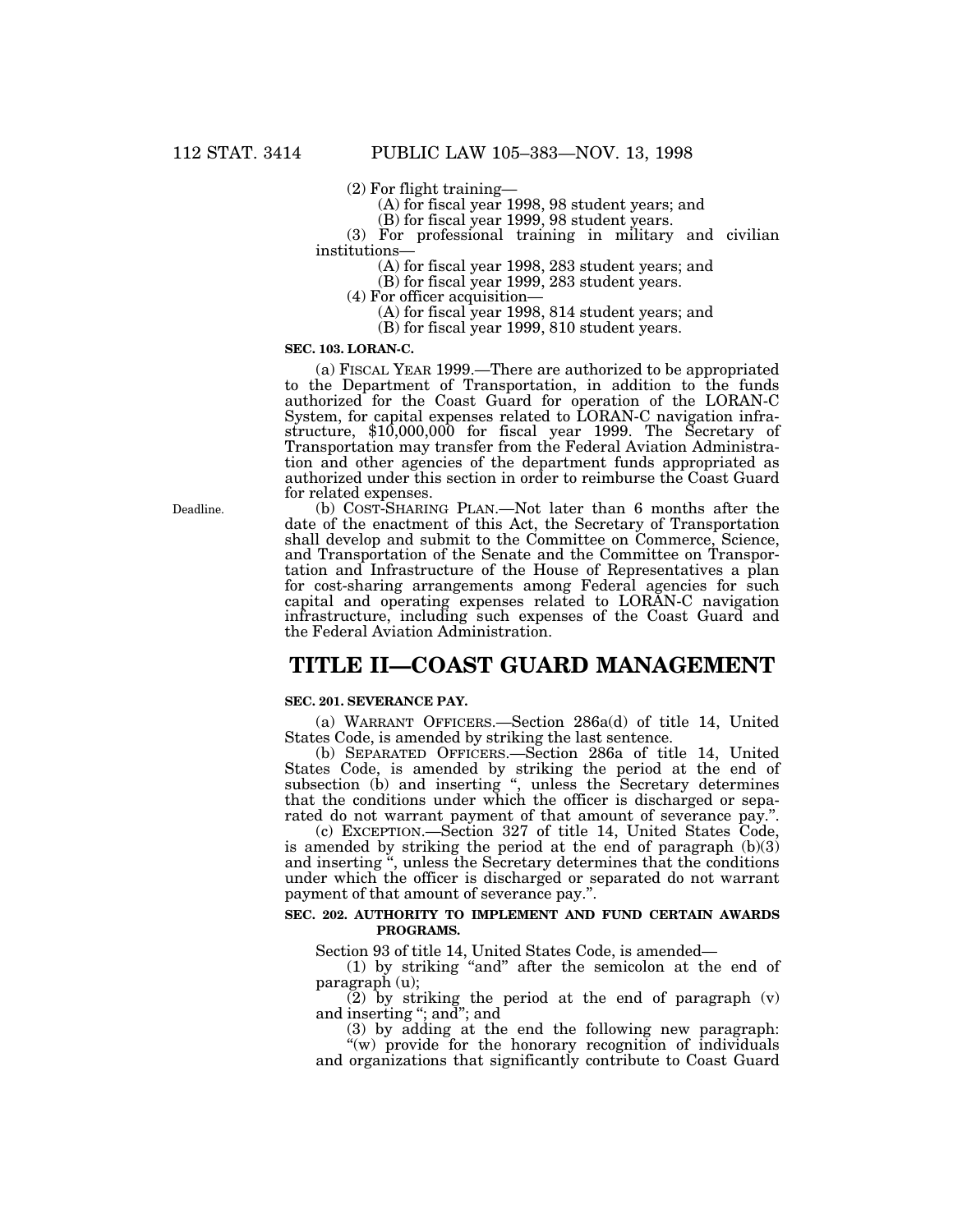programs, missions, or operations, including State and local governments and commercial and nonprofit organizations, and pay for, using any appropriations or funds available to the Coast Guard, plaques, medals, trophies, badges, and similar items to acknowledge such contribution (including reasonable expenses of ceremony and presentation).''.

#### **SEC. 203. USE OF APPROPRIATED FUNDS FOR COMMERCIAL VEHICLES AT MILITARY FUNERALS.**

Section 93 of title 14, United States Code, as amended by section 202 of this Act, is further amended—

(1) by striking ''and'' after the semicolon at the end of paragraph (v);

 $(2)$  by striking the period at the end of paragraph  $(w)$ and inserting ''; and''; and

(3) by adding at the end the following new paragraph:  $f(x)$  rent or lease, under such terms and conditions as

are considered by the Secretary to be advisable, commercial vehicles to transport the next of kin of eligible retired Coast Guard military personnel to attend funeral services of the service member at a national cemetery.''.

# **SEC. 204. AUTHORITY TO REIMBURSE NOVATO, CALIFORNIA, REUSE COMMISSION.**

The Commandant of the United States Coast Guard may use up to \$25,000 to provide economic adjustment assistance for the City of Novato, California, for the cost of revising the Hamilton Reuse Planning Authority's reuse plan as a result of the Coast Guard's request for housing at Hamilton Air Force Base. If the Department of Defense provides such economic adjustment assistance to the City of Novato on behalf of the Coast Guard, then the Coast Guard may use the amount authorized for use in the preceding sentence to reimburse the Department of Defense for the amount of economic adjustment assistance provided to the City of Novato by the Department of Defense.

#### **SEC. 205. LAW ENFORCEMENT AUTHORITY FOR SPECIAL AGENTS OF THE COAST GUARD INVESTIGATIVE SERVICE.**

(a) AUTHORITY.—Section 95 of title 14, United States Code, is amended to read as follows:

#### **''§ 95. Special agents of the Coast Guard Investigative Service law enforcement authority**

" $(a)(1)$  A special agent of the Coast Guard Investigative Service designated under subsection (b) has the following authority:

''(A) To carry firearms.

''(B) To execute and serve any warrant or other process issued under the authority of the United States.

''(C) To make arrests without warrant for—

''(i) any offense against the United States committed in the agent's presence; or

"(ii) any felony cognizable under the laws of the United States if the agent has probable cause to believe that the person to be arrested has committed or is committing the felony.

"(2) The authorities provided in paragraph  $(1)$  shall be exercised only in the enforcement of statutes for which the Coast Guard has law enforcement authority, or in exigent circumstances.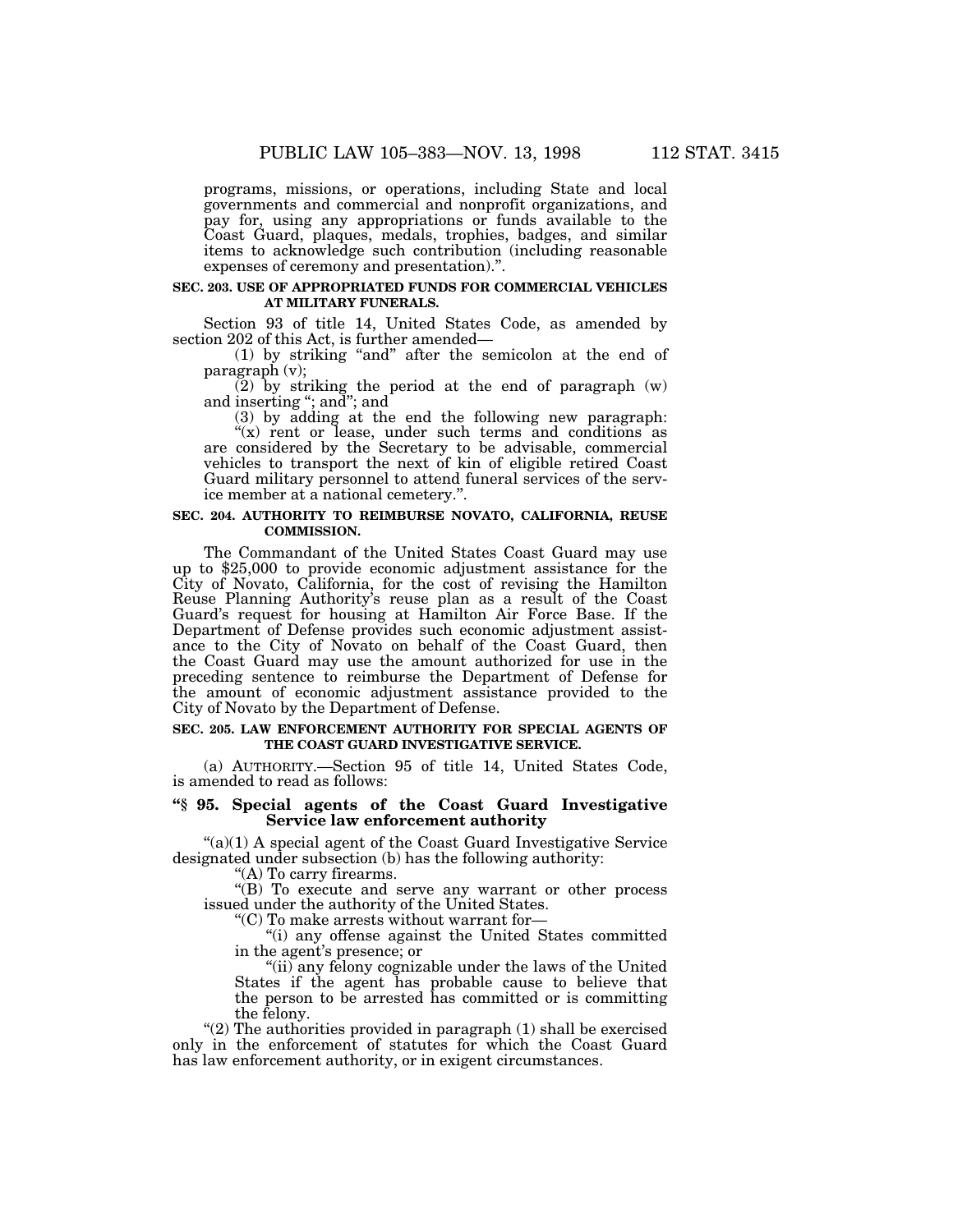''(b) The Commandant may designate to have the authority provided under subsection (a) any special agent of the Coast Guard Investigative Service whose duties include conducting, supervising, or coordinating investigation of criminal activity in programs and operations of the United States Coast Guard.

"(c) The authority provided under subsection (a) shall be exercised in accordance with guidelines prescribed by the Commandant and approved by the Attorney General and any other applicable guidelines prescribed by the Secretary of Transportation or the Attorney General.''.

(b) CLERICAL AMENDMENT.—The table of sections at the beginning of chapter 5 of title 14, United States Code, is amended by striking the item related to section 95 and inserting the following:

''95. Special agents of the Coast Guard Investigative Service law enforcement authority.''.

Deadline.

# **SEC. 206. REPORT ON EXCESS COAST GUARD PROPERTY.**

Not later than 9 months after the date of the enactment of this Act, the Administrator of the General Services Administration and the Commandant of the Coast Guard shall submit to the Congress a report on the current procedures used to dispose of excess Coast Guard property and provide recommendations to improve such procedures. The recommendations shall take into consideration measures that would—

(1) improve the efficiency of such procedures;

(2) improve notification of excess property decisions to and enhance the participation in the property disposal decisionmaking process of the States, local communities, and appropriate non-profit organizations;

(3) facilitate the expeditious transfer of excess property for recreation, historic preservation, education, transportation, or other uses that benefit the general public; and

(4) ensure that the interests of Federal taxpayers are protected.

# **SEC. 207. FEES FOR NAVIGATION ASSISTANCE SERVICE.**

Section 2110 of title 46, United States Code, is amended by adding at the end the following:

"(k) The Secretary may not plan, implement or finalize any regulation that would promulgate any new maritime user fee which was not implemented and collected prior to January 1, 1998, including a fee or charge for any domestic icebreaking service or any other navigational assistance service. This subsection expires on September 30, 2001.''.

Deadline. 14 USC 81 note.

#### **SEC. 208. AIDS TO NAVIGATION REPORT.**

Not later than 18 months after the date of the enactment of this Act, the Commandant of the Coast Guard shall submit to Congress a report on the use of the Coast Guard's aids to navigation system. The report shall include an analysis of the respective use of the aids to navigation system by commercial interests, members of the general public for personal recreation, Federal and State government for public safety, defense, and other similar purposes. To the extent practicable within the time allowed, the report shall include information regarding degree of use of the various portions of the system.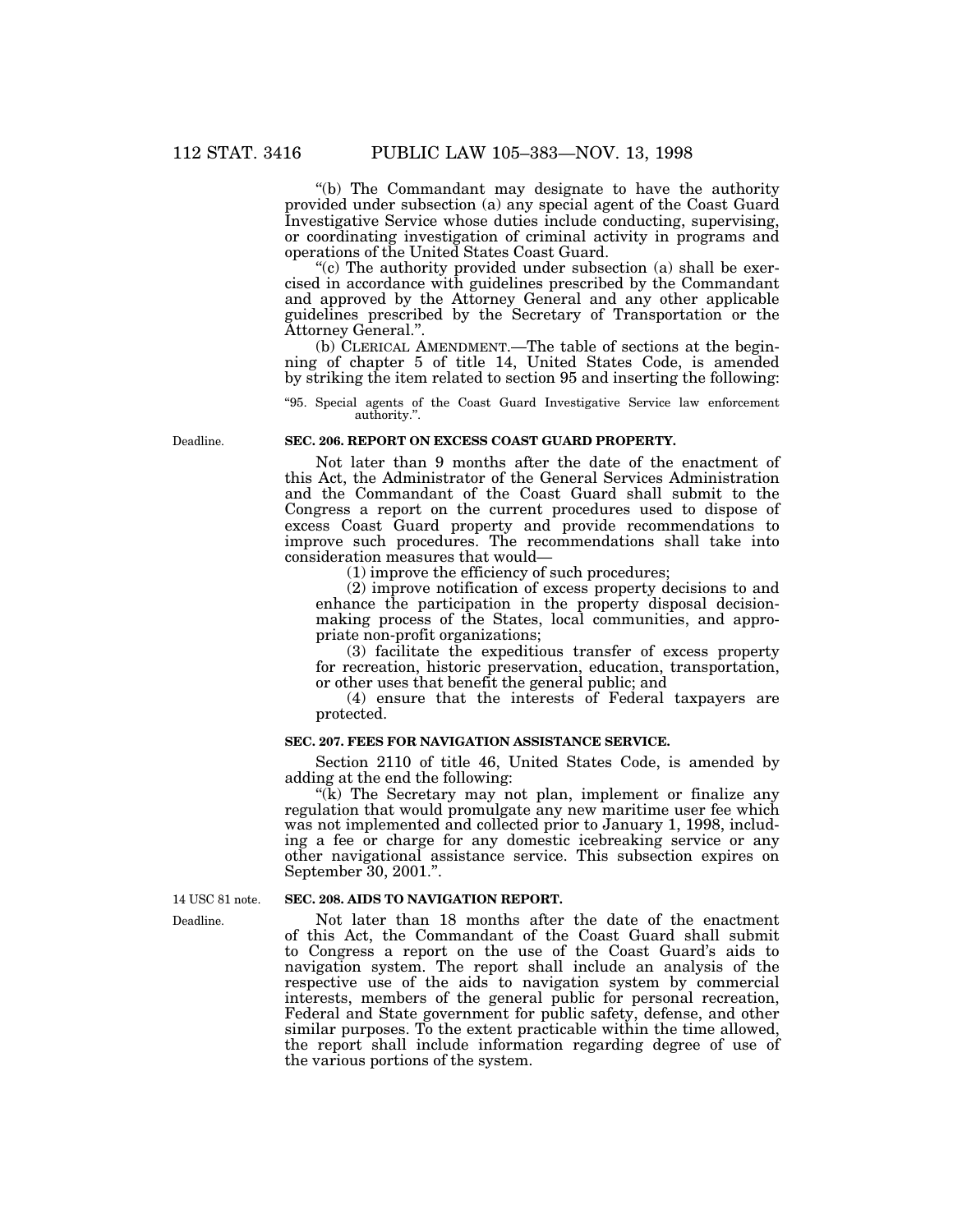# **TITLE III—MARINE SAFETY**

# **SEC. 301. EXTENSION OF TERRITORIAL SEA FOR CERTAIN LAWS.**

(a) PORTS AND WATERWAYS SAFETY ACT.—Section 102 of the Ports and Waterways Safety Act (33 U.S.C. 1222) is amended by adding at the end the following:

 $\tilde{f}(5)$  'Navigable waters of the United States' includes all waters of the territorial sea of the United States as described in Presidential Proclamation No. 5928 of December 27, 1988.''. (b) SUBTITLE II OF TITLE 46.—

(1) Section 2101 of title 46, United States Code, is amended—

(A) by redesignating paragraph (17a) as paragraph (17b); and

(B) by inserting after paragraph (17) the following: "(17a) 'navigable waters of the United States' includes all waters of the territorial sea of the United States as described in Presidential Proclamation No. 5928 of December 27, 1988.''.

(2) Section 2301 of that title is amended by inserting ''(including the territorial sea of the United States as described in Presidential Proclamation No. 5928 of December 27, 1988)'' after ''of the United States''.

(3) Section 4102(e) of that title is amended by striking ''operating on the high seas'' and inserting ''owned in the United States and operating beyond 3 nautical miles from the baselines from which the territorial sea of the United States is measured''.

(4) Section 4301(a) of that title is amended by inserting ''(including the territorial sea of the United States as described in Presidential Proclamation No. 5928 of December 27, 1988)'' after "of the United States".

(5) Section  $4502(a)(7)$  of that title is amended by striking "on the high seas" and inserting "beyond 3 nautical miles from the baselines from which the territorial sea of the United States is measured, and which are owned in the United States''.

(6) Section 4506(b) of that title is amended by striking paragraph (2) and inserting the following:

''(2) is operating—

 $(A)$  in internal waters of the United States; or

''(B) within 3 nautical miles from the baselines from which the territorial sea of the United States is measured.''.

 $(7)$  Section 8502 $(a)(3)$  of that title is amended by striking "not on the high seas" and inserting: "not beyond 3 nautical miles from the baselines from which the territorial sea of the United States is measured''.

 $(8)$  Section  $8503(a)(2)$  of that title is amended by striking paragraph (2) and inserting the following:

''(2) operating—

 $\widehat{f}(A)$  in internal waters of the United States; or

"(B) within 3 nautical miles from the baselines from which the territorial sea of the United States is measured.''.

#### **SEC. 302. PENALTIES FOR INTERFERING WITH THE SAFE OPERATION OF A VESSEL.**

(a) IN GENERAL.—Section 2302 of title 46, United States Code, is amended—

(1) by amending the section heading to read as follows: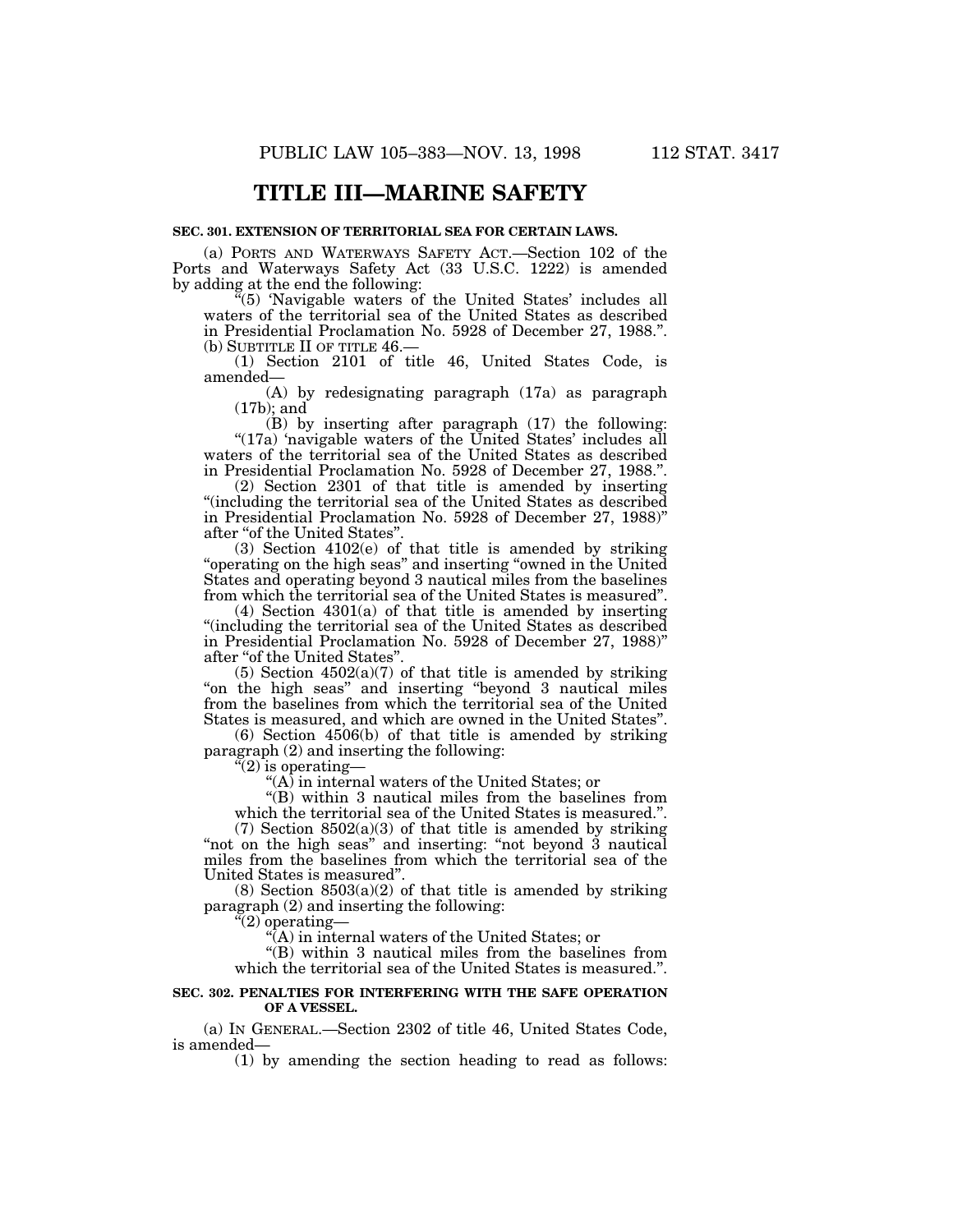# **''§ 2302. Penalties for negligent operations and interfering with safe operation'';**

and

(2) in subsection (a) by striking ''that endangers'' and inserting "or interfering with the safe operation of a vessel, so as to endanger''.

(b) CLERICAL AMENDMENT.—The table of sections at the beginning of chapter 23 of title 46, United States Code, is amended by striking the item relating to section 2302 and inserting the following:

''2302. Penalties for negligent operations and interfering with safe operation.''.

# **SEC. 303. GREAT LAKES PILOTAGE ADVISORY COMMITTEE.**

Section 9307 of title 46, United States Code, is amended to read as follows:

# **''§ 9307. Great Lakes Pilotage Advisory Committee**

Establishment.

''(a) The Secretary shall establish a Great Lakes Pilotage Advisory Committee. The Committee—

''(1) may review proposed Great Lakes pilotage regulations and policies and make recommendations to the Secretary that the Committee considers appropriate;

" $(2)$  may advise, consult with, report to, and make recommendations to the Secretary on matters relating to Great Lakes pilotage;

 $\degree$ (3) may make available to the Congress recommendations that the Committee makes to the Secretary; and

''(4) shall meet at the call of—

''(A) the Secretary, who shall call such a meeting at least once during each calendar year; or

''(B) a majority of the Committee.

''(b)(1) The Committee shall consist of seven members appointed by the Secretary in accordance with this subsection, each of whom has at least 5 years practical experience in maritime operations. The term of each member is for a period of not more than 5 years, specified by the Secretary. Before filling a position on the Committee, the Secretary shall publish a notice in the Federal Register soliciting nominations for membership on the Committee.

''(2) The membership of the Committee shall include—

"(A) three members who are practicing Great Lakes pilots and who reflect a regional balance;

''(B) one member representing the interests of vessel operators that contract for Great Lakes pilotage services;

''(C) one member representing the interests of Great Lakes ports;

''(D) one member representing the interests of shippers whose cargoes are transported through Great Lakes ports; and

 $E$ ) one member representing the interests of the general public, who is an independent expert on the Great Lakes maritime industry.

 $C(1)$  The Committee shall elect one of its members as the Chairman and one of its members as the Vice Chairman. The Vice Chairman shall act as Chairman in the absence or incapacity of the Chairman, or in the event of a vacancy in the office of the Chairman.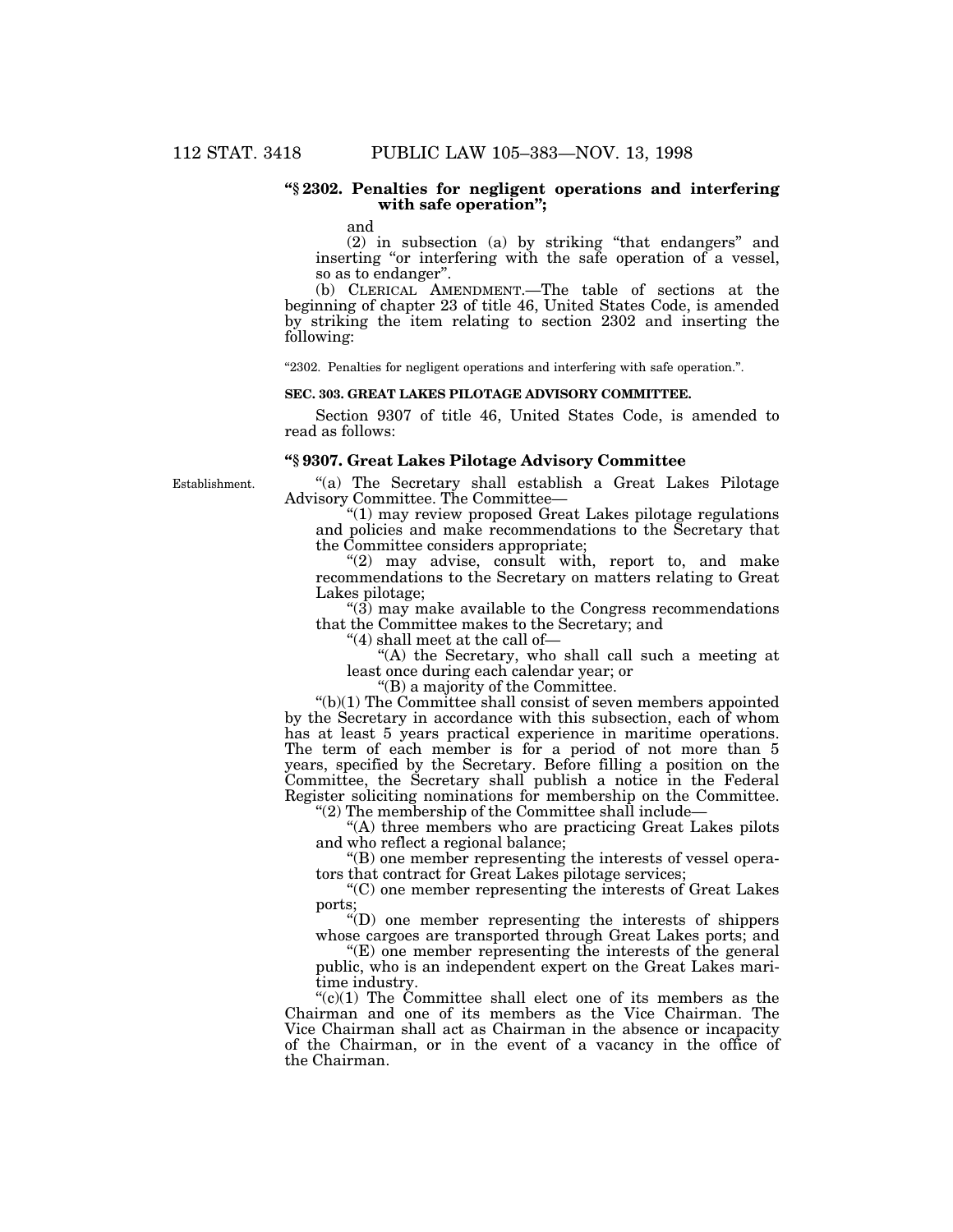"(2) The Secretary shall, and any other interested agency may, designate a representative to participate as an observer with the Committee. The representatives shall, as appropriate, report to and advise the Committee on matters relating to Great Lakes pilotage. The Secretary's designated representative shall act as the executive secretary of the Committee and shall perform the duties set forth in section 10(c) of the Federal Advisory Committee Act (5 U.S.C. App.).

" $(d)(1)$  The Secretary shall, whenever practicable, consult with the Committee before taking any significant action relating to Great Lakes pilotage.

" $(2)$  The Secretary shall consider the information, advice, and recommendations of the Committee in formulating policy regarding matters affecting Great Lakes pilotage.

 $\degree$ (e)(1) A member of the Committee, when attending meetings of the Committee or when otherwise engaged in the business of the Committee, is entitled to receive—

''(A) compensation at a rate fixed by the Secretary, not exceeding the daily equivalent of the current rate of basic pay in effect for GS–18 of the General Schedule under section 5332 of title 5 including travel time; and

''(B) travel or transportation expenses under section 5703 of title 5, United States Code.

"(2) A member of the Committee shall not be considered to be an officer or employee of the United States for any purpose based on their receipt of any payment under this subsection.

" $(f)(1)$  The Federal Advisory Committee Act (5 U.S.C. App.) applies to the Committee, except that the Committee terminates on September 30, 2003.

 $\sqrt{\left(2\right)}$  2 years before the termination date set forth in paragraph (1) of this subsection, the Committee shall submit to the Congress its recommendation regarding whether the Committee should be renewed and continued beyond the termination date.''.

# **SEC. 304. ALCOHOL TESTING.**

(a) ADMINSTRATIVE PROCEDURE.—Section 7702 of title 46, United States Code, is amended by striking the second sentence of subsection  $(c)(2)$  and inserting the following: "The testing may include preemployment (with respect to dangerous drugs only), periodic, random, and reasonable cause testing, and shall include post-accident testing."

(b) INCREASE IN CIVIL PENALTY.—Section 2115 of title 46, United States Code, is amended by striking ''\$1,000'' and inserting ''\$5,000''.

(c) INCREASE IN NEGLIGENCE PENALTY.—Section  $2302(c)(1)$  of title 46, United States Code, is amended by striking ''\$1,000 for a first violation and not more than \$5,000 for a subsequent violation; or" and inserting "\$5,000; or".<br>
(d) POST SERIOUS MARINE CASUALTY TESTING.

(1) Chapter 23 of title 46, United States Code, is amended by inserting after section 2303 the following:

# **''§2303a. Post serious marine casualty alcohol testing**

''(a) The Secretary shall establish procedures to ensure that after a serious marine casualty occurs, alcohol testing of crew members or other persons responsible for the operation or other safety-sensitive functions of the vessel or vessels involved in such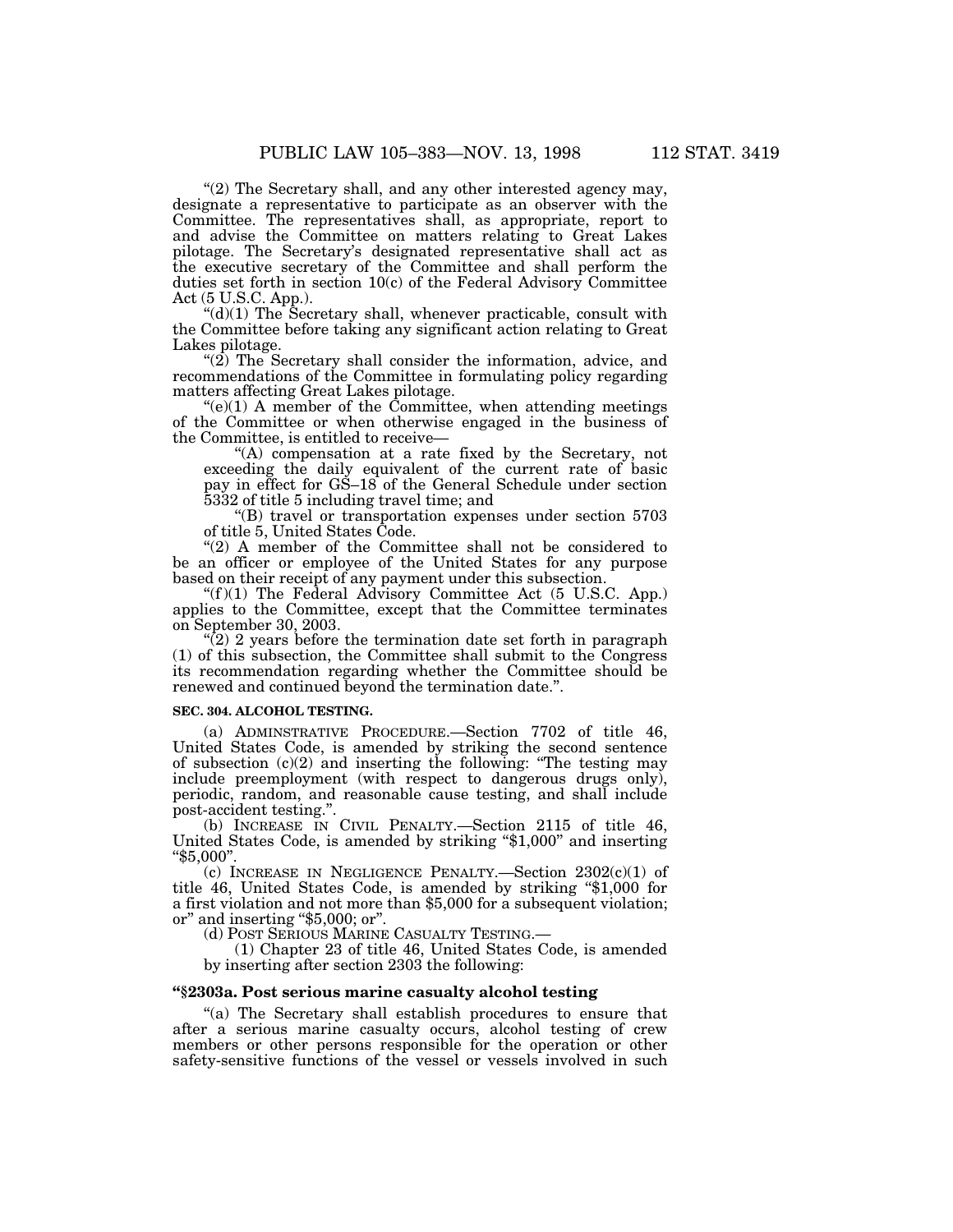casualty is conducted no later than 2 hours after the casualty occurs, unless such testing cannot be completed within that time due to safety concerns directly related to the casualty.

"(b) The procedures in subsection (a) shall require that if alcohol testing cannot be completed within 2 hours of the occurrence of the casualty, such testing shall be conducted as soon thereafter as the safety concerns in subsection (a) have been adequately addressed to permit such testing, except that such testing may not be required more than 8 hours after the casualty occurs."

 $(2)$  The table of sections at the beginning of chapter 23 of title 46, United States Code, is amended by inserting after the item related to section 2303 the following:

''2303a. Post serious marine casualty alcohol testing.''.

INTERNATIONAL SAFETY MANAGEMENT CODE.—

to in this section as 'Code');

to as the ''Secretary'') shall conduct a study—

mental protection through the Code;

#### **SEC. 305. PROTECT MARINE CASUALTY INVESTIGATIONS FROM MANDATORY RELEASE.**

Section 6305(b) of title 46, United States Code, is amended by striking all after ''public'' and inserting a period and ''This subsection does not require the release of information described by section 552(b) of title 5 or protected from disclosure by another law of the United States.''.

(a) REPORT ON IMPLEMENTATION AND ENFORCEMENT OF THE

ant to the Code play in such enforcement actions;

and effective implementation of the Code; and

(1) The Secretary of Transportation (in this section referred

(A) reporting on the status of implementation of the International Safety Management Code (hereafter referred

(B) detailing enforcement actions involving the Code, including the role documents and reports produced pursu-

(C) evaluating the effects the Code has had on marine safety and environmental protection, and identifying actions to further promote marine safety and environ-

(D) identifying actions to achieve full compliance with

(E) evaluating the effectiveness of internal reporting and auditing under the Code, and recommending actions to ensure the accuracy and candidness of such reporting

**SEC. 306. SAFETY MANAGEMENT CODE REPORT AND POLICY.**

46 USC 3201

note.

Deadline.

paragraph (1). (3) Not later than 18 months after the date of the enactment of this Act, the Secretary shall submit to the Congress a report on the results of the study conducted under paragraph (1).

These recommended actions may include proposed limits on the use in legal proceedings of documents produced pursuant

(2) The Secretary shall provide opportunity for the public to participate in and comment on the study conducted under

(b) POLICY.—

to the Code.

and auditing.

(1) Not later than 9 months after submission of the report in subsection (a)(3), the Secretary shall develop a policy to

Deadline.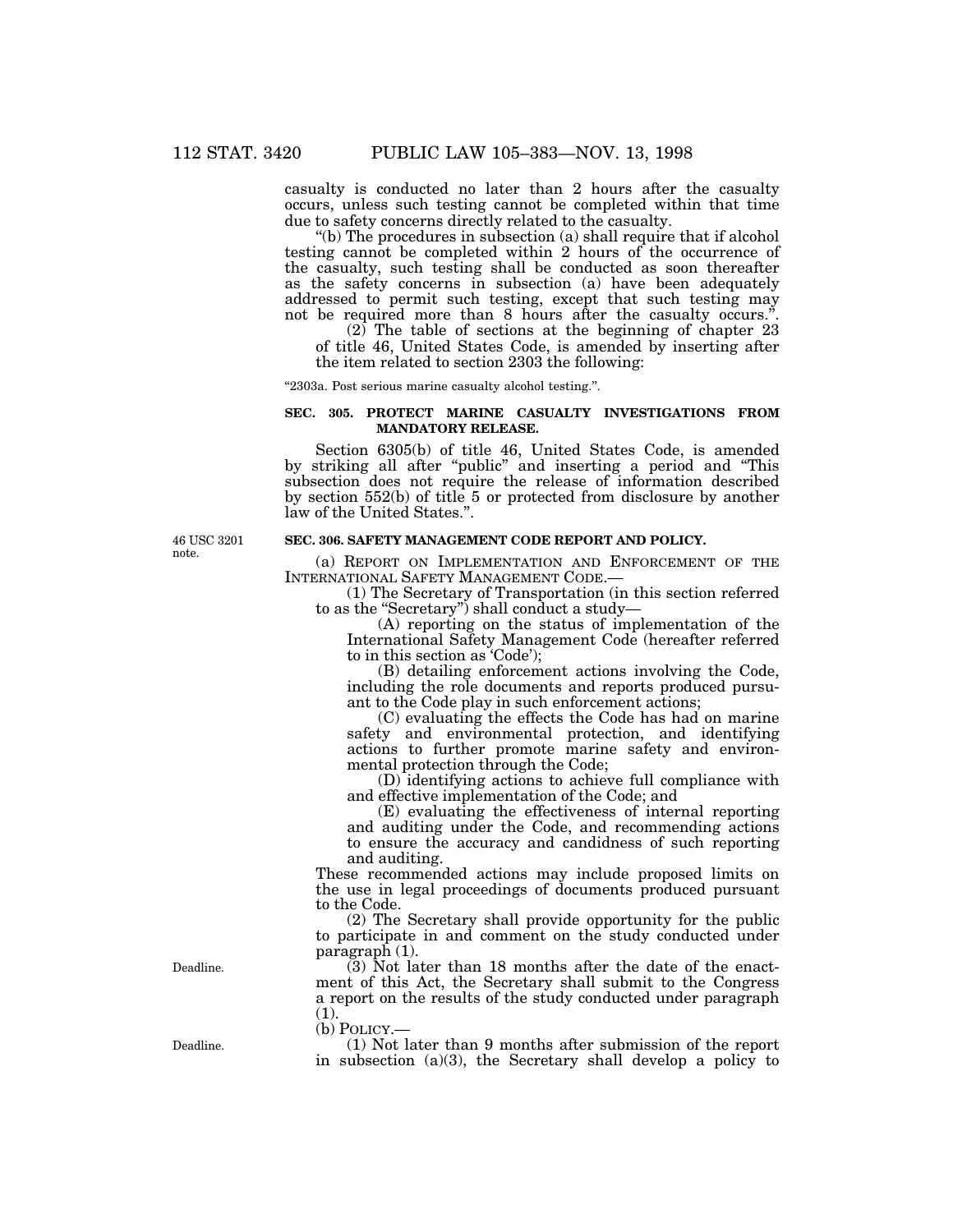achieve full compliance with and effective implementation of the Code. The policy may include—

(A) enforcement penalty reductions and waivers, limits on the use in legal proceedings of documents produced pursuant to the Code, or other incentives to ensure accurate and candid reporting and auditing;

(B) any other measures to achieve full compliance with and effective implementation of the Code; and

(C) if appropriate, recommendations to Congress for any legislation necessary to implement one or more elements of the policy.

(2) The Secretary shall provide opportunity for the public to participate in the development of the policy in paragraph (1).

(3) Upon completion of the policy in paragraph (1), the Secretary shall publish the policy in the Federal Register and provide opportunity for public comment on the policy.

#### **SEC. 307. OIL AND HAZARDOUS SUBSTANCE DEFINITION AND REPORT.**

(a) DEFINITION OF OIL.—Section  $1001(23)$  of the Oil Pollution Act of 1990 (33 U.S.C. 2701(23)) is amended to read as follows:

"(23) 'oil' means oil of any kind or in any form, including petroleum, fuel oil, sludge, oil refuse, and oil mixed with wastes other than dredged spoil, but does not include any substance which is specifically listed or designated as a hazardous substance under subparagraphs (A) through  $(F)$  of section 101(14) of the Comprehensive Environmental Response, Compensation, and Liability Act (42 U.S.C. 9601) and which is subject to the provisions of that Act;''.

(b) REPORT.—Not later than 6 months after the date of the enactment of this Act, the Commandant of the Coast Guard shall submit a report to the Congress on the status of the joint evaluation by the Coast Guard and the Environmental Protection Agency of the substances to be classified as oils under the Federal Water Pollution Control Act and title I of the Oil Pollution Act of 1990, including opportunities provided for public comment on the evaluation.

#### **SEC. 308. NATIONAL MARINE TRANSPORTATION SYSTEM.**

(a) IN GENERAL.—The Secretary of Transportation, through the Coast Guard and the Maritime Administration, shall, in consultation with the National Ocean Service of the National Oceanic and Atmospheric Administration, the Corps of Engineers, and other interested Federal agencies and departments, establish a task force to assess the adequacy of the nation's marine transportation system (including ports, waterways, harbor approach channels, and their intermodal connections) to operate in a safe, efficient, secure, and environmentally sound manner.

(b) TASK FORCE.—

(1) The task force shall be chaired by the Secretary of Transportation or his designee and may be comprised of the representatives of interested Federal agencies and departments and such other nonfederal entities as the Secretary deems appropriate.

(2) The provisions of the Federal Advisory Committee Act shall not apply to the task force.

(c) ASSESSMENT.—

Federal Register, publication.

Deadline.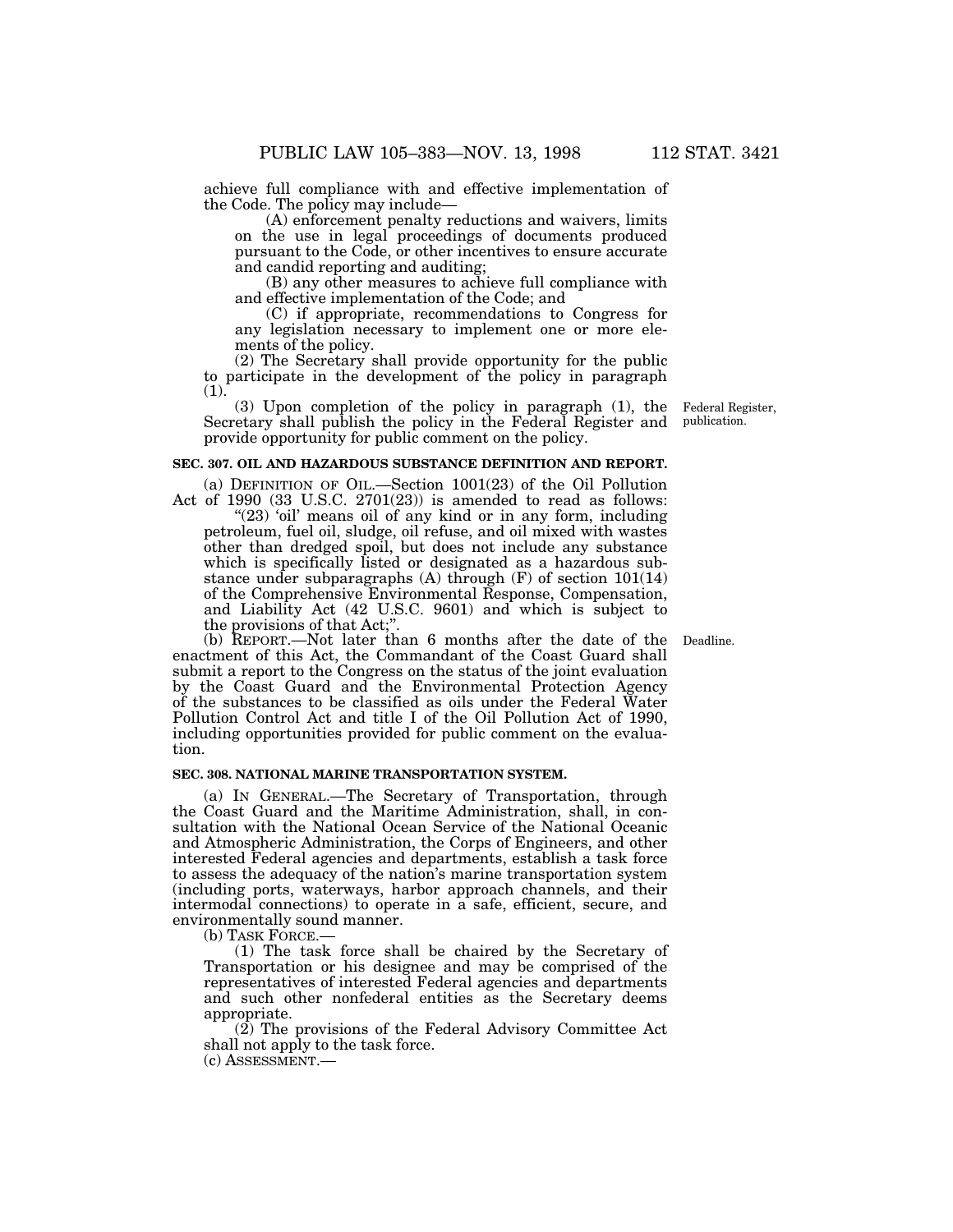(1) In carrying out the assessment under this section, the task force shall examine critical issues and develop strategies, recommendations, and a plan for action. Pursuant to such examination and development, the task force shall—

(A) take into account the capability of the marine transportation system, the adequacy of depth of approach channels and harbors, and the cost to the Federal Government to accommodate projected increases in foreign and domestic traffic over the next 20 years;

(B) consult with senior public and private sector officials, including the users of that system, such as ports, commercial carriers, shippers, labor, recreational boaters, fishermen, and environmental organizations;

(C) sponsor public and private sector activities to further refine and implement (under existing authority) the strategies, recommendations, and plan for action;

(D) evaluate the capability to dispose of dredged materials that will be produced to accommodate projected increases referred to in subparagraph (A); and

(E) evaluate the future of the navigational aid system including the use of virtual aids to navigation on electronic charts.

(2) The Secretary shall report to Congress on the results of the assessment no later than July 1, 1999. The report shall reflect the views of both the public and private sectors. The Task Force shall cease to exist upon submission of the report in this paragraph.

#### **SEC. 309. AVAILABILITY AND USE OF EPIRBS FOR RECREATIONAL VESSELS.**

The Secretary of Transportation, through the Coast Guard and in consultation with the National Transportation Safety Board and recreational boating organizations, shall, within 24 months of the date of the enactment of this Act, assess and report to Congress on the use of emergency position indicating beacons (EPIRBs) and similar devices by operators of recreational vessels on the Intracoastal Waterway and operators of recreational vessels beyond the Boundary Line. The assessment shall at a minimum—

(1) evaluate the current availability and use of EPIRBs and similar devices by the operators of recreational vessels and the actual and potential contribution of such devices to recreational boating safety; and

(2) provide recommendations on policies and programs to encourage the availability and use of EPIRBS and similar devices by the operators of recreational vessels.

# **SEC. 310. SEARCH AND RESCUE HELICOPTER COVERAGE.**

Not later than 9 months after the date of the enactment of this Act, the Commandant shall submit a report to the Committee on Commerce, Science, and Transportation of the Senate and the Committee on Transportation and Infrastructure of the House of Representatives—

(1) identifying waters out to 50 miles from the territorial sea of Maine and other States that cannot currently be served by a Coast Guard search and rescue helicopter within 2 hours of a report of distress or request for assistance from such waters;

46 USC 4302

Reports.

Deadline. Reports.

note.

Deadline. Reports.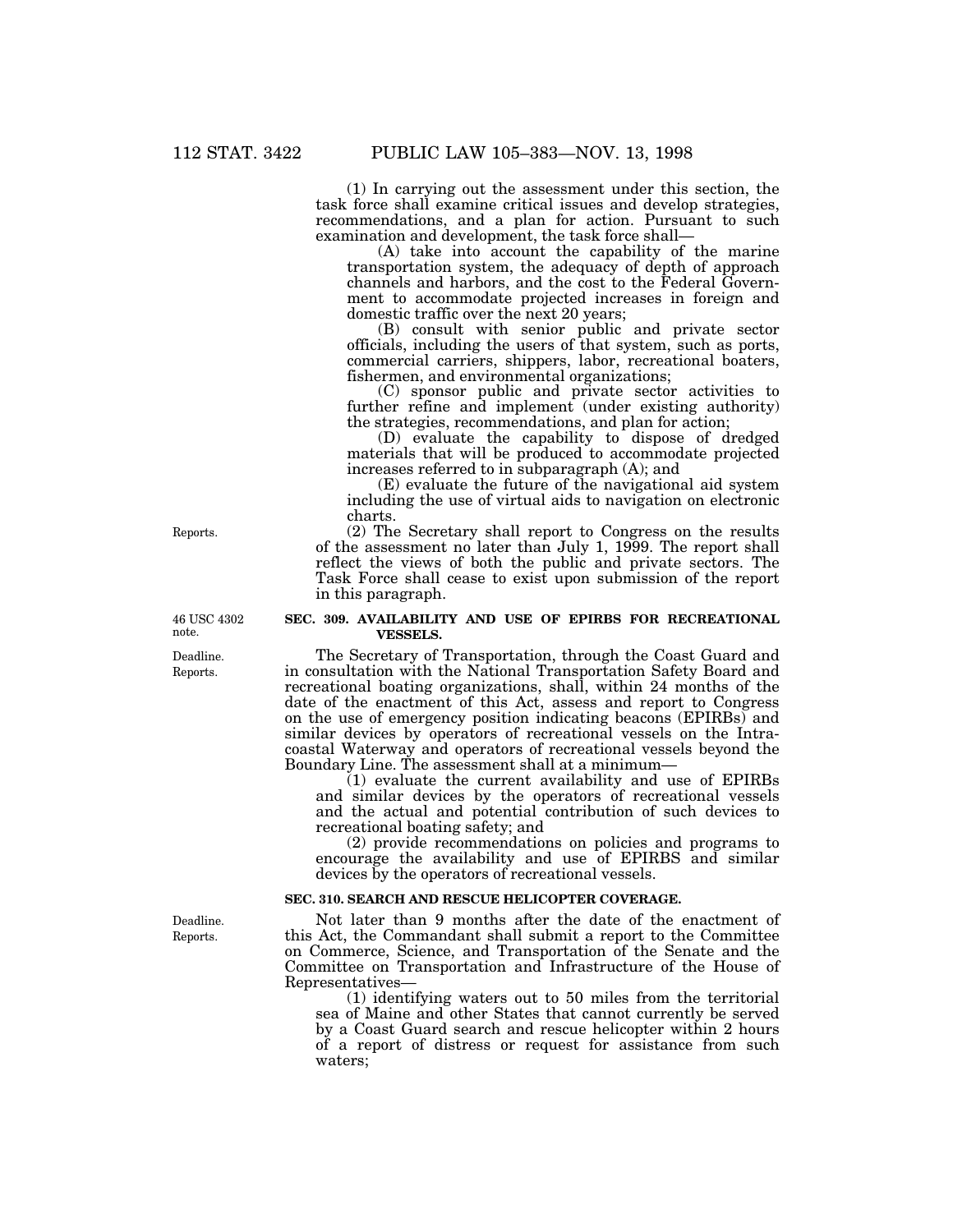(2) providing options for ensuring that all waters of the area referred to in paragraph (1) can be served by a Coast Guard search and rescue helicopter within 2 hours of a report of distress or request for assistance from such waters;

(3) providing an analysis assessing the overall capability of Coast Guard search and rescue assets to serve each area referred to in paragraph (1) within 2 hours of a report of distress or request for assistance from such waters; and

(4) identifying, among any other options the Commandant may provide as required by paragraph (2), locations in the State of Maine that may be suitable for the stationing of a Coast Guard search and rescue helicopter and crew, including any Coast Guard facility in Maine, the Bangor Air National Guard Base, and any other locations.

#### **SEC. 311. PETROLEUM TRANSPORTATION.**

(a) DEFINITIONS.—In this section:

(1) FIRST COAST GUARD DISTRICT.—The term ''First Coast Guard District'' means the First Coast Guard District described in section 3.05-1(b) of title 33, Code of Federal Regulations.

(2) SECRETARY.—The term ''Secretary'' means the Secretary of the department in which the Coast Guard is operating.

(3) WATERS OF THE NORTHEAST.—The term ''waters of the Northeast''—

(A) means the waters subject to the jurisdiction of the First Coast Guard District; and

(B) includes the waters of Long Island Sound.

(b) REGULATIONS RELATING TO WATERS OF THE NORTHEAST.— (1) TOWING VESSEL AND BARGE SAFETY FOR WATERS OF

THE NORTHEAST.—

(A) IN GENERAL.—Not later than December 31, 1998, the Secretary shall promulgate regulations for towing vessel and barge safety for the waters of the Northeast.

(B) INCORPORATION OF RECOMMENDATIONS.—

(i) IN GENERAL.—Except as provided in clause (ii), the regulations promulgated under this paragraph shall give full consideration to each of the recommendations for regulations contained in the report entitled ''Regional Risk Assessment of Petroleum Transportation in the Waters of the Northeast United States'' issued by the Regional Risk Assessment Team for the First Coast Guard District on February 6, 1997, and the Secretary shall provide a detailed explanation if any recommendation is not adopted.

(ii) EXCLUDED RECOMMENDATIONS.—The regulations promulgated under this paragraph shall not incorporate any recommendation referred to in clause (i) that relates to anchoring or barge retrieval systems.

(2) ANCHORING AND BARGE RETRIEVAL SYSTEMS.—

(A) IN GENERAL.—Not later than November 30, 1998, the Secretary shall promulgate regulations under section 3719 of title 46, United States Code, for the waters of the Northeast, that shall give full consideration to each of the recommendations made in the report referred to in paragraph (1)(B)(i) relating to anchoring and barge retrieval systems, and the Secretary shall provide a detailed explanation if any recommendation is not adopted.

Deadline.

Deadline.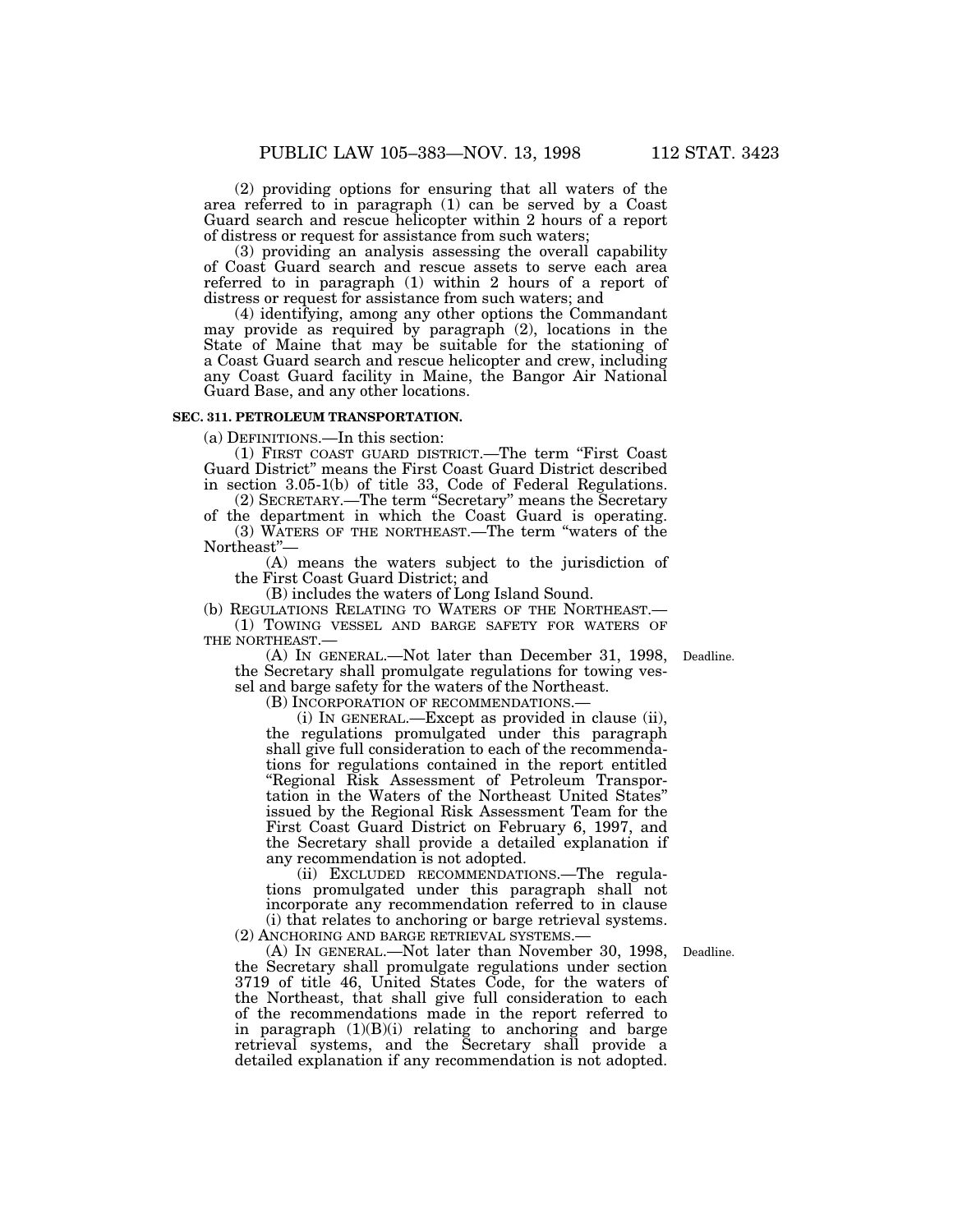(B) RULE OF CONSTRUCTION.—Nothing in subparagraph (A) prevents the Secretary from promulgating interim final regulations that apply throughout the United States relating to anchoring and barge retrieval systems that contain requirements that are as stringent as the requirements of the regulations promulgated under subparagraph (A).

#### **SEC. 312. SEASONAL COAST GUARD HELICOPTER AIR RESCUE CAPABILITY.**

The Secretary of Transportation is authorized to take appropriate actions to ensure the establishment and operation by the Coast Guard of a helicopter air rescue capability that—

(1) is located at Gabreski Airport, Westhampton, New York; and

(2) provides air rescue capability from that location from April 15 to October 15 each year.

#### **SEC. 313. SHIP REPORTING SYSTEMS.**

Section 11 of the Ports and Waterways Safety Act (Public Law 92-340; 33 U.S.C. 1230), is amended by adding at the end of the following:

''(d) SHIP REPORTING SYSTEMS.—The Secretary, in cooperation with the International Maritime Organization, is authorized to implement and enforce two mandatory ship reporting systems, consistent with international law, with respect to vessels subject to such reporting systems entering the following areas of the Atlantic Ocean: Cape Cod Bay, Massachusetts Bay, and Great South Channel (in the area generally bounded by a line starting from a point on Cape Ann, Massachusetts at 42 deg. 39' N., 70 deg. 37' W; then northeast to 42 deg. 45' N., 70 deg. 13' W; then southeast to 42 deg. 10' N., 68 deg. 31 W, then south to 41 deg. 00' N., 68 deg. 31' W; then west to 41 deg. 00' N., 69 deg. 17' W; then northeast to 42 deg. 05' N., 70 deg. 02' W, then west to 42 deg. 04' N., 70 deg. 10' W; and then along the Massachusetts shoreline of Cape Cod Bay and Massachusetts Bay back to the point on Cape Ann at 42 deg. 39' N., 70 deg. 37' W) and in the coastal waters of the Southeastern United States within about 25 nm along a 90 nm stretch of the Atlantic seaboard (in an area generally extending from the shoreline east to longitude 80 deg. 51.6' W with the southern and northern boundary at latitudes 30 deg. 00' N., 31 deg. 27' N., respectively).''.

# **TITLE IV—MISCELLANEOUS**

## **SEC. 401. VESSEL IDENTIFICATION SYSTEM AMENDMENTS.**

(a) IN GENERAL.—Chapter 121 of title 46, United States Code, is amended—

(1) by striking ''or is not titled in a State'' in section 12102(a); and

(2) by adding at the end the following:

#### **''§12124. Surrender of title and number**

''(a) A documented vessel shall not be titled by a State or required to display numbers under chapter 123, and any certificate of title issued by a State for a documented vessel shall be surrendered in accordance with regulations prescribed by the Secretary of Transportation.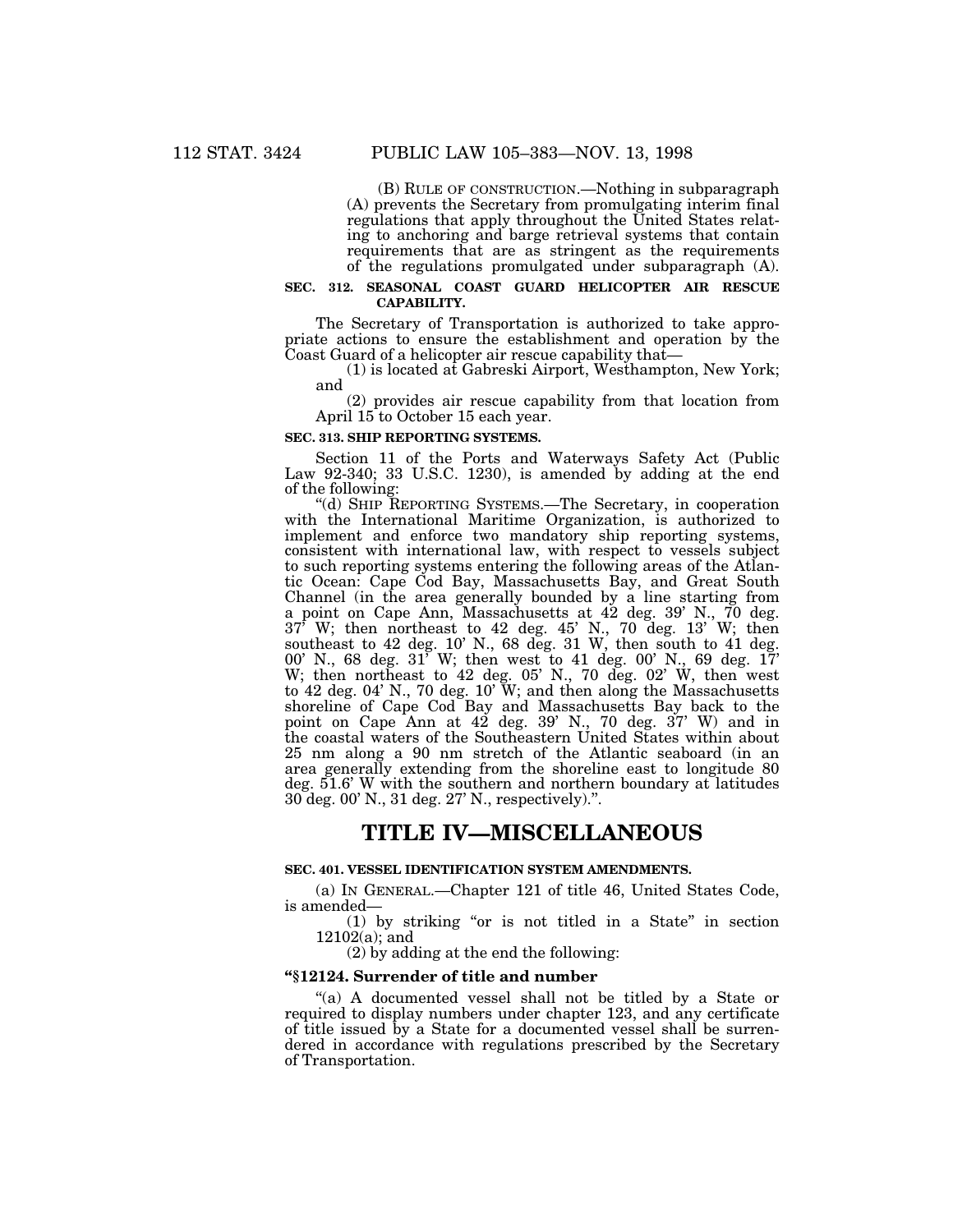''(b) The Secretary may approve the surrender under subsection (a) of a certificate of title for a vessel covered by a preferred mortgage under section 31322(d) of this title only if the mortgagee consents.''.

(b) CONFORMING AMENDMENT.—The chapter analysis for chapter 121 of title 46, United States Code, is amended by adding at the end the following:

''12124. Surrender of title and number.''.

(c) OTHER AMENDMENTS.—Title 46, United States Code, is amended—

(1) by striking section 31322(b) and inserting the following:

''(b) Any indebtedness secured by a preferred mortgage that is filed or recorded under this chapter, or that is subject to a mortgage, security agreement, or instruments granting a security interest that is deemed to be a preferred mortgage under subsection (d) of this section, may have any rate of interest to which the parties agree.'';

 $(2)$  by striking "mortgage or instrument" each place it appears in section  $31322(d)(1)$  and inserting "mortgage, security agreement, or instrument'';

(3) by striking section 31322(d)(3) and inserting the following:

 $^{\prime\prime}(3)$  A preferred mortgage under this subsection continues to be a preferred mortgage even if the vessel is no longer titled in the State where the mortgage, security agreement, or instrument granting a security interest became a preferred mortgage under this subsection.'';

(4) by striking ''mortgages or instruments'' in subsection 31322(d)(2) and inserting ''mortgages, security agreements, or instruments'';

(5) by inserting ''a vessel titled in a State,'' in section  $31325(b)(1)$  after "a vessel to be documented under chapter 121 of this title,'';

(6) by inserting ''a vessel titled in a State,'' in section  $31325(b)(3)$  after "a vessel for which an application for documentation is filed under chapter 121 of this title,"; and

(7) by inserting ''a vessel titled in a State,'' in section  $31325(c)$  after "a vessel to be documented under chapter  $121$ of this title,''.

# **SEC. 402. CONVEYANCE OF COAST GUARD RESERVE TRAINING FACILITY, JACKSONVILLE, FLORIDA.**

(a) IN GENERAL.—Notwithstanding any other provision of law—

(1) the land and improvements thereto comprising the Coast Guard Reserve training facility in Jacksonville, Florida, is deemed to be surplus property; and

(2) the Commandant of the Coast Guard shall dispose of all right, title, and interest of the United States in and to that property, by sale, at fair market value.

(b) RIGHT OF FIRST REFUSAL.—Before a sale is made under subsection (a) to any other person, the Commandant of the Coast Guard shall give to the city of Jacksonville, Florida, the right of first refusal to purchase all or any part of the property required to be sold under that subsection.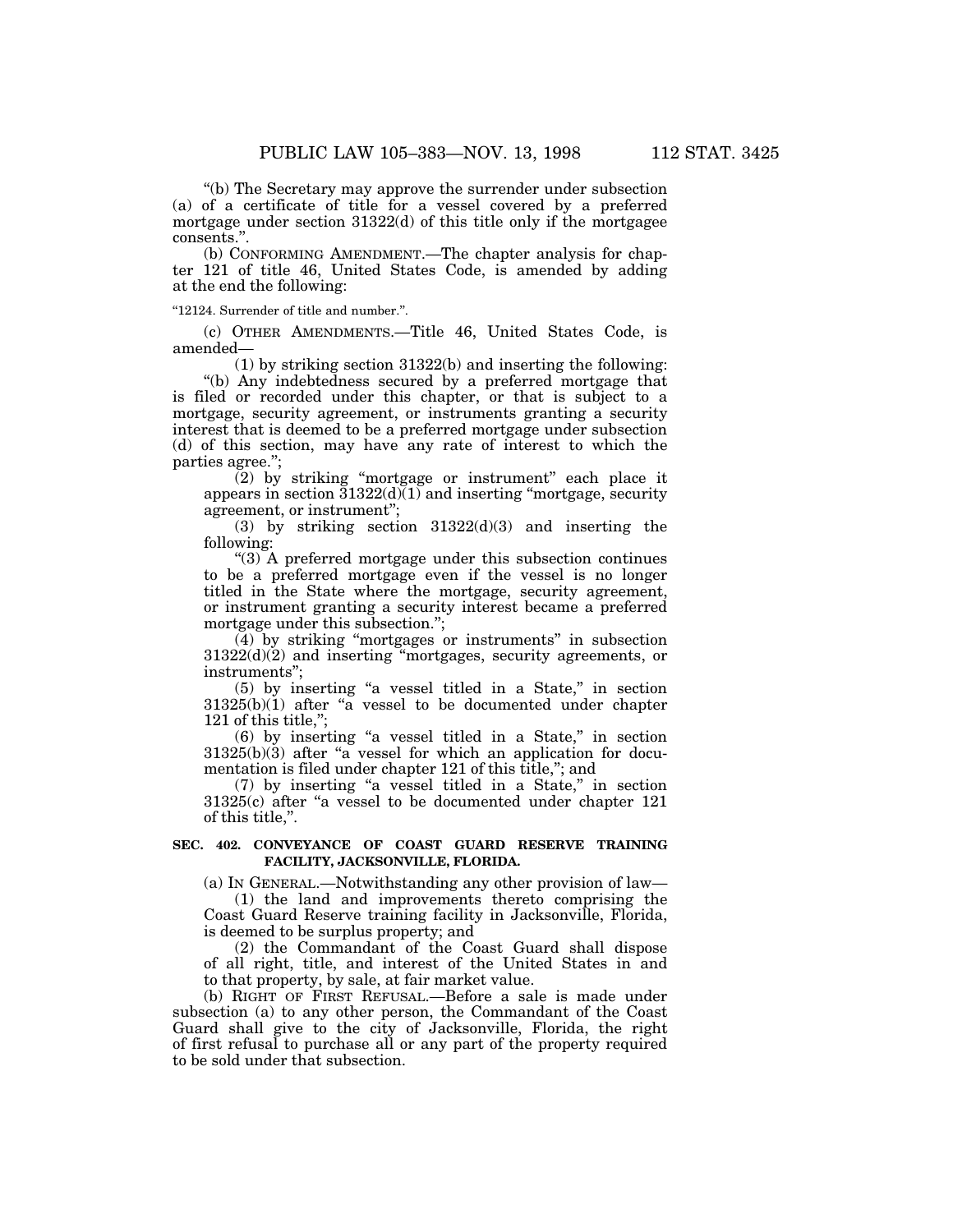# **SEC. 403. DOCUMENTATION OF CERTAIN VESSELS.**

(a) GENERAL WAIVER.—Notwithstanding section 27 of the Merchant Marine Act, 1920 (46 U.S.C. App. 883), section 8 of the Act of June 19, 1886 (46 U.S.C. App. 289), and sections 12106 and 12108 of title 46, United States Code, the Secretary of Transportation may issue a certificate of documentation with appropriate endorsement for each of the following vessels:

(1) SEAGULL (United States official number 1038605).

(2) BAREFOOT CONTESA (United States official number 285410).

(3) PRECIOUS METAL (United States official number 596316).

(4) BLUE HAWAII (State of Florida registration number FL0466KC)

(5) SOUTHERN STAR (United States official number 650774).

(6) KEEWAYDIN (United States official number 662066). (7) W.G. JACKSON (United States official number 1047199).

(8) The vessel known as hopper barge E–15 (North Carolina State official number 264959).

(9) MIGHTY JOHN III (formerly the NIAGARA QUEEN, Canadian registration number 318746).

(10) MAR Y PAZ (United States official number 668179).

(11) SAMAKEE (State of New York registration number NY 4108 FK).

(12) NAWNSENSE (United States official number 977593). (13) ELMO (State of Florida registration number

 $FL5337BG$ ).<br>(14) M (14) MANA-WANUI (United States official number 286657).

(15) OLD JOE (formerly TEMPTRESS; United States official number 991150).

(16) M/V BAHAMA PRIDE (United States official number 588647).

(17) WINDWISP (United States official number 571621).

(18) SOUTHLAND (United States official number 639705).

(19) FJORDING (United States official number 594363). (20) M/V SAND ISLAND (United States official number 542918).

(21) PACIFIC MONARCH (United States official number 557467).

(22) FLAME (United States official number 279363).

(23) DULARGE (United States official number 653762).

(24) DUSKEN IV (United States official number 952645).

(25) SUMMER BREEZE (United States official number 552808).

(26) ARCELLA (United States official number 1025983).

(27) BILLIE-B-II (United States official number 982069).

(28) VESTERHAVET (United States official number 979206).

(29) BETTY JANE (State of Virginia registration number VA 7271 P).

(30) VORTICE, Bari, Italy, registration number 256.

(31) The barge G. L. 8 (Canadian official number 814376).

(32) YESTERDAYS DREAM (United States official number 680266).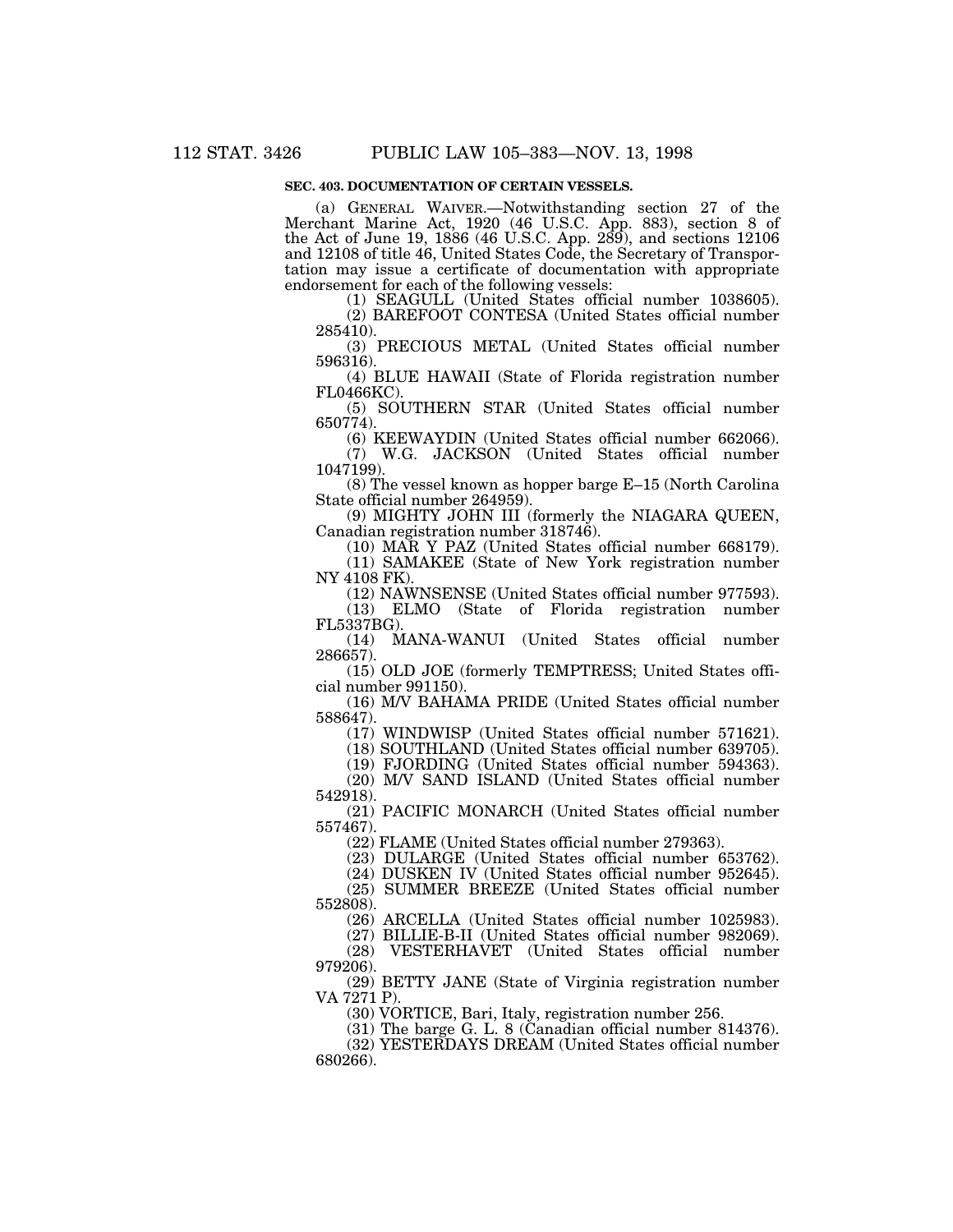(33) ENFORCER (United States official number 502610).

(34) The vessel registered as State of Oregon registration number OR 766 YE.

(35) AMICI (United States official number 658055).

(36) ELIS (United States official number 628358).

(37) STURE (United States official number 617703).

(38) CAPT GRADY (United States official number 626257). (39) Barge number 1 (United States official number 933248).

(40) Barge number 2 (United States official number 256944).

(41) Barge number 14 (United States official number 501212).

(42) Barge number 18 (United States official number 297114).

(43) Barge number 19 (United States official number 503740).

(44) Barge number 21 (United States official number 650581).

(45) Barge number 22 (United States official number 650582).

(46) Barge number 23 (United States official number

650583). (47) Barge number 24 (United States official number

664023).

(48) Barge number 25 (United States official number 664024).

(49) Barge number 26 (United States official number 271926).

(50) FULL HOUSE (United States official number 1023827).

(51) EMBARCADERO (United States official number 669327).

(52) S.A., British Columbia (Canada official number 195214).

(53) FAR HORIZONS (United States official number 1044011).

(54) LITTLE TOOT (United States official number 938858). (55) EAGLE FEATHERS (United States official number 1020989).

(56) ORCA (United States official number 665270).

(57) TAURUS (United States official number 955814).

(58) The barge KC–251 (United States official number CG019166; National Vessel Documentation Center number 1055559).

(59) VIKING (United States official number 224430).

(60) SARAH B (United States official number 928431). (b) FALLS POINT.—Notwithstanding section 27 of the Merchant Marine Act, 1920 (46 U.S.C. App. 883), section 8 of the Act of June 19, 1886 (46 U.S.C. App. 289), and section 12106 of title 46, United States Code, the Secretary of Transportation may issue a certificate of documentation with appropriate endorsement for employment in the coastwise trade for the vessel FALLS POINT, State of Maine registration number ME 5435 E.

(c) COASTAL TRADER.—Section 1120(g) of the Coast Guard Authorization Act of 1996 (Public Law 104–324; 110 Stat. 3978)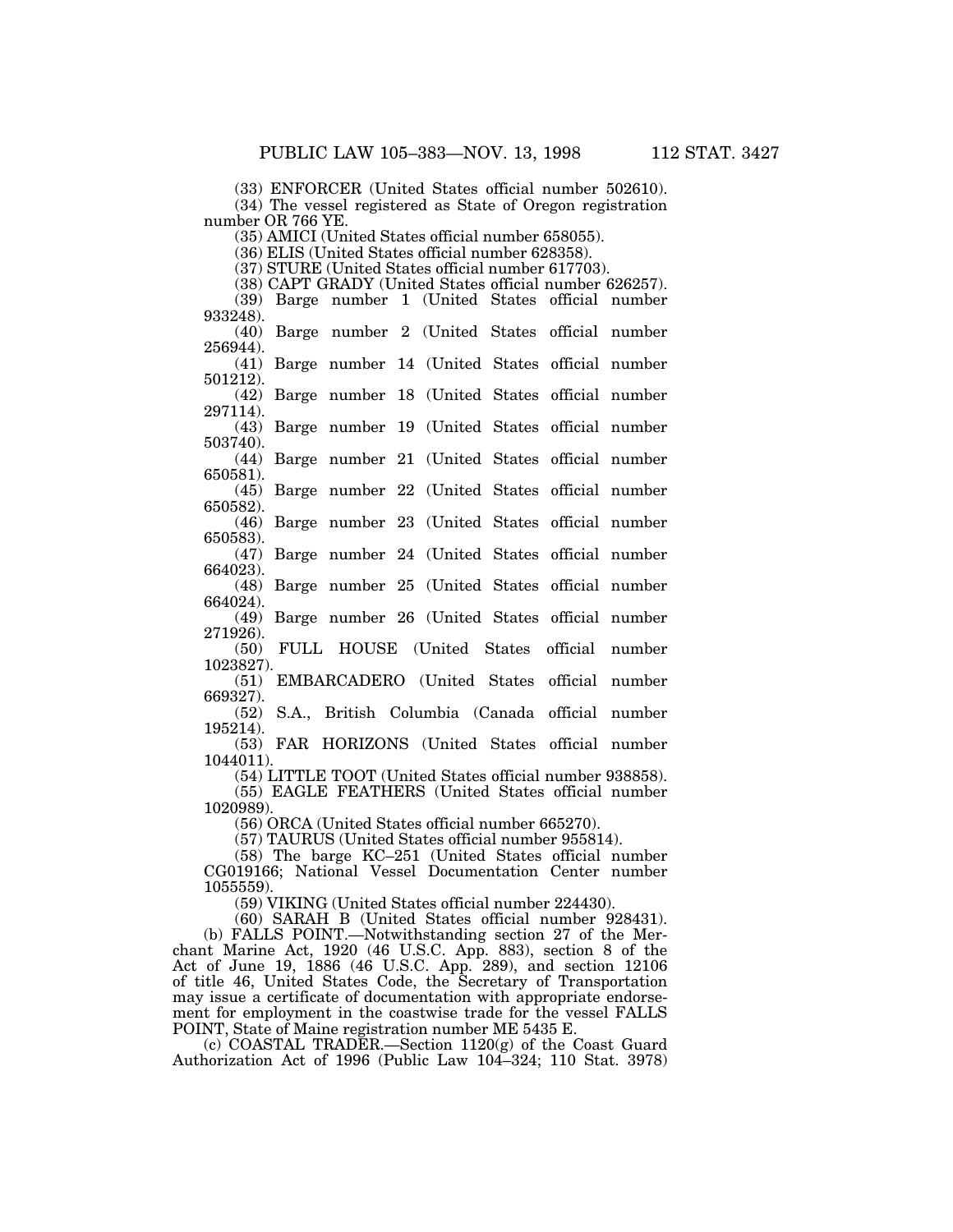is amended by inserting ''COASTAL TRADER (United States official number 683227)," after "vessels".

(d) NINA, PINTA, AND SANTA MARIA REPLICAS.—

(1) IN GENERAL.—Notwithstanding section 27 of the Merchant Marine Act, 1920 (46 U.S.C. App. 883), section 8 of the Act of June 19, 1886 (46 U.S.C. App. 289), and section 12106 of title 46, United States Code, the Secretary may issue a certificate of documentation with appropriate endorsement for employment in the coastwise trade only for the purpose of carrying passengers for hire for each of the vessels listed in paragraph (2).

(2) VESSEL DESCRIPTIONS.—The vessels referred to in paragraph (1) are the following:

(A) NINA (United States Coast Guard vessel identification number CG034346).

(B) PINTA (United States Coast Guard vessel identification number CG034345).

(C) NAO SANTA MARIA (United States Coast Guard vessel identification number CG034344).

(e) DOCUMENTATION OF VESSEL COLUMBUS.—

(1) IN GENERAL.—Notwithstanding section 27 of the Merchant Marine Act, 1920 (46 U.S.C. App. 883), sections 12102 and 12106 of title 46, United States Code, and the endorsement limitation in section  $5501(a)(2)(B)$  of Public Law 102–587, and subject to paragraph (2), the Secretary of Transportation may issue a certificate of documentation with appropriate endorsement for employment in the coastwise trade for the vessel COLUMBUS (United States official number 590658).

(2) LIMITATION.—Coastwise trade referred to in paragraph (1) may not include the transportation of dredged material from a project in which the stated intent of the Corps of Engineers, in its Construction Solicitation, or of another contracting entity, is that the dredged material is—

(A) to be deposited above mean high tide for the purpose of beach nourishment;

(B) to be deposited into a fill area for the purpose of creation of land for an immediate use identified in the Construction Solicitation other than disposal of the dredged material; or

(C) for the intention of immediate sale or resale unrelated to disposal.

 $(f)$  FOILCAT.

(1) IN GENERAL.—Notwithstanding sections 12106 and 12108 of title 46, United States Code, section 8 of the Passenger Vessel Act (46 U.S.C. App. 289), and section 27 of the Merchant Marine Act, 1920 (46 U.S.C. App. 883), the Secretary of Transportation may issue a certificate of documentation with appropriate endorsement for employment in the coastwise trade for the vessel FOILCAT (United States official number 1063892). The endorsement shall provide that the vessel shall operate under the certificate of documentation only within the State of Hawaii and that the vessel shall not operate on any route served by a passenger ferry as of the date the Secretary of Transportation issues a certificate of documentation under this Act.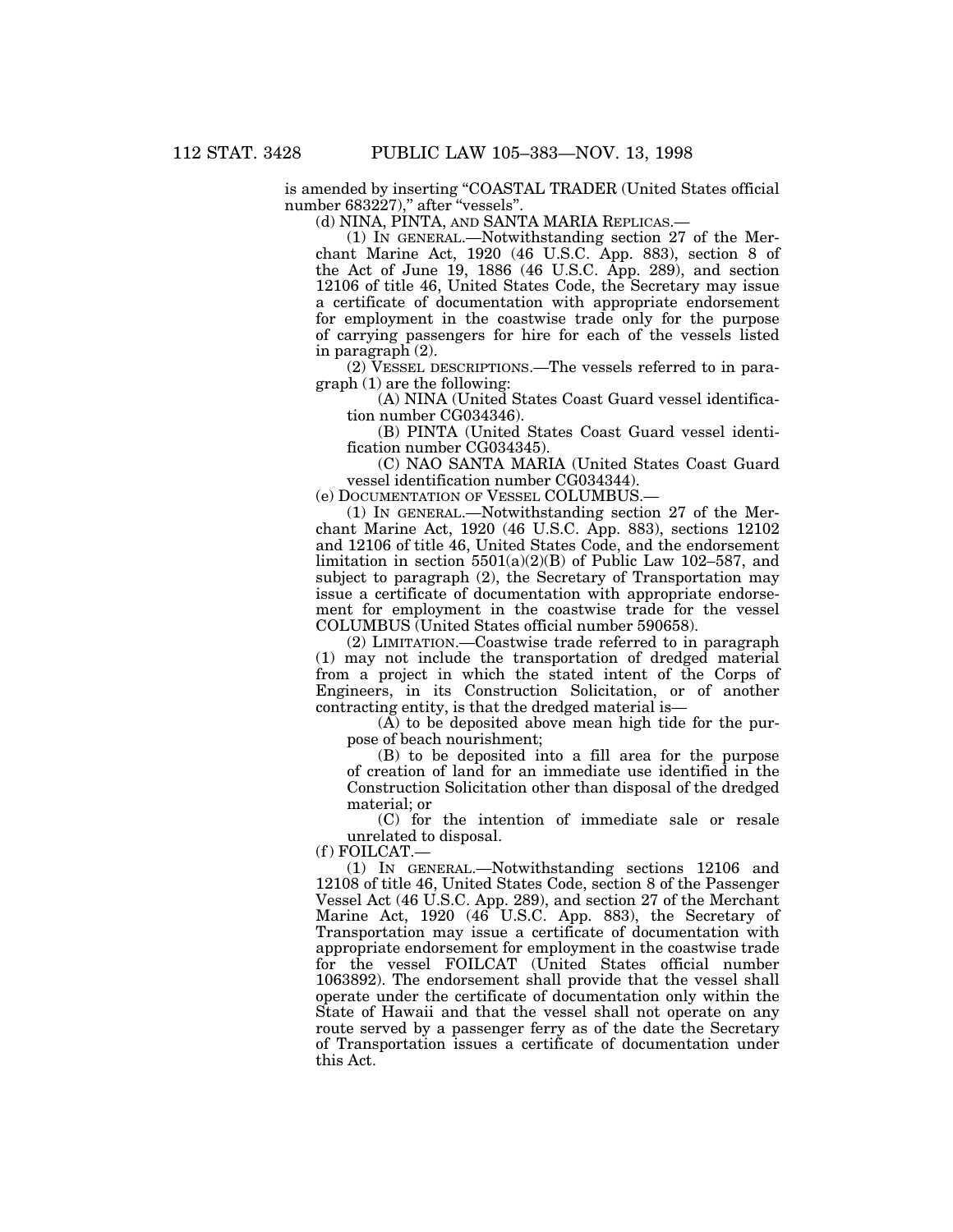(2) TERMINATION.—The endorsement issued under paragraph (1) shall be in effect for the vessel FOILCAT for the period—

(A) beginning on the date on which the vessel is placed in service to initiate a high-speed marine ferry demonstration project sponsored by the State of Hawaii; and

(B) ending on the last day of the 36th month beginning after the date on which it became effective under subparagraph (A).

## **SEC. 404. CONVEYANCE OF NAHANT PARCEL, ESSEX COUNTY, MASSACHUSETTS.**

(a) IN GENERAL.—The Commandant of the Coast Guard, may convey, by an appropriate means of conveyance, all right, title, and interest of the United States in and to the United States Coast Guard Recreation Facility Nahant, Massachusetts, to the Town of Nahant (the "Town") unless the Commandant, or his delegate, in his sole discretion determines that the conveyance would not provide a public benefit.

(b) IDENTIFICATION OF PROPERTY.—The Commandant may identify, describe, and determine the property to be conveyed under this section.

(c) TERMS OF CONVEYANCE.—The conveyance of property under this section shall be made—

(1) without payment of consideration; and

(2) subject to such terms and conditions as the Commandant may consider appropriate to protect the interests of the United States, including the reservation of easements or other rights on behalf of the United States.

(d) REVERSIONARY INTEREST.—The conveyance of real property pursuant to this section shall be subject to the condition that all right, title, and interest in such property shall immediately revert to the United States if—

(1) the property, or any part thereof, ceases to be owned and used by the Town;

(2) the Town fails to maintain the property conveyed in a manner consistent with the terms and conditions in subsection (c); or

(3) at least 30 days before such reversion, the Commandant provides written notice to the Town that the property conveyed is needed for national security purposes.

#### **SEC. 405. UNREASONABLE OBSTRUCTION TO NAVIGATION.**

Notwithstanding any other provision of law, the liftbridge over the back channel of the Schuylkill River in Philadelphia, Pennsylvania, is deemed to unreasonably obstruct navigation.

## **SEC. 406. FINANCIAL RESPONSIBILITY FOR OIL SPILL RESPONSE VESSELS.**

Section 1004 of the Oil Pollution Act of 1990 (33 U.S.C. 2704) is amended—

(1) in subsection (a)(1), by striking "(except" and all that follows through "Act)" and inserting a comma; and

(2) by adding at the end of  $\overline{\text{subsection}}$  (c) the following:  $(4)$  CERTAIN TANK VESSELS.—Subsection  $(a)(1)$  shall not apply to—

"(A) a tank vessel on which the only oil carried as cargo is an animal fat or vegetable oil, as those terms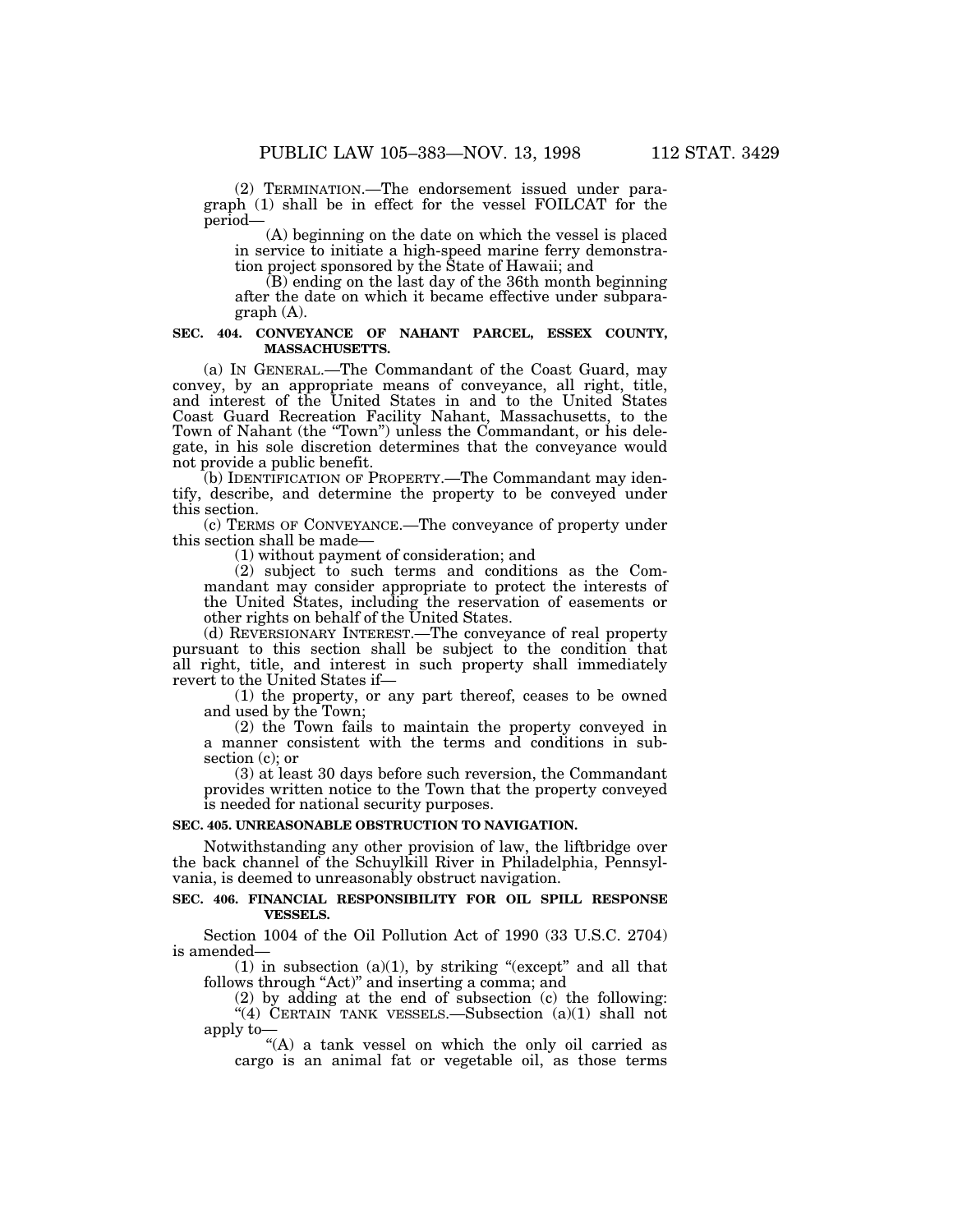are used in section 2 of the Edible Oil Regulatory Reform Act; and

''(B) a tank vessel that is designated in its certificate of inspection as an oil spill response vessel (as that term is defined in section 2101 of title 46, United States Code) and that is used solely for removal.''.

## **SEC. 407. CONVEYANCE OF COAST GUARD PROPERTY TO JACKSON-VILLE UNIVERSITY IN JACKSONVILLE, FLORIDA.**

(a) AUTHORITY TO CONVEY.—

(1) IN GENERAL.—The Secretary of Transportation may convey to Jacksonville University, located in Jacksonville, Florida, without consideration, all right, title, and interest of the United States in and to the property comprising the Long Branch Rear Range Light, Jacksonville, Florida.

(2) IDENTIFICATION OF PROPERTY.—The Secretary may identify, describe, and determine the property to be conveyed under this section.

(b) TERMS AND CONDITIONS.—Any conveyance of any property under this section shall be made—

(1) subject to the terms and conditions the Commandant may consider appropriate; and

(2) subject to the condition that all right, title, and interest in and to property conveyed shall immediately revert to the United States if the property, or any part thereof, ceases to be used by Jacksonville University.

#### **SEC. 408. PENALTY FOR VIOLATION OF INTERNATIONAL SAFETY CONVENTION.**

(a) IN GENERAL.—Section 2302 of title 46, United States Code, is amended by adding at the end the following new subsection:  $((e)(1)$  A vessel may not transport Government-impelled cargoes if—

''(A) the vessel has been detained and determined to be substandard by the Secretary for violation of an international safety convention to which the United States is a party, and the Secretary has published notice of that detention and determination in an electronic form, including the name of the owner of the vessel; or

''(B) the operator of the vessel has on more than one occasion had a vessel detained and determined to be substandard by the Secretary for violation of an international safety convention to which the United States is a party, and the Secretary has published notice of that detention and determination in an electronic form, including the name of the owner of the vessel.

"(2) The prohibition in paragraph  $(1)$  expires for a vessel on the earlier of—

"(A) 1 year after the date of the publication in electronic form on which the prohibition is based; or

''(B) any date on which the owner or operator of the vessel prevails in an appeal of the violation of the relevant international convention on which the detention is based.

''(3) As used in this subsection, the term 'Government-impelled cargo' means cargo for which a Federal agency contracts directly for shipping by water or for which (or the freight of which) a Federal agency provides financing, including financing by grant,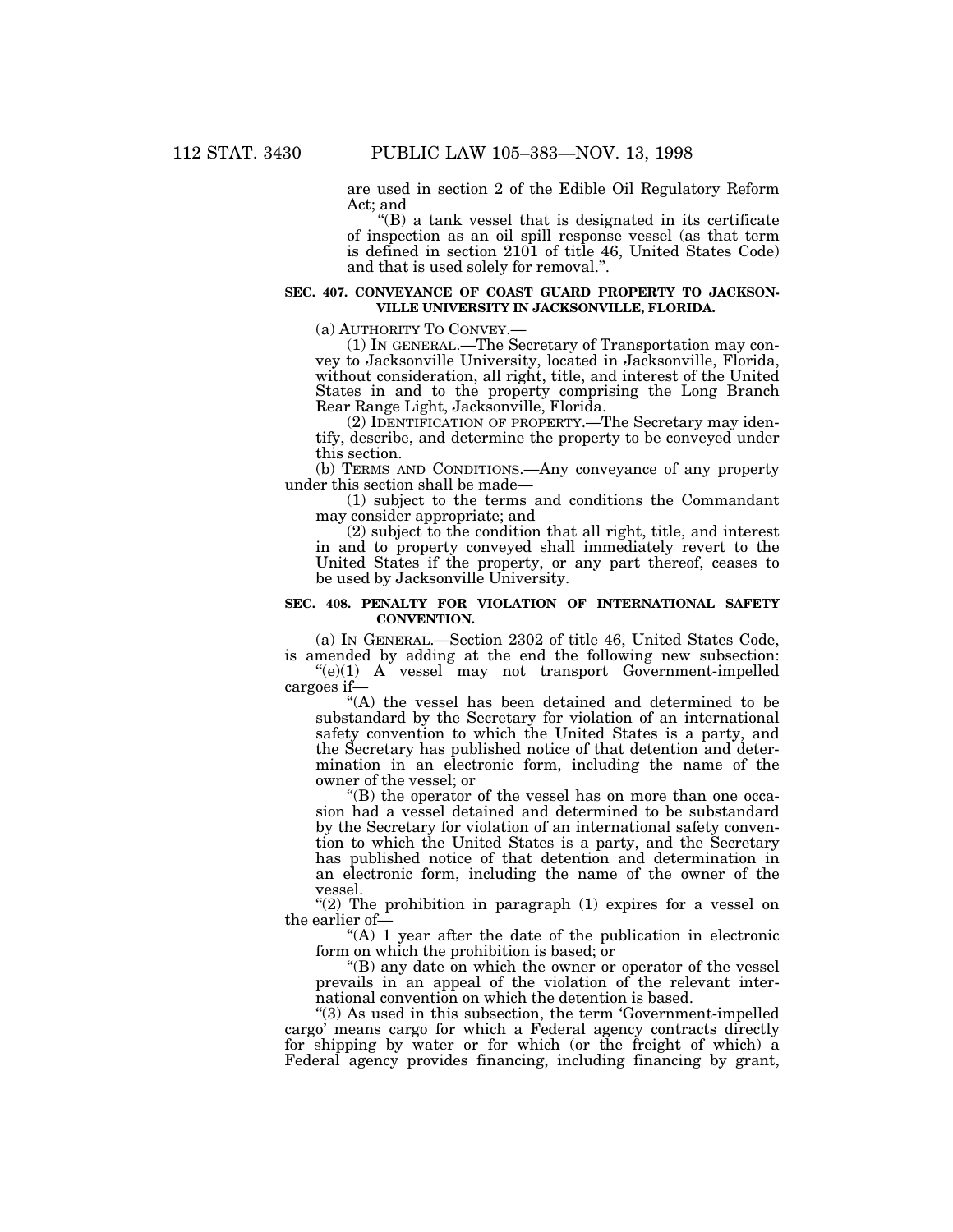loan, or loan guarantee, resulting in shipment of the cargo by water.'

(b) EFFECTIVE DATE.—The amendment made by subsection (a) takes effect January 1, 1999.

#### **SEC. 409. COAST GUARD CITY, USA.**

The Commandant of the Coast Guard may recognize the community of Grand Haven, Michigan, as ''Coast Guard City, USA''. If the Commandant desires to recognize any other community in the same manner or any other community requests such recognition from the Coast Guard, the Commandant shall notify the Committee on Commerce, Science, and Transportation of the Senate and the Committee on Transportation and Infrastructure of the House of Representatives 90 days prior to approving such recognition.

# **SEC. 410. CONVEYANCE OF COMMUNICATION STATION BOSTON MARSHFIELD RECEIVER SITE, MASSACHUSETTS.**

(a) AUTHORITY TO CONVEY.—

(1) IN GENERAL.—The Commandant of the Coast Guard may convey, by an appropriate means of conveyance, all right, title, and interest of the United States in and to the Coast Guard Communication Station Boston Marshfield Receiver Site, Massachusetts, to the Town of Marshfield, Massachusetts (the ''Town'') unless the Commandant, or his delegate, in his sole discretion determines that the conveyance would not provide a public benefit.

(2) LIMITATION.—The Commandant shall not convey under this section the land on which is situated the communications tower and the microwave building facility of that station.

(3) IDENTIFICATION OF PROPERTY.—

(A) The Commandant may identify, describe and determine the property to be conveyed to the Town under this section.

(B) The Commandant shall determine the exact acreage and legal description of the property to be conveyed under this section by a survey satisfactory to the Commandant. The cost of the survey shall be borne by the Town.

(b) TERMS AND CONDITIONS.—Any conveyance of property under this section shall be made—

(1) without payment of consideration; and

(2) subject to the following terms and conditions:

(A) The Commandant may reserve utility, access, and any other appropriate easements on the property conveyed for the purpose of operating, maintaining, and protecting the communications tower and the microwave building facility.

(B) The Town and its successors and assigns shall, at their own cost and expense, maintain the property conveyed under this section in a proper, substantial, and workmanlike manner as necessary to ensure the operation, maintenance, and protection of the communications tower and the microwave building facility.

(C) Any other terms and conditions the Commandant considers appropriate to protect the interests of the United States, including the reservation of easements or other rights on behalf of the United States.

14 USC 639 note.

46 USC 2302 note.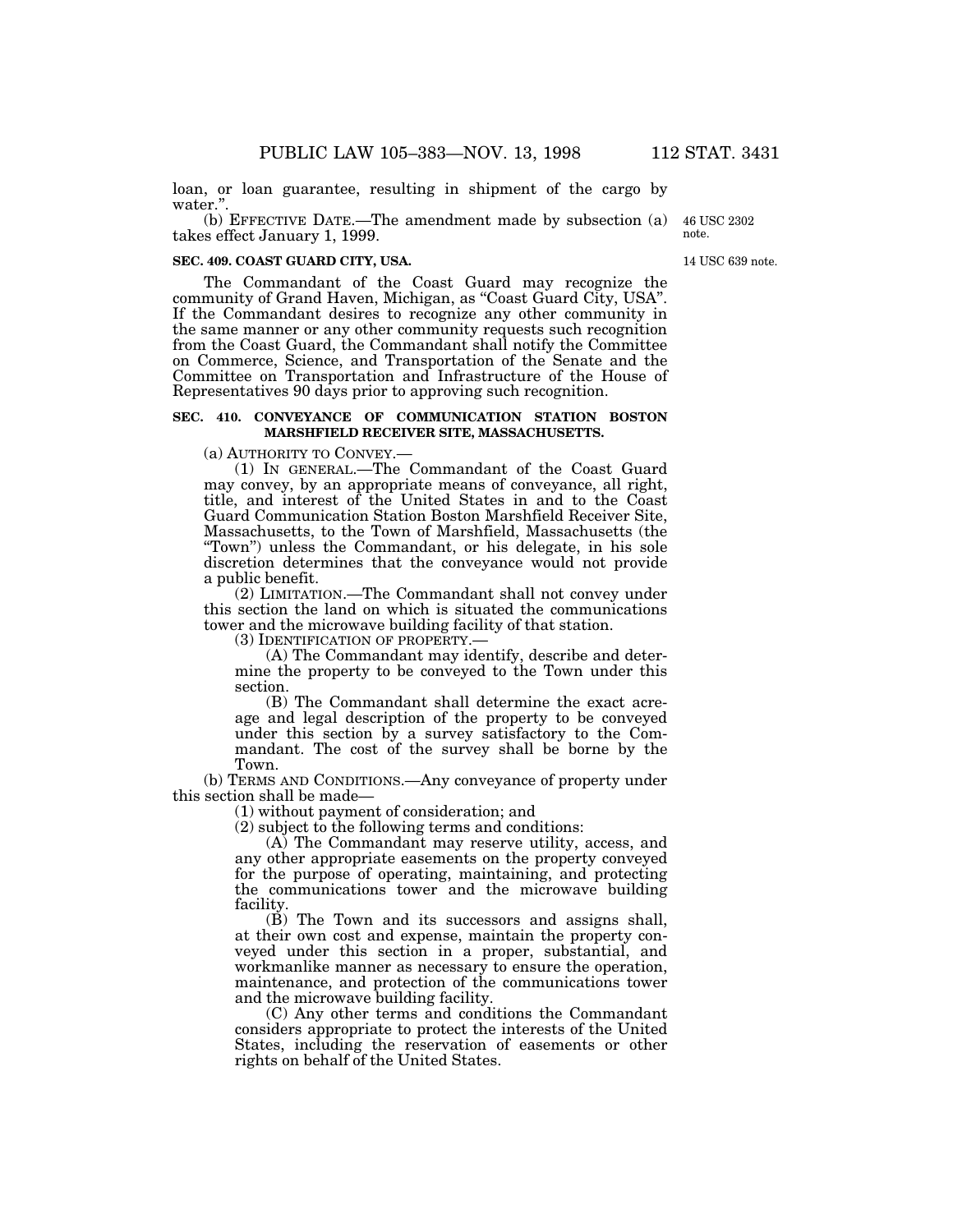(c) REVERSIONARY INTEREST.—The conveyance of real property pursuant to this section shall be subject to the condition that all right, title, and interest in such property shall immediately revert to the United States if—

(1) the property, or any part thereof, ceases to be owned and used by the Town;

(2) the Town fails to maintain the property conveyed in a manner consistent with the terms and conditions in subsection (b); or

(3) at least 30 days before such reversion, the Commandant provides written notice to the Town that the property conveyed is needed for national security purposes.

### **SEC. 411. CLARIFICATION OF LIABILITY OF PERSONS ENGAGING IN OIL SPILL PREVENTION AND RESPONSE ACTIVITIES.**

(a) CLARIFICATION OF LIABILITY FOR PREVENTING SUBSTANTIAL THREAT OF DISCHARGE.—Section 311 of the Federal Water Pollution Control Act (33 U.S.C. 1321) is amended—

 $(1)$  in subsection  $(a)(8)$  by striking "to minimize or mitigate damage'' and inserting ''to prevent, minimize, or mitigate damage'';

(2) by striking ''and'' after the semicolon at the end of subsection (a)(23), by striking the period at the end of subsection (a)(24) and inserting "; and", and by adding at the end of subsection (a) the following:

''(25) 'removal costs' means—

''(A) the costs of removal of oil or a hazardous substance that are incurred after it is discharged; and

"(B) in any case in which there is a substantial threat of a discharge of oil or a hazardous substance, the costs to prevent, minimize, or mitigate that threat.''; and

(3) in subsection (c)(4)(A), by striking the period at the end and inserting the following: ''relating to a discharge or a substantial threat of a discharge of oil or a hazardous substance."

(b) OIL SPILL MECHANICAL REMOVAL.—Section 311(a)(2) of the Federal Water Pollution Control Act (33 U.S.C. 1321(a)(2)) is amended—

(1) by striking "and  $(C)$ " and inserting ",  $(C)$ "; and

(2) by inserting before the semicolon at the end the following: '', and (D) discharges incidental to mechanical removal authorized by the President under subsection (c) of this section''.

#### **SEC. 412. VESSELS NOT SEAGOING MOTOR VESSELS.**

(a) VESSEL TURMOIL.—

(1) IN GENERAL.—The vessel described in paragraph (2) is deemed for all purposes, including title 46, United States Code, and all regulations thereunder, to be a recreational vessel of less than 300 gross tons, if—

(A) it does not carry cargo or passengers for hire; and

(B) it does not engage in commercial fisheries or oceanographic research.

(2) VESSEL DESCRIBED.—The vessel referred to in paragraph (1) is the vessel TURMOIL (British official number 726767). 46 USC 3301 (b) PILOT PROGRAM.— note.

Notice.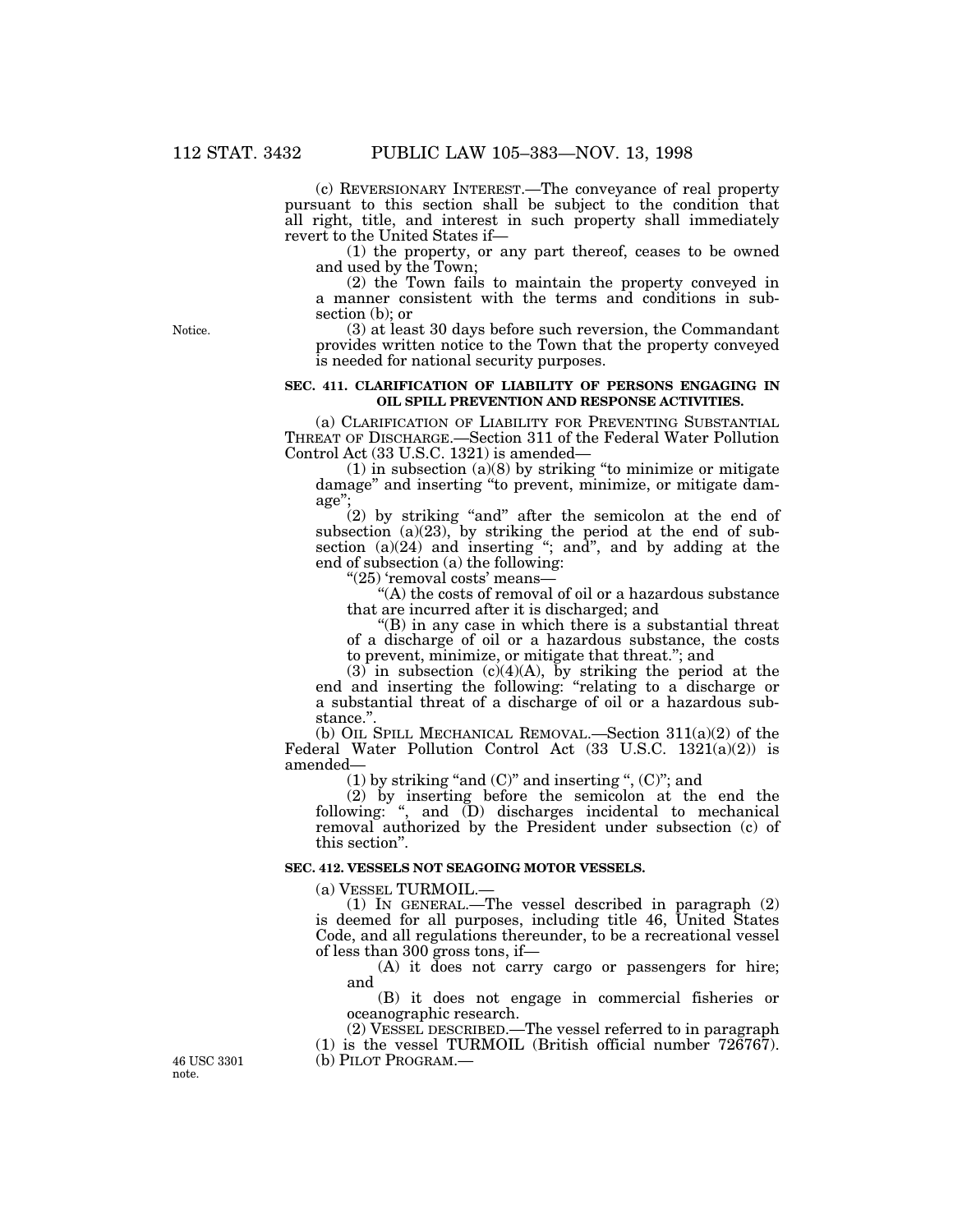(1) IN GENERAL.—The Secretary may establish a pilot program to exempt a vessel of at least 300 gross tons as measured under chapter 143 or chapter 145 of title 46, United States Code, from the requirement to be inspected under section 3301(7) of title 46, United States Code, as a seagoing motor vessel, if—

(A) the vessel does not carry any cargo or passengers for hire;

(B) the vessel does not engage in commercial service, commercial fisheries, or oceanographic research; and

(C) the vessel does not engage in towing.

(2) EXPIRATION OF AUTHORITY.—The authority to grant the exemptions under this subsection expires 2 years after the date of the enactment of this Act. Any specific exemptions granted under this subsection shall nonetheless remain in effect.

## **SEC. 413. LAND CONVEYANCE, COAST GUARD STATION OCRACOKE, NORTH CAROLINA.**

(a) AUTHORITY TO CONVEY.—The Secretary of Transportation may convey, without consideration, to the State of North Carolina (in this section referred to as the ''State''), all right, title, and interest of the United States in and to a parcel of real property, together with any improvements thereon, in Ocracoke, North Carolina, consisting of such portion of the Coast Guard Station Ocracoke, North Carolina, as the Secretary considers appropriate for purposes of the conveyance.

(b) CONDITIONS.—The conveyance under subsection (a) shall be subject to the following conditions:

(1) That the State accept the property to be conveyed under that subsection subject to such easements or rights of way in favor of the United States as the Secretary considers to be appropriate for—

(A) utilities;

(B) access to and from the property;

(C) the use of the boat launching ramp on the property; and

(D) the use of pier space on the property by search and rescue assets.

(2) That the State maintain the property in a manner so as to preserve the usefulness of the easements or rights of way referred to in paragraph (1).

(3) That the State utilize the property for transportation, education, environmental, or other public purposes.

(c) REVERSION.—(1) If the Secretary determines at any time that the property conveyed under subsection (a) is not being used in accordance with subsection (b), all right, title, and interest in and to the property, including any improvements thereon, shall revert to the United States, and the United States shall have the right of immediate entry thereon.

(2) Upon reversion under paragraph (1), the property shall be under the administrative jurisdiction of the Administrator of General Services.

(d) DESCRIPTION OF PROPERTY.—The exact acreage and legal description of the property conveyed under subsection (a), and any easements or rights of way granted under subsection  $(b)(1)$ , shall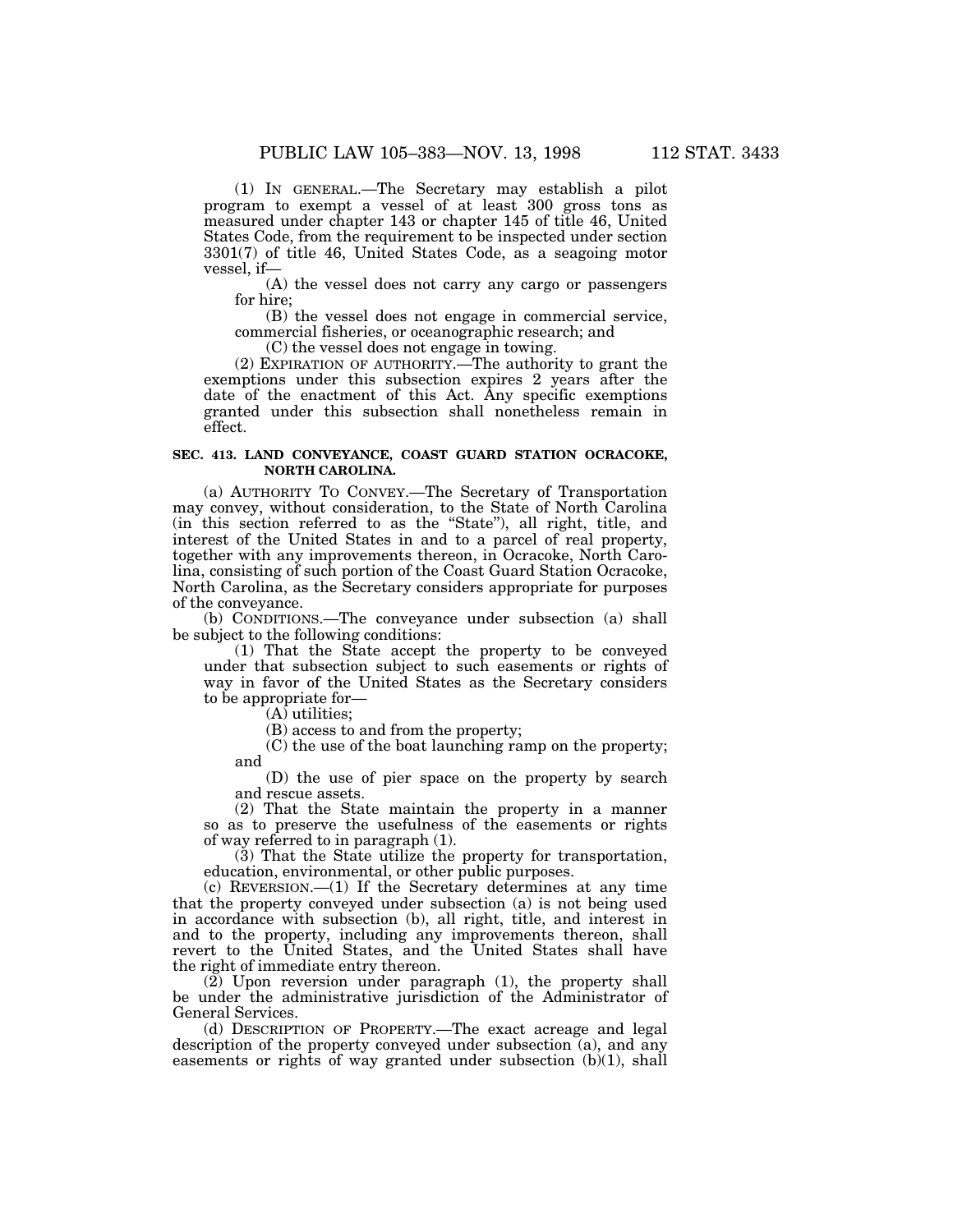be determined by a survey satisfactory to the Secretary. The cost of the survey shall be borne by the State.

(e) ADDITIONAL TERMS AND CONDITIONS.—The Secretary may require such additional terms and conditions with respect to the conveyance under subsection (a), and any easements or rights of way granted under subsection  $(b)(1)$ , as the Secretary considers appropriate to protect the interests of the United States.

#### **SEC. 414. CONVEYANCE OF COAST GUARD PROPERTY IN SAULT SAINTE MARIE, MICHIGAN.**

(a) REQUIREMENT TO CONVEY.—The Secretary of Transportation (in this section referred to as the ''Secretary'') shall promptly convey, without consideration, to American Legion Post No. 3 in Sault Sainte Marie, Michigan, all right, title, and interest of the United States in and to the parcel of real property described in section 202 of the Water Resources Development Act of 1990 (Public Law 101–640), as amended by section 323 of the Water Resources Development Act of 1992 (Public Law 102–580), comprising approximately 0.565 acres, together with any improvements thereon.

(b) CONDITION.—The conveyance under subsection (a) shall be subject to the condition that the property be used as a clubhouse for the American Legion Post No. 3.

 $(c)$  REVERSION. $\frac{c}{c}$ (1) If the Secretary determines at any time that the property conveyed under subsection (a) is not being used in accordance with subsection (b), all right, title, and interest in and to the property, including any improvements thereon, shall revert to the United States, and the United States shall have the right of immediate entry thereon.

 $(2)$  Upon reversion under paragraph  $(1)$ , the property shall be under the administrative jurisdiction of the Administrator of General Services.

(d) DESCRIPTION OF PROPERTY.—The exact acreage and legal description of the property conveyed under subsection (a) shall be determined by a survey satisfactory to the Secretary. The cost of the survey shall be borne by the American Legion Post No. 3.

(e) ADDITIONAL TERMS AND CONDITIONS.—The Secretary may require such additional terms and conditions with respect to the conveyance under subsection (a) as the Secretary considers appropriate to protect the interests of the United States.

#### **SEC. 415. INTERIM AUTHORITY FOR DRY BULK CARGO RESIDUE DISPOSAL.**

(a) IN GENERAL.—

(1) Subject to subsection (b), the Secretary of Transportation shall continue to implement and enforce the United States Coast Guard 1997 Enforcement Policy for Cargo Residues on the Great Lakes and revisions thereto that are made in accordance with that Policy (hereafter in this section referred to as the ''Policy'') for the purpose of regulating incidental discharges from vessels of residues of dry bulk cargo into the waters of the Great Lakes under the jurisdiction of the United States.

(2) Any discharge under this section shall comply with all terms and conditions of the Policy.

(b) EXPIRATION OF INTERIM AUTHORITY.—The Policy shall cease to have effect on the date which is the earliest of—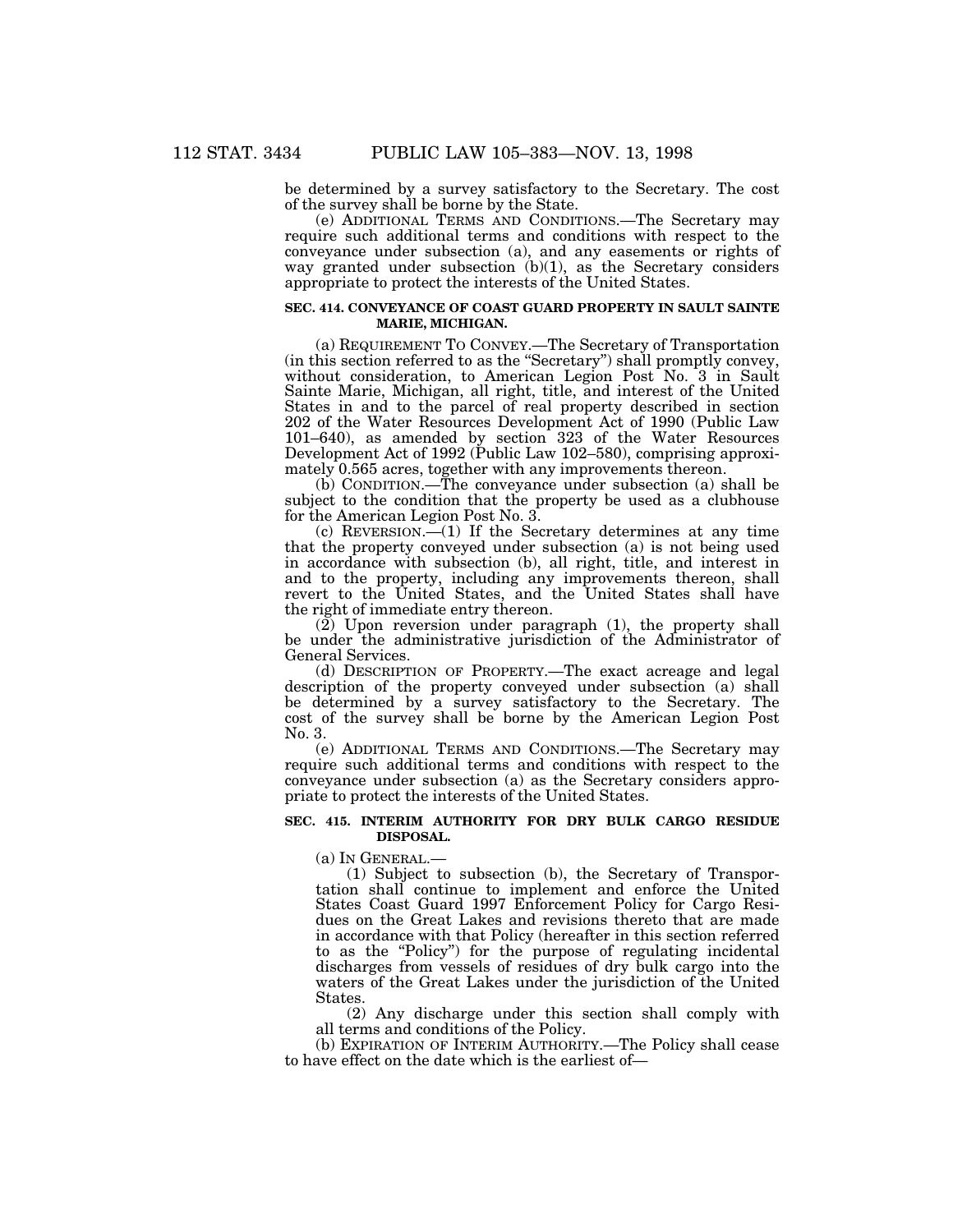(1) the effective date of regulations promulgated pursuant to legislation enacted subsequent to the enactment of this Act providing for the regulation of incidental discharges from vessels of dry bulk cargo residue into the waters of the Great Lakes under the jurisdiction of the United States is enacted; or

(2) September 30, 2002.

#### **SEC. 416. CONVEYANCE OF LIGHTHOUSES.**

(a) AUTHORITY TO CONVEY.—

(1) IN GENERAL.—The Commandant of the Coast Guard, or the Administrator of the General Services Administration, as appropriate, may convey, by an appropriate means of conveyance, all right, title, and interest of the United States in and to each of the following properties:

(A) Light Station Sand Point, located in Escanaba, Michigan, to the Delta County Historical Society.

(B) Light Station Dunkirk, located in Dunkirk, New York, to the Dunkirk Historical Lighthouse and Veterans' Park Museum.

(C) The Mukilteo Light Station, located in Mukilteo, Washington, to the City of Mukilteo.

(D) Eagle Harbor Light Station, located in Michigan, to the Keweenaw County Historical Society.

(E) Cape Decision Light Station, located in Alaska, to the Cape Decision Lighthouse Society.

(F) Cape St. Elias Light Station, located in Alaska, to the Cape St. Elias Light Keepers Association.

(G) Five Finger Light Station, located in Alaska, to the Juneau Lighthouse Association.

(H) Point Retreat Light Station, located in Alaska, to the Alaska Lighthouse Association.

(I) Hudson-Athens Lighthouse, located in New York, to the Hudson-Athens Lighthouse Preservation Society.

(J) Georgetown Light, located in Georgetown County, South Carolina, to the South Carolina Department of Natural Resources.

(K) Coast Guard Light Station Two Harbors, located in Lake County, Minnesota, to the Lake County Historical Society.

(2) IDENTIFICATION OF PROPERTY.—The Commandant or Administrator, as appropriate, may identify, describe, and determine the property to be conveyed under this subsection.

(3) EXCEPTION.—The Commandant or Administrator, as appropriate, may not convey any historical artifact, including any lens or lantern, located on the property at or before the time of the conveyance.

(b) TERMS OF CONVEYANCE.—

(1) IN GENERAL.—The conveyance of property under this section shall be made—

(A) without payment of consideration; and

(B) subject to the terms and conditions required by this section and other terms and conditions the Commandant or the Administrator, as appropriate, may consider, including the reservation of easements and other rights on behalf of the United States.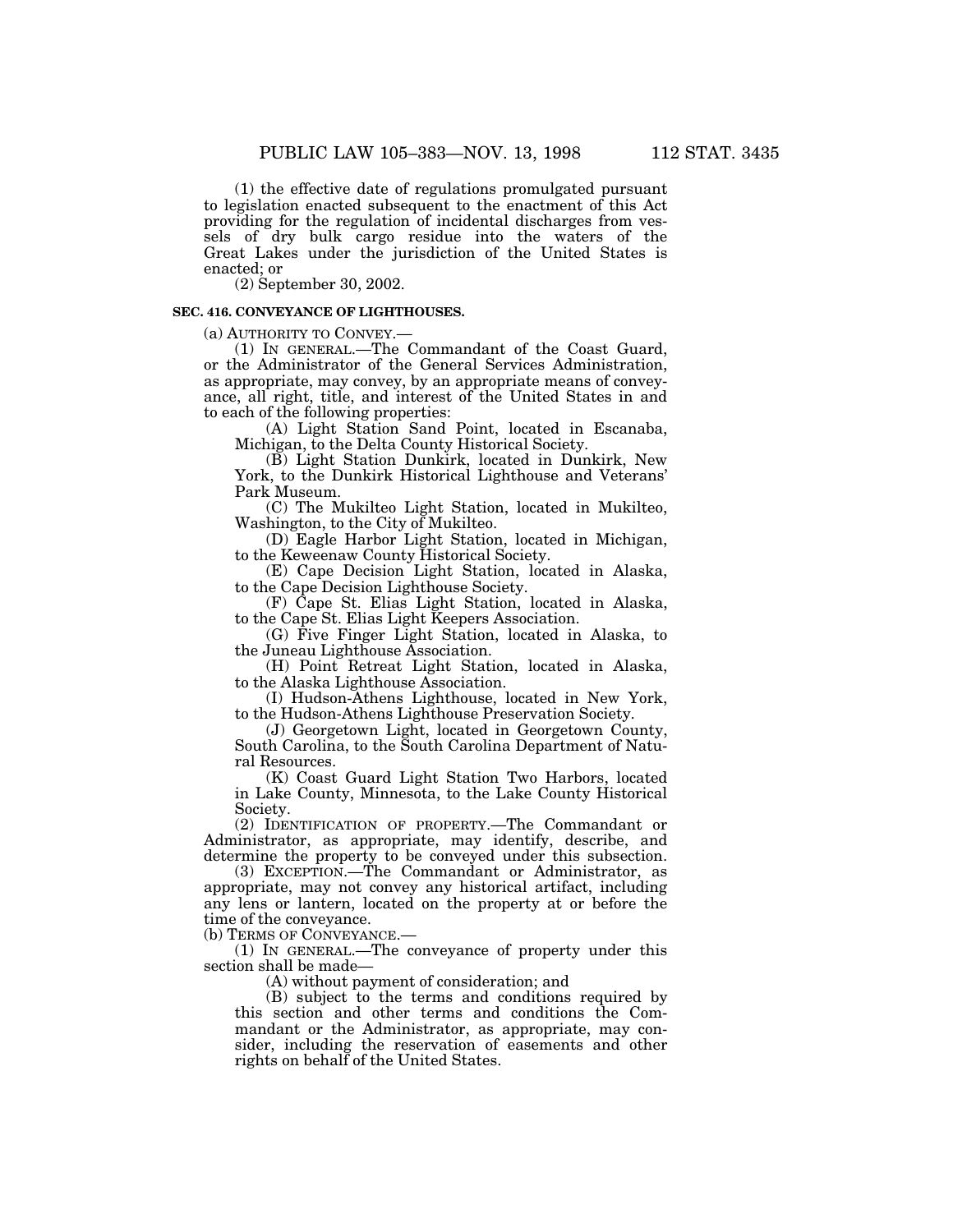(2) REVERSIONARY INTEREST.—In addition to any term or condition established under this section, the conveyance of property under this section shall be subject to the condition that all right, title, and interest in the property shall immediately revert to the United States if—

(A) the property, or any part of the property—

(i) ceases to be used as a nonprofit center for public benefit for the interpretation and preservation of maritime history;

(ii) ceases to be maintained in a manner that is consistent with its present or future use as a site for Coast Guard aids to navigation or compliance with this Act; or

(iii) ceases to be maintained in a manner consistent with the conditions in paragraph (5) established by the Commandant or the Administrator, as appropriate, pursuant to the National Historic Preservation Act of 1966 (16 U.S.C. 470 et seq.); or

(B) at least 30 days before that reversion, the Commandant or the Administrator, as appropriate, provides written notice to the owner that the property is needed for national security purposes.

(3) MAINTENANCE OF NAVIGATION FUNCTIONS.—The conveyance of property under this section shall be made subject to the conditions that the Commandant or Administrator, as appropriate, considers to be necessary to assure that—

(A) the lights, antennas, and associated equipment located on the property conveyed, which are active aids to navigation, shall continue to be operated and maintained by the United States for as long as they are needed for this purpose;

(B) the owner of the property may not interfere or allow interference in any manner with aids to navigation without express written permission from the Commandant or Administrator, as appropriate;

(C) there is reserved to the United States the right to relocate, replace, or add any aid to navigation or make any changes to the property conveyed as may be necessary for navigational purposes;

(D) the United States shall have the right, at any time, to enter the property without notice for the purpose of operating, maintaining and inspecting aids to navigation, and for the purpose of enforcing compliance with subsection (b); and

(E) the United States shall have an easement of access to and across the property for the purpose of maintaining the aids to navigation in use on the property.

(4) OBLIGATION LIMITATION.—The owner of the property is not required to maintain any active aid to navigation equipment on the property, except private aids to navigation permitted under section 83 of title 14, United States Code.

(5) MAINTENANCE OF PROPERTY.—The owner of the property shall maintain the property in a proper, substantial, and workmanlike manner, and in accordance with any conditions established by the Commandant or the Administrator, as appropriate, pursuant to the National Historic Preservation Act of 1966 (16 U.S.C. 470 et seq.), and other applicable laws.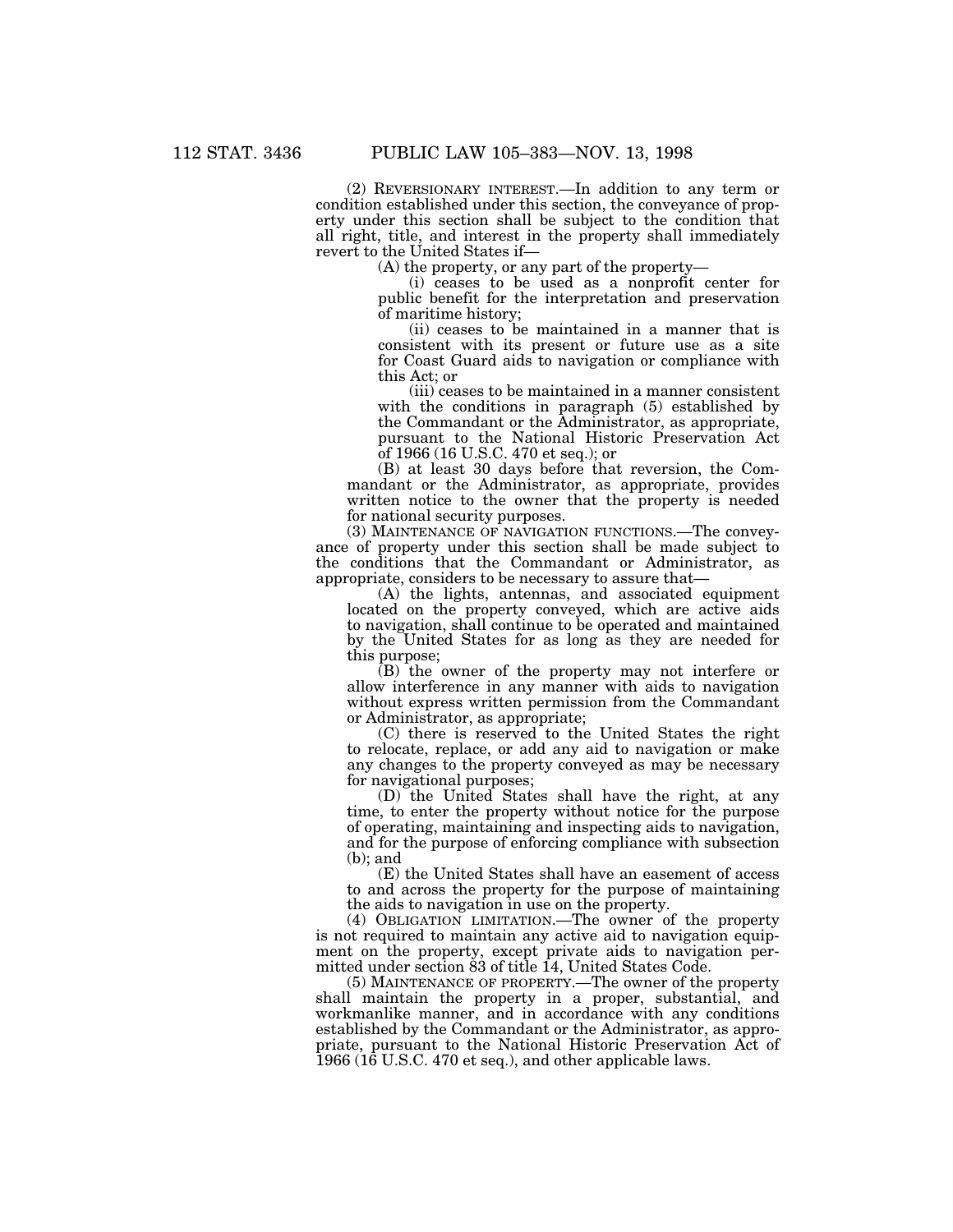(c) DEFINITIONS.—In this section:

(1) AIDS TO NAVIGATION.—The term ''aids to navigation'' means equipment used for navigation purposes, including but not limited to, a light, antenna, sound signal, electronic navigation equipment, or other associated equipment which are operated or maintained by the United States.

(2) OWNER.—The term ''owner'' means the person identified in subsection  $(a)(1)$ , and includes any successor or assign of that person.

(3) DELTA COUNTY HISTORICAL SOCIETY.—The term ''Delta County Historical Society'' means the Delta County Historical Society (a nonprofit corporation established under the laws of the State of Michigan, its parent organization, or subsidiary, if any).

(4) DUNKIRK HISTORICAL LIGHTHOUSE AND VETERANS' PARK MUSEUM.—The term ''Dunkirk Historical Lighthouse and Veterans' Park Museum'' means Dunkirk Historical Lighthouse and Veterans' Park Museum located in Dunkirk, New York, or, if appropriate as determined by the Commandant, the Chautauqua County Armed Forces Memorial Park Corporation, New York.

(5) LAKE COUNTY HISTORICAL SOCIETY.—The term ''Lake County Historical Society'' means the Lake County Historical Society (a nonprofit corporation established under the laws of the State of Minnesota), its parent organization or subsidiary, if any, and its successors and assigns.

(d) NOTIFICATION.—Not less than 1 year prior to reporting to the General Services Administration that a lighthouse or light station eligible for listing under the National Historic Preservation Act of 1966 (16 U.S.C. 470 et seq.) and under the jurisdiction of the Coast Guard is excess to the needs of the Coast Guard, the Commandant of the Coast Guard shall notify the State in which the lighthouse or light station is located, (including the State Historic Preservation Officer, if any) the appropriate political subdivision of that State, and any lighthouse, historic, or maritime preservation organizations in that State, that such property is excess to the needs of the Coast Guard.

(e) EXTENSION OF PERIOD FOR CONVEYANCE OF WHITLOCK'S MILL LIGHT.—Notwithstanding section 1002(a)(3) of the Coast Guard Authorization Act of 1996, the conveyance authorized by section  $1002(a)(2)(AA)$  of that Act may take place after the date required by section  $1002(a)(3)$  of that Act but no later than December 31, 1998.

#### **SEC. 417. CONVEYANCE OF COAST GUARD LORAN STATION** Massachusetts.**NANTUCKET.**

(a) AUTHORITY TO CONVEY.—

(1) IN GENERAL.—The Commandant of the United States Coast Guard may convey, by an appropriate means of conveyance, all right, title, and interest of the United States in and to approximately 29.4 acres of land, together with the improvements thereon, at Coast Guard LORAN Station Nantucket, Nantucket, Massachusetts, to the Town of Nantucket, Massachusetts (''the Town'') unless the Commandant, or his delegate, in his sole discretion determines that the conveyance would not provide a public benefit.

(2) IDENTIFICATION OF PROPERTY.—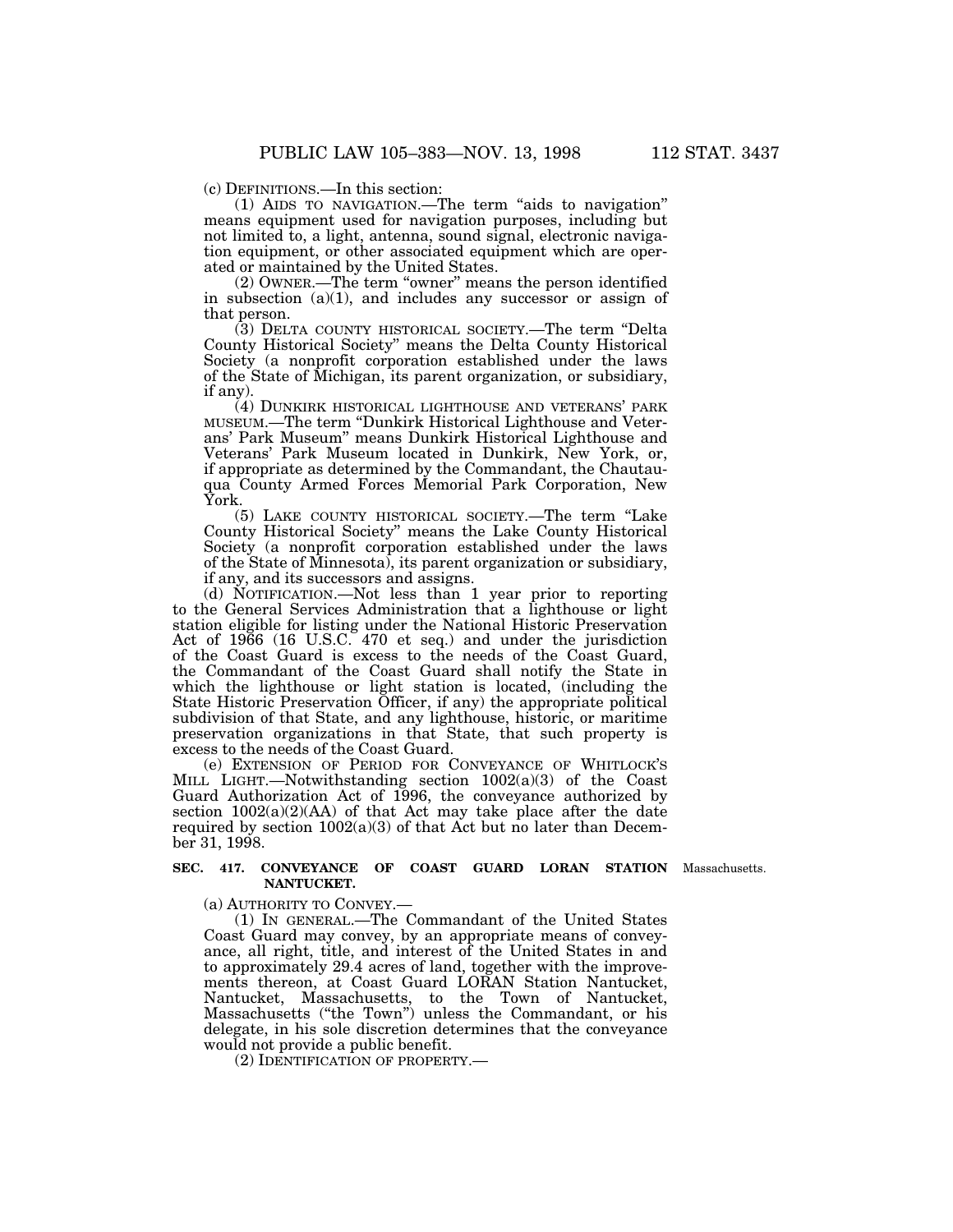(A) The Commandant may identify, define, describe, and determine the real property to be conveyed under this section.

(B) The Commandant shall determine the exact acreage and legal description of the property to be conveyed under this section by a survey satisfactory to the Commandant. The cost of the survey shall be borne by the Town.

(b) TERMS OF CONVEYANCE.—

(1) IN GENERAL.—The conveyance of real property under this section shall be made—

(A) without payment of consideration; and

(B) subject to the following terms and conditions:

(i) The Town shall not, upon the property conveyed, allow, conduct, or permit any activity, or operate, allow, or permit the operation of, any equipment or machinery, that would interfere or cause interference, in any manner, with any aid to navigation located upon property retained by the United States at Coast Guard LORAN Station Nantucket, without the express written permission from the Commandant.

(ii) The Town shall maintain the real property conveyed in a manner consistent with the present and future use of any property retained by the United States at Coast Guard LORAN Station Nantucket as a site for an aid to navigation.

(iii) Any other terms and conditions the Commandant considers appropriate to protect the interests of the United States, including the reservation of easements or other rights on behalf of the United States.

(2) REVERSIONARY INTEREST.—The conveyance of real property pursuant to this section shall be subject to the condition that all right, title, and interest in such property shall immediately revert to the United States if—

(A) the property, or any part thereof, ceases to be owned and used by the Town;

(B) the Town fails to maintain the property conveyed in a manner consistent with the terms and conditions in paragraph (1); or

(C) at least 30 days before such reversion, the Commandant provides written notice to the Town that the property conveyed is needed for national security purposes.

## **SEC. 418. CONVEYANCE OF DECOMMISSIONED COAST GUARD VESSELS.**

(a) IN GENERAL.—The Commandant of the Coast Guard may convey all right, title, and interest of the United States in and to each of 2 decommissioned ''White Class'' 133-foot Coast Guard vessels to Canvasback Mission, Inc. (a nonprofit corporation under the laws of the State of Oregon; in this section referred to as ''the recipient''), without consideration, if—

 $(1)$  the recipient agrees-

(A) to use the vessel for purposes of providing medical services to Central and South Pacific island nations;

(B) not to use the vessel for commercial transportation purposes except those incident to the provisions of those medical services;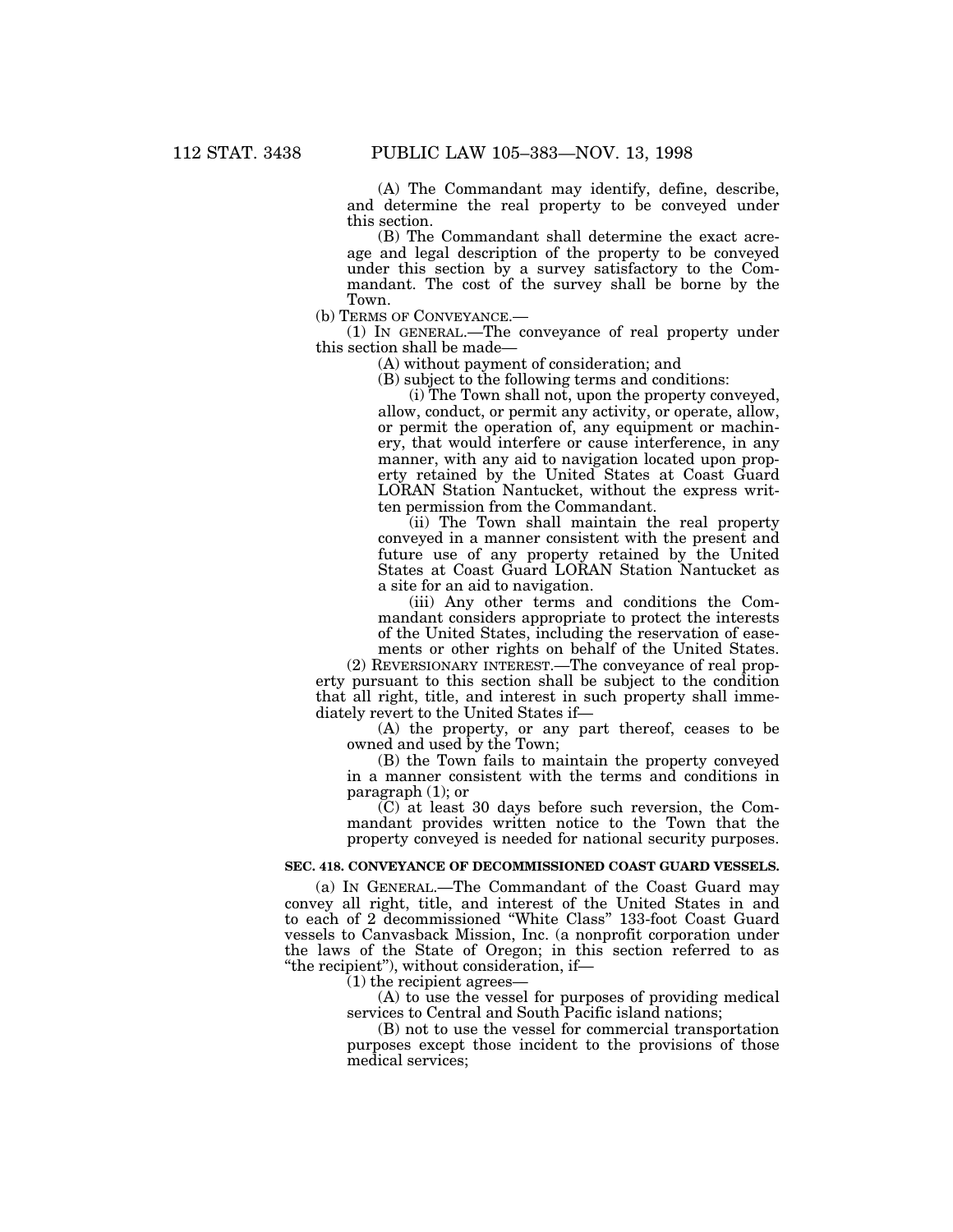(C) to make the vessel available to the United States Government if needed for use by the Commandant in times of war or a national emergency; and

(D) to hold the Government harmless for any claims arising from exposure to hazardous materials, including asbestos and polychlorinated biphenyls (PCBs), after conveyance of the vessel, except for claims arising from the use by the Government under paragraph  $(1)(C)$ ;

(2) the recipient has funds available that will be committed to operate and maintain each vessel conveyed in good working condition, in the form of cash, liquid assets, or a written loan commitment, and in the amount of at least \$400,000 per vessel; and

(3) the recipient agrees to any other conditions the Commandant considers appropriate.

(b) MAINTENANCE AND DELIVERY OF VESSELS.—Prior to conveyance of a vessel under this section, the Commandant shall, to the extent practical, and subject to other Coast Guard mission requirements, make every effort to maintain the integrity of the vessel and its equipment until the time of delivery. If a conveyance is made under this section, the Commandant shall deliver the vessel at the place where the vessel is located, in its present condition, and without cost to the Government. The conveyance of the vessel under this section shall not be considered a distribution in commerce for purposes of section 6(e) of Public Law 94-469  $(15 \text{ U.S.C. } 2605(e))$ .

(c) OTHER EXCESS EQUIPMENT.—The Commandant may convey to the recipient of a vessel under this section any excess equipment or parts from other decommissioned Coast Guard vessels for use to enhance the vessel's operability and function as a medical services vessel in Central and South Pacific Islands.

### **SEC. 419. AMENDMENT TO CONVEYANCE OF VESSEL S/S RED OAK VICTORY.**

Section 1008(d)(1) of the Coast Guard Authorization Act of 1996 is amended by striking "2 years" and inserting "3 years".

#### **SEC. 420. TRANSFER OF OCRACOKE LIGHT STATION TO SECRETARY** 16 USC 459a–10.**OF THE INTERIOR.**

The Administrator of the General Services Administration shall transfer administrative jurisdiction over the Federal property consisting of approximately 2 acres, known as the Ocracoke Light Station, to the Secretary of the Interior, subject to such reservations, terms, and conditions as may be necessary for Coast Guard purposes. All property so transferred shall be included in and administered as part of the Cape Hatteras National Seashore.

#### **SEC. 421. VESSEL DOCUMENTATION CLARIFICATION.**

Section 12102(a)(4) of title 46, United States Code, and section  $2(a)$  of the Shipping Act, 1916 (46 U.S.C. App. 802(a)) are each amended by—

(1) striking ''president or other''; and

(2) inserting a comma and ''by whatever title,'' after ''chief executive officer".

#### **SEC. 422. DREDGE CLARIFICATION.**

Section 5209(b) of the Oceans Act of 1992 (46 U.S.C. 2101 note) is amended by adding at the end the following: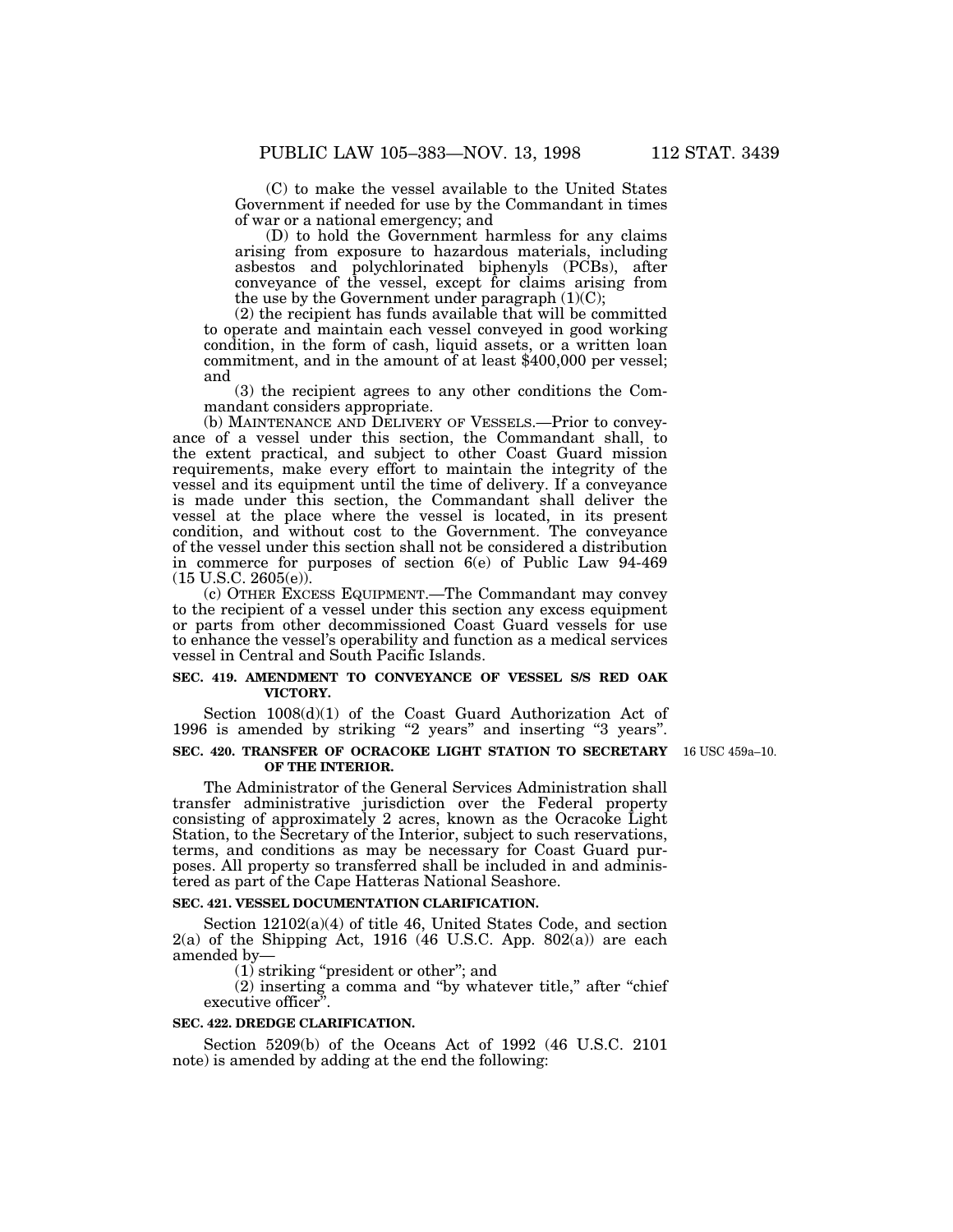" $(3)$  A vessel—

''(A) configured, outfitted, and operated primarily for dredging operations; and

''(B) engaged in dredging operations which transfers fuel to other vessels engaged in the same dredging operations without charge.''.

#### **SEC. 423. DOUBLE HULL ALTERNATIVE DESIGNS STUDY.**

Section 4115(e) of the Oil Pollution Act of 1990 (46 U.S. Code 3703a note) is amended by adding at the end the following:

 $\degree$ (3)(A) The Secretary of Transportation shall coordinate with the Marine Board of the National Research Council to conduct the necessary research and development of a rationally based equivalency assessment approach, which accounts for the overall environmental performance of alternative tank vessel designs. Notwithstanding the Coast Guard opinion of the application of sections 101 and 311 of the Clean Water Act (33 U.S.C. 1251 and 1321), the intent of this study is to establish an equivalency evaluation procedure that maintains a high standard of environmental protection, while encouraging innovative ship design. The study shall include:

''(i) development of a generalized cost spill data base, which includes all relevant costs such as clean-up costs and environmental impact costs as a function of spill size;

"(ii) refinement of the probability density functions" used to establish the extent of vessel damage, based on the latest available historical damage statistics, and current research on the crash worthiness of tank vessel structures;

''(iii) development of a rationally based approach for calculating an environmental index, to assess overall outflow performance due to collisions and groundings; and

''(iv) application of the proposed index to double hull tank vessels and alternative designs currently under consideration.

''(B) A Marine Board committee shall be established not later that 2 months after the date of the enactment of the Coast Guard Authorization Act of 1998. The Secretary of Transportation shall submit to the Committee on Commerce, Science, and Transportation of the Senate and the Committee on Transportation and Infrastructure in the House of Representatives a report on the results of the study not later than 12 months after the date of the enactment of the Coast Guard Authorization Act of 1998.<br>
"(C) Of the amounts authorized by section  $1012(a)(5)(A)$ 

of this Act, \$500,000 is authorized to carry out the activities under subparagraphs (A) and (B) of this paragraph.''.

#### **SEC. 424. VESSEL SHARING AGREEMENTS.**

(a) Section 5 of the Shipping Act of 1984 (46 U.S.C. App.  $1704$ ) is amended by adding at the end the following:

''(g) VESSEL SHARING AGREEMENTS.—An ocean common carrier that is the owner, operator, or bareboat, time, or slot charterer of a United States-flag liner vessel documented pursuant to sections 12102(a) or (d) of title 46, United States Code, is authorized to agree with an ocean common carrier that is not the owner, operator or bareboat charterer for at least 1 year of United States-flag liner vessels which are eligible to be included in the Maritime

Reports. Deadline. Establishment.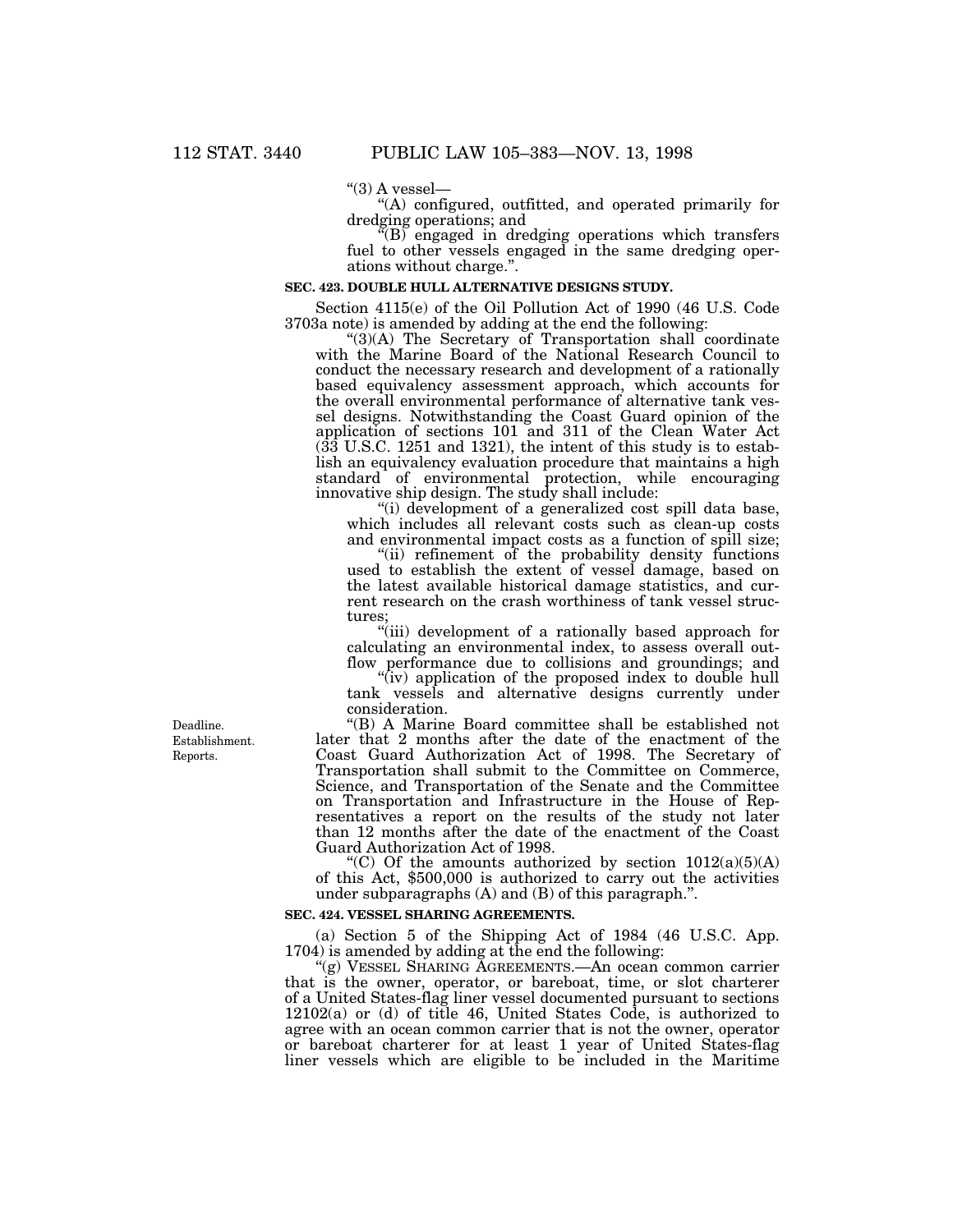Security Fleet Program and are enrolled in an Emergency Preparedness Program pursuant to subtitle B of title VI of the Merchant Marine Act, 1936 (46 U.S.C. App. 1187 et seq.), to which it charters or subcharters the United States-flag vessel or space on the United States-flag vessel that such charterer or subcharterer may not use or make available space on the vessel for the carriage of cargo reserved by law for United States-flag vessels.''.

(b) Section  $10(c)(6)$  of the Shipping Act of 1984 (46 U.S.C. App.  $1709(c)(6)$  is amended by inserting "authorized by section  $5(g)$  of this Act, or as" before "otherwise".

(c) Nothing in this section shall affect or in any way diminish the authority or effectiveness of orders issued by the Maritime Administration pursuant to sections 9 and 41 of the Shipping Act, 1916 (46 U.S.C. App. 808 and 839).

(d) Section  $3(6)(B)$  of the Shipping Act of 1984 (46 U.S.C. App.  $1702(6)(B)$ ) is amended by striking "parcel-tanker." and inserting ''parcel-tanker or by vessel when primarily engaged in the carriage of perishable agricultural commodities (i) if the common carrier and the owner of those commodities are wholly-owned, directly or indirectly, by a person primarily engaged in the marketing and distribution of those commodities and (ii) only with respect to the carriage of those commodities.''.

#### **SEC. 425. REPORTS.**

(a) SWATH TECHNOLOGY.—The Commandant of the Coast 14 USC 93 note.Guard shall, within 18 months after the date of the enactment of this Act, report to the Senate Committee on Commerce, Science, and Transportation and the House Committee on Transportation and Infrastructure on the applicability of Small Waterplane Area Twin Hull (SWATH) technology, including concepts developed by the United States Office of Naval Research, to the design of Coast Guard vessels.

(b) MARINE GUIDANCE SYSTEMS.—The Secretary of Transportation shall, within 12 months after the date of the enactment of this Act, evaluate and report to the Congress on the suitability of marine sector laser lighting, cold cathode lighting, and ultraviolet enhanced vision technologies for use in guiding marine vessels and traffic.

# **SEC. 426. REPORT ON TONNAGE CALCULATION METHODOLOGY.**

The Administrator of the Panama Canal Commission shall, within 90 days of the date of the enactment of this Act, submit to the Committee on Transportation and Infrastructure of the House of Representatives and the Committee on Commerce, Science, and Transportation of the Senate a report detailing the methodology employed in the calculation of the charge of tolls for the carriage of on-deck containers and the justification thereof.

#### **SEC. 427. AUTHORITY TO CONVEY NATIONAL DEFENSE RESERVE FLEET VESSELS.**

(a) AUTHORITY TO CONVEY.—Notwithstanding any other law, the Secretary of Transportation (referred to in this section as ''the Secretary'') may convey all right, title, and interest of the Federal Government in and to either or both of the vessels S.S. AMERICAN VICTORY (United States official number 248005) and S.S. HATTIESBURG VICTORY (United States official number 248651) to The Victory Ship, Inc., located in Tampa, Florida (in this section

33 USC 1323 note.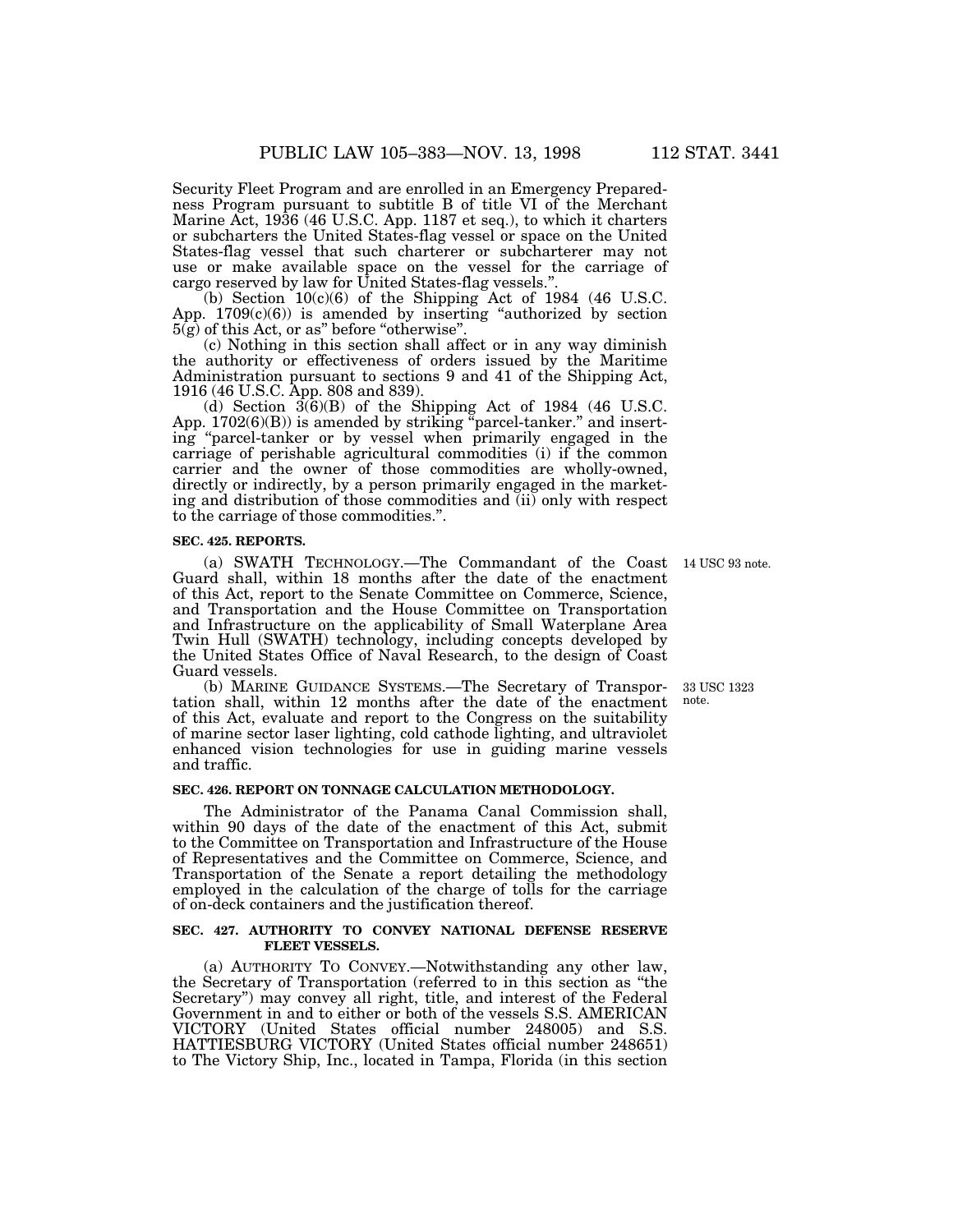referred to as the "recipient"), and the recipient may use each vessel conveyed only as a memorial to the Victory class of ships. (b) TERMS OF CONVEYANCE.—

(1) DELIVERY OF VESSEL.—In carrying out subsection (a), the Secretary shall deliver a vessel—

(A) at the place where the vessel is located on the date of conveyance;

(B) in its condition on that date; and

(C) at no cost to the Federal Government.

(2) REQUIRED CONDITIONS.—The Secretary may not convey a vessel under this section unless—

(A) the recipient agrees to hold the Government harmless for any claims arising from exposure to hazardous material, including asbestos and polychlorinated biphenyls, after conveyance of the vessel, except for claims arising before the date of the conveyance or from use of the vessel by the Government after that date; and

(B) the recipient has available, for use to restore the vessel, in the form of cash, liquid assets, or a written loan commitment, financial resources of at least \$100,000.

(3) ADDITIONAL TERMS.—The Secretary may require such additional terms in connection with the conveyance authorized by this section as the Secretary considers appropriate.

(c) OTHER UNNEEDED EQUIPMENT.—The Secretary may convey to the recipient of any vessel conveyed under this section any unneeded equipment from other vessels in the National Defense Reserve Fleet, for use to restore the vessel conveyed under this section to museum quality.

#### **SEC. 428. AUTHORITY TO CONVEY NATIONAL DEFENSE RESERVE FLEET VESSEL, JOHN HENRY.**

(a) AUTHORITY TO CONVEY.—Notwithstanding any other law, the Secretary of Transportation (in this section referred to as ''the Secretary'') may convey all right, title, and interest of the United States Government in and to the vessel JOHN HENRY (United States official number 599294) to a purchaser for use in humanitarian relief efforts, including the provision of water and humanitarian goods to developing nations.

(b) TERMS OF CONVEYANCE.—

(1) DELIVERY OF VESSEL.—In carrying out subsection (a), the Secretary shall deliver the vessel—

(A) at the place where the vessel is located on the date of conveyance;

(B) in its condition on that date;

(C) at no cost to the United States Government; and

(D) only after the vessel has been redesignated as not militarily useful.

(2) REQUIRED CONDITIONS.—The Secretary may not convey a vessel under this section unless—

(A) competitive procedures are used for sales under this section;

(B) the vessel is sold for not less than the fair market value of the vessel in the United States, as determined by the Secretary of Transportation;

(C) the recipient agrees that the vessel shall not be used for commercial transportation purposes or for the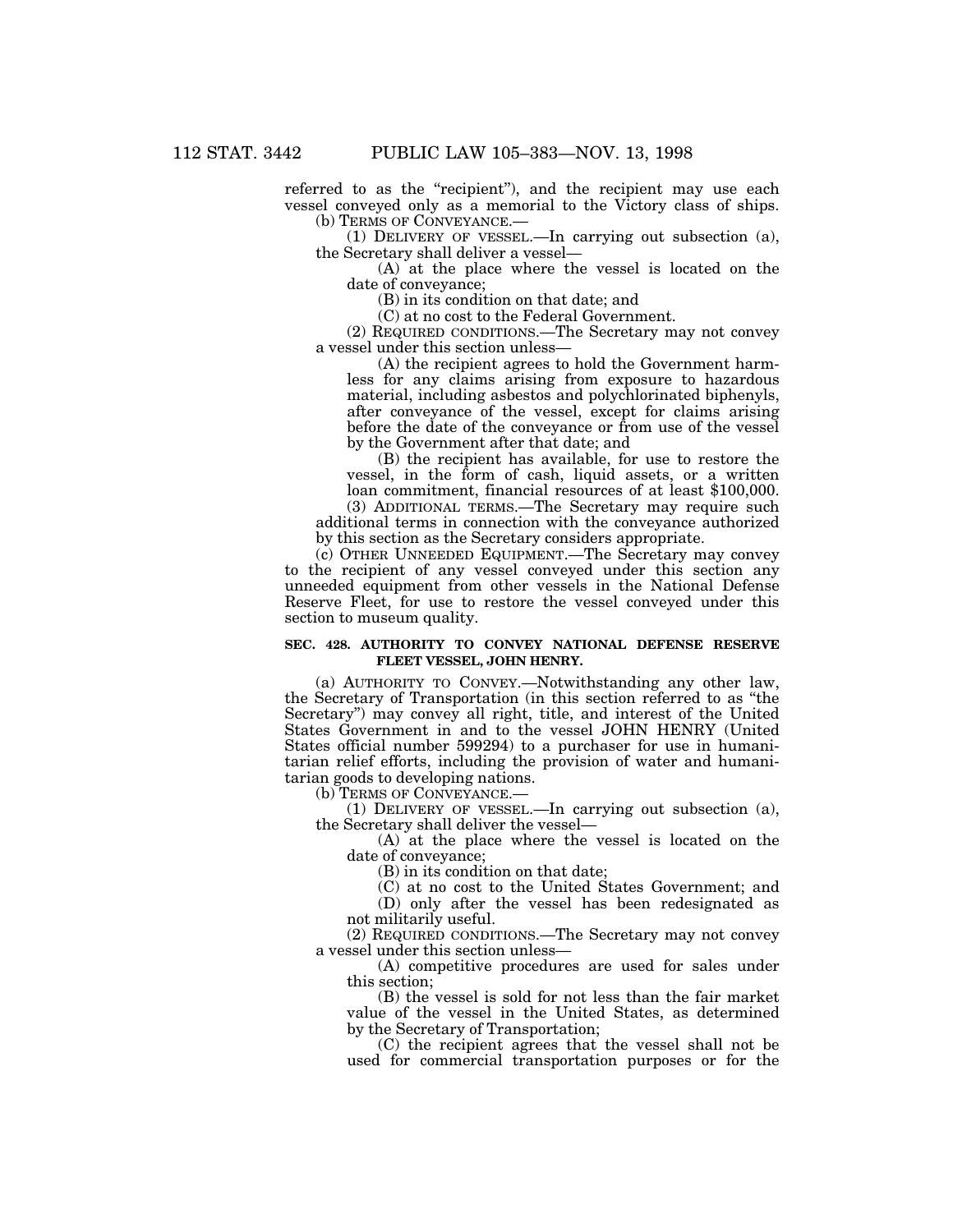carriage of cargoes reserved to United States flag commercial vessels under section 901(b) and 901f of the Merchant Marine Act, 1936 (46 U.S.C. App. 1241(b) and 1241f);

(D) the recipient agrees to hold the Government harmless for any claims arising from exposure to hazardous material, including asbestos and polychlorinated biphenyls, after the conveyance of the vessel, except for claims arising before the date of the conveyance or from use of the vessel by the Government after that date; and

(E) the recipient provides sufficient evidence to the Secretary that it has financial resources in the form of cash, liquid assets, or a written loan commitment of at least \$100,000.

(F) the recipient agrees to make the vessel available to the Government if the Secretary requires use of the vessel by the Government for war or national emergency.

(G) the recipient agrees to document the vessel under chapter 121 of title 46, United States Code.

(3) ADDITIONAL TERMS.—The Secretary may require such additional terms in connection with the conveyance authorized by this section as the Secretary considers appropriate.

(c) PROCEEDS.—Any amounts received by the United States as proceeds from the sale of the M/V JOHN HENRY shall be deposited in the Vessel Operations Revolving Fund established by the Act of June 2, 1951 (chapter 121; 46 U.S.C. App. 1241a) and shall be available and expended in accordance with section 6(a) of the National Maritime Heritage Act (16 U.S.C. App. 5405(a)).

#### **SEC. 429. APPLICABILITY OF AUTHORITY TO RELEASE RESTRICTIONS AND ENCUMBRANCES.**

Section  $315(c)(1)$  of the Federal Maritime Commission Authorization Act of 1990 (Public Law 101–595; 104 Stat. 2988) is amended—

(1) by striking ''3 contiguous tracts'' and inserting ''4 tracts''; and

(2) by striking ''Tract A'' and all that follows through the end of the paragraph and inserting the following:

- ''Tract 1—Commencing at a point N45° 28′ 31″ E 198.3 feet from point 'A' as shown on plat of survey of 'Boundary Agreement of CAFB' by D.W. Jessen and Associates, Civil Engineers, Lake Charles, Louisiana, dated August 7, 1973, and filed in Plat Book 23, at page 20, Records of Calcasieu Parish, Louisiana; thence S44° 29′ 09″ E 220 feet; thence N45° 28′ 31″ E 50 feet; thence N44° 29′ 09″ W 220 feet; thence S45° 28′ 31″ W 50 feet to the point of commencement and containing 11,000 square feet (0.2525 acres).
- "Tract 2—Commencing at a point N45° 28' 31" E 198.3 feet from point 'A' as shown on plat of survey of 'Boundary Agreement of CAFB' by D.W. Jessen and Associates, Civil Engineers, Lake Charles, Louisiana, dated August 7, 1973, and filed in Plat Book 23, at page 20, Records of Calcasieu Parish, Louisiana; thence S44° 29′ 09″ E 169.3 feet; thence S45° 28′ 31″ W 75 feet; (Deed Call S45° 30′ 51″ W 75 feet), thence N44° 29′ 09″ W 169.3 feet; thence N45° 28′ 31″ E 75 feet to the point of commencement and containing 12,697 square feet (0.2915 acres).
- ''Tract 3—Commencing at a point N45° 28′ 31″ E 248.3 feet from point 'A' as shown on plat of survey of 'Boundary Agreement of CAFB' by D.W. Jessen and Associates, Civil Engineers, Lake Charles, Louisiana, dated August 7, 1973, and filed in Plat Book 23, at page 20, Records of Calcasieu Parish, Louisiana; thence S44° 29′ 09″ E 220 feet; thence N45° 28′ 31″ E 50 feet; thence N44° 29′ 09″ W 220 feet; thence S45° 28′ 31″ W 50 feet to the point of commencement and containing 11,000 square feet (0.2525 acres).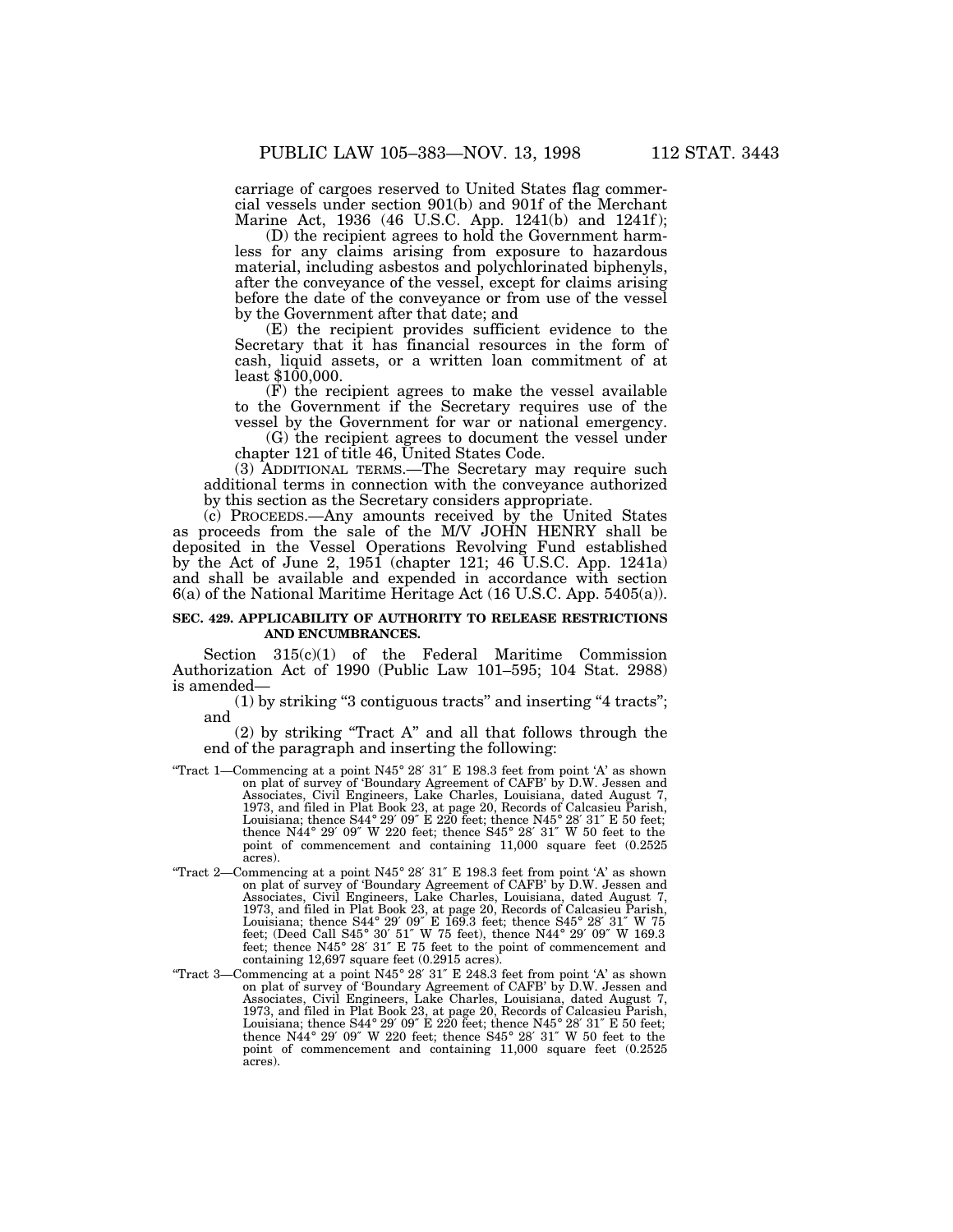- "Tract 4—Commencing at a point N45° 28' 31" E 123.3 feet and S44° 29' 09" E 169.3 feet from point 'A' as shown on plat of survey of 'Boundary Agreement of CAFB' by D.W. Jessen and Associates, Civil Engineers, Lake Charles, Louisiana, dated August 7, 1973, and filed in Plat Book 23, at page 20, Records of Calcasieu Parish, Louisiana; thence S44° 29′ 09″ E 50.7 feet; thence N45° 28′ 31″ E 75 feet; thence N44° 29′ 09″ W 50.7 feet; thence S45° 28′ 31″ W 75 feet (Deed Call S45° 30′ 51″ W 75 feet) to the point of commencement and containing 3,802 square feet (0.0873 acres).
- ''Composite Description—A tract of land lying in section 2, Township 10 South— Range 8 West, Calcasieu Parish, Louisiana, and being mone [sic] particularly described as follows: Begin at a point N45° 28′ 31″ E 123.3 feet from point 'A' as shown on plat of survey of 'Boundary Agreement of CAFB' by D.W. Jessen and Associates, Civil Engineers, Lake Charles, Louisiana, dated August 7, 1973, and filed in Plat Book 23, at page 20, Records of Calcasieu Parish, Louisiana; thence N45° 28′ 31″ E 175.0 feet; thence S44° 29′ 09″ E 220.0 feet; thence S45° 28′ 31″ W 175.0 feet; thence N44° 29′ 09″ W 220.0 feet to the point of beginning, containing 0.8035 acres.''.

#### **SEC. 430. BARGE APL–60.**

(a) IN GENERAL.—Notwithstanding section 27 of the Merchant Marine Act, 1920 (46 U.S.C. App. 883), section 8 of the Act of June 19, 1886 (46 U.S.C. App. 289), and section 12106 of title 46, United States Code, the Secretary may issue a certificate of documentation with appropriate endorsement for employment in the coastwise trade for the barge APL–60 (United States official number 376857).

(b) LIMITATIONS.—The vessel described in subsection (a) may be employed in the coastwise trade only for the purpose of participating in the ship disposal initiative initially funded by the Department of Defense Appropriations Act, 1999, for the duration of that initiative.

(c) TERMINATION.—A coastwise endorsement issued under subsection (a) shall terminate on the earlier of—

(1) the completion of the final coastwise trade voyage associated with the ship disposal initiative described in subsection (b); or

(2) the sale or transfer of the vessel described in subsection (a) to an owner other than the owner of the vessel as of October 1, 1998.

#### **SEC. 431. VESSEL FINANCING FLEXIBILITY.**

The Secretary of Transportation may guarantee obligations under section 1103 of the Merchant Marine Act, 1936 (46 U.S.C. App.1273), for the vessels planned for construction to be purchased by the American West Steamboat Company and to be named QUEEN OF THE YUKON, which will operate on the Yukon and Tanana Rivers, and EMPRESS OF THE NORTH, which will operate in Alaska, Washington, and Oregon. Notwithstanding sections 509,  $1103(c)$ , and  $1104\overline{A}$ (b) of the Merchant Marine Act, 1936 (46 U.S.C. App. 1159, 1273(c), and 1274(b)), the Secretary of Transportation may guarantee obligations of  $87\frac{1}{2}$  percent of the purchase price of such vessels. Each obligation guaranteed under this section may have a maturity date of 25 years from the date of delivery of the vessel concerned.

#### **SEC. 432. HYDROGRAPHIC FUNCTIONS.**

33 USC 892c note.

(a) EFFECTIVE DATE.—Subsections (b) and (c) shall take effect immediately after the later of—

(1) the enactment of the Hydrographic Services Improvement Act of 1998; or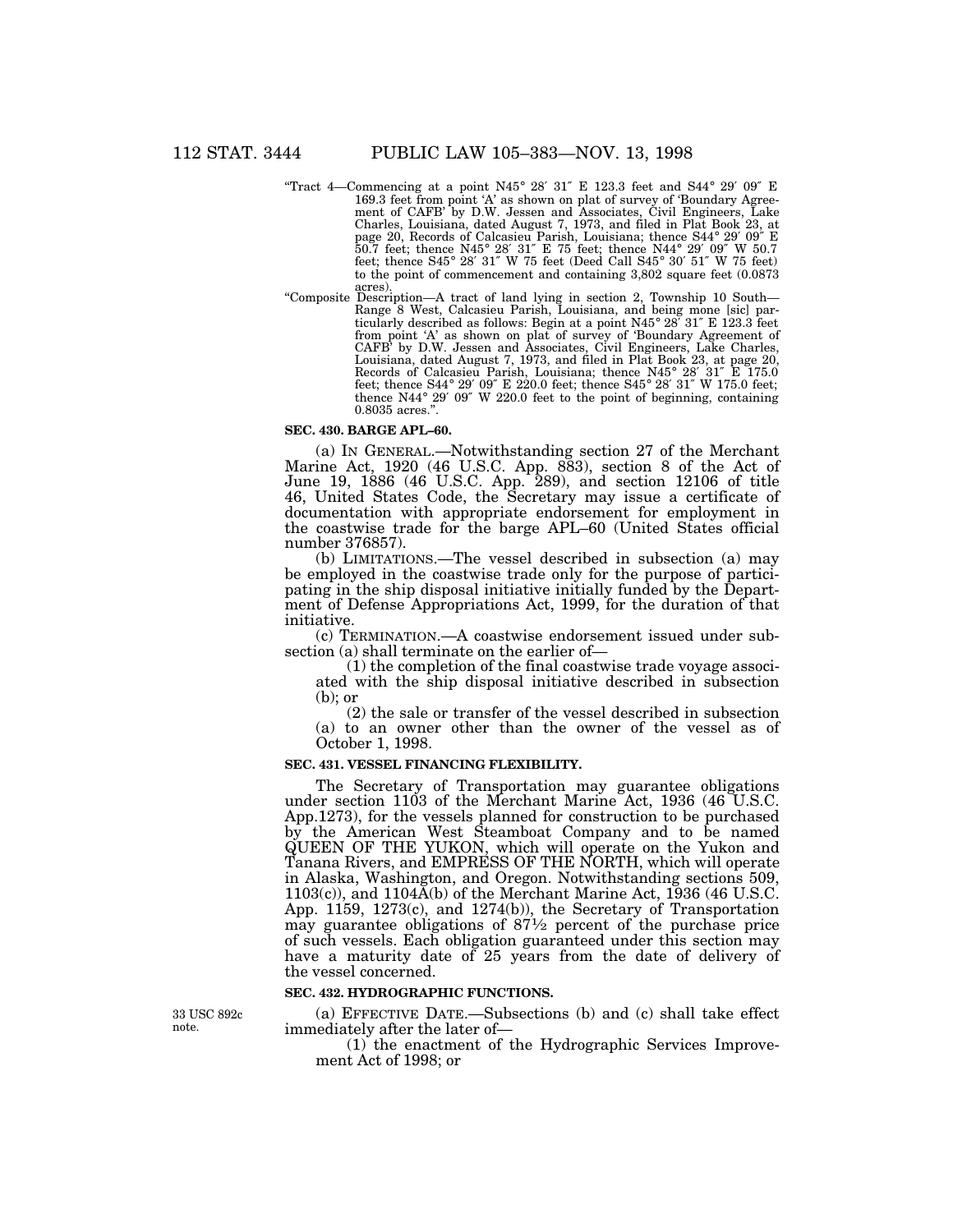(2) the enactment of this Act.

(b) AUTHORIZATION OF APPROPRIATIONS.—Section 306 of the Hydrographic Services Improvement Act of 1998 is amended to 33 USC 892d.read as follows:

# **''SEC. 306. AUTHORIZATION OF APPROPRIATIONS.**

''There is authorized to be appropriated to the Administrator the following:

" $(1)$  To carry out nautical mapping and charting functions under the Act of 1947 and sections 303 and 304, except for conducting hydrographic surveys, \$33,000,000 for fiscal year 1999, \$34,000,000 for fiscal year 2000, and \$35,000,000 for fiscal year 2001.

"(2) To conduct hydrographic surveys under section 303(a)(1), including the leasing of ships, \$33,000,000 for fiscal year 1999, \$35,000,000 for fiscal year 2000, and \$37,000,000 for fiscal year 2001. Of these amounts, no more than \$16,000,000 is authorized for any one fiscal year to operate hydrographic survey vessels owned and operated by the Administration.

''(3) To carry out geodetic functions under the Act of 1947, \$25,000,000 for fiscal year 1999, \$30,000,000 for fiscal year 2000, and \$30,000,000 for fiscal year 2001.

"(4) To carry out tide and current measurement functions under the Act of 1947, \$22,500,000 for each of fiscal years 1999 through 2001. Of these amounts \$4,500,000 is authorized for each fiscal year to implement and operate a national quality control system for real-time tide and current and maintain the national tide network, and \$7,000,000 is authorized for each fiscal year to design and install real-time tide and current data measurement systems under section 303(b)(4).''.

(c) REPEAL OF REPORT REQUIREMENTS.—Section 305 of the Hydrographic Services Improvement Act of 1998 is amended by 33 USC 892c. striking subsections (a) and  $(d)$ .

# **TITLE V—ADMINISTRATIVE PROCESS FOR JONES ACT WAIVERS**

## **SEC. 501. FINDINGS.**

The Congress finds that—

(1) current coastwise trade laws provide no administrative authority to waive the United-States-built requirement of those laws for the limited carriage of passengers for hire on vessels built or rebuilt outside the United States;

(2) requests for such waivers require the enactment of legislation by the Congress;

(3) each Congress routinely approves numerous such requests for waiver and rarely rejects any such request; and

(4) the review and approval of such waiver requests is a ministerial function which properly should be executed by an administrative agency with appropriate expertise.

# **SEC. 502. ADMINISTRATIVE WAIVER OF COASTWISE TRADE LAWS.**

Notwithstanding sections 12106 and 12108 of title 46, United States Code, section 8 of the Act of June 19, 1886 (46 U.S.C. App. 289), and section 27 of the Merchant Marine Act, 1920 (46

46 USC 12106 note.

46 USC 12106 note.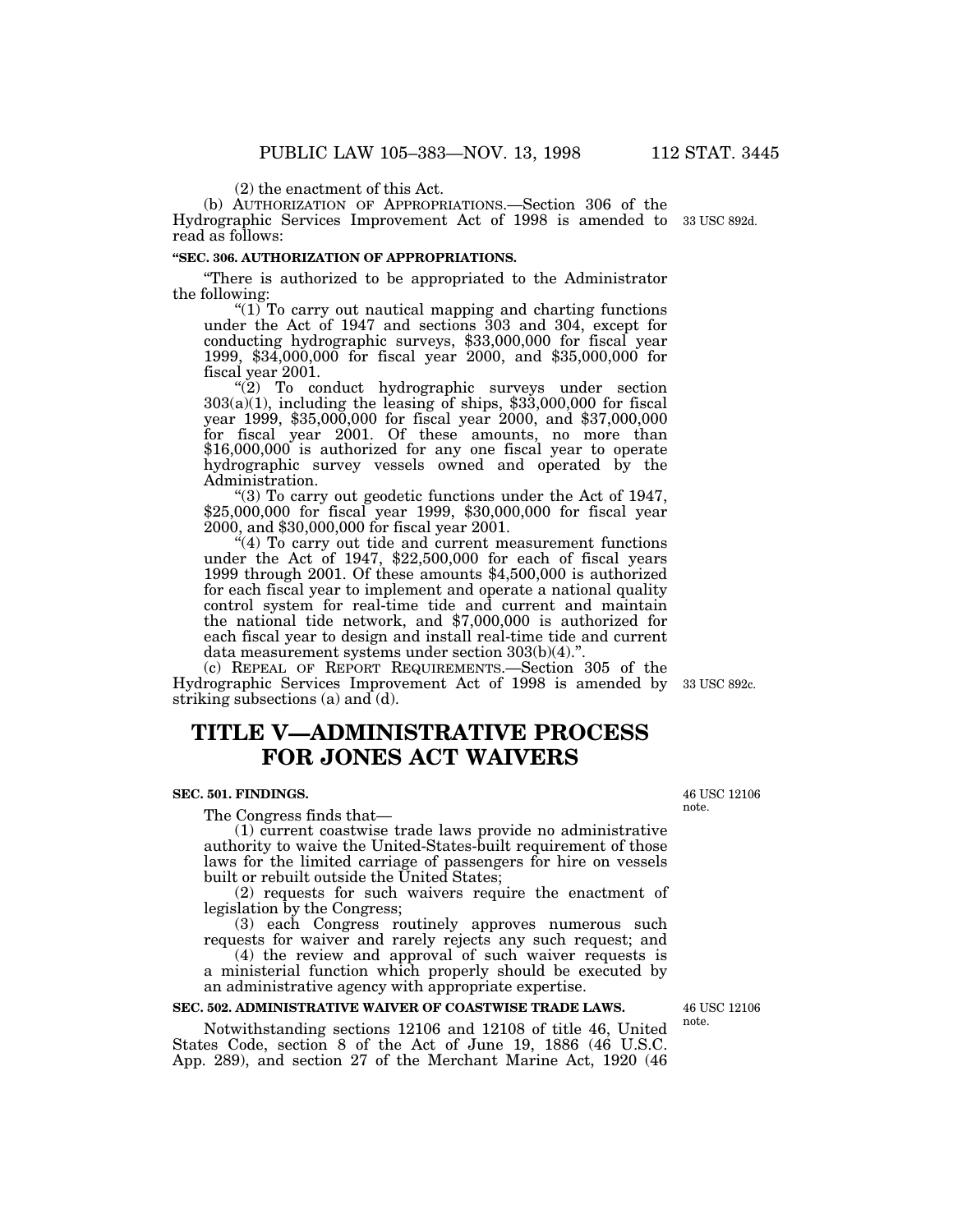U.S.C. App. 883), the Secretary of Transportation may issue a certificate of documentation with appropriate endorsement for employment in the coastwise trade as a small passenger vessel or an uninspected passenger vessel for an eligible vessel authorized to carry no more than 12 passengers for hire if the Secretary, after notice and an opportunity for public comment, determines that the employment of the vessel in the coastwise trade will not adversely affect—

(1) United States vessel builders; or

(2) the coastwise trade business of any person who employs vessels built in the United States in that business.

46 USC 12106 note.

# **SEC. 503. REVOCATION.**

The Secretary may revoke an endorsement issued under section 502, after notice and an opportunity for public comment, if the Secretary determines that the employment of the vessel in the coastwise trade has substantially changed since the issuance of the endorsement, and—

(1) the vessel is employed other than as a small passenger vessel or an uninspected passenger vessel; or

(2) the employment of the vessel adversely affects—

(A) United States vessel builders; or

(B) the coastwise trade business of any person who employs vessels built in the United States.

46 USC 12106 note.

# **SEC. 504. DEFINITIONS.**

In this title:

(1) SECRETARY.—The term "Secretary" means the Secretary of Transportation.

(2) ELIGIBLE VESSEL.—The term ''eligible vessel'' means a vessel that—

(A) was not built in the United States and is at least 3 years of age; or

(B) if rebuilt, was rebuilt outside the United States at least 3 years before the certification requested under section 502, if granted, would take effect.

(3) SMALL PASSENGER VESSEL; UNINSPECTED PASSENGER VESSEL; PASSENGER FOR HIRE.—The terms ''small passenger vessel'', ''uninspected passenger vessel'', and ''passenger for hire" have the meaning given such terms by section 2101 of title 46, United States Code.

46 USC 12106 note.

### **SEC. 505. SUNSET.**

(a) IN GENERAL.—Subject to subsection (b), this title (other than this section) shall have no force or effect on or after September 30, 2002.

(b) ENDORSEMENTS CONTINUE.—Any certificate or endorsement issued under section 502 before the date referred to in subsection (a) of this section shall continue in effect until otherwise invalidated or revoked under chapter 121 of title 46, United States Code.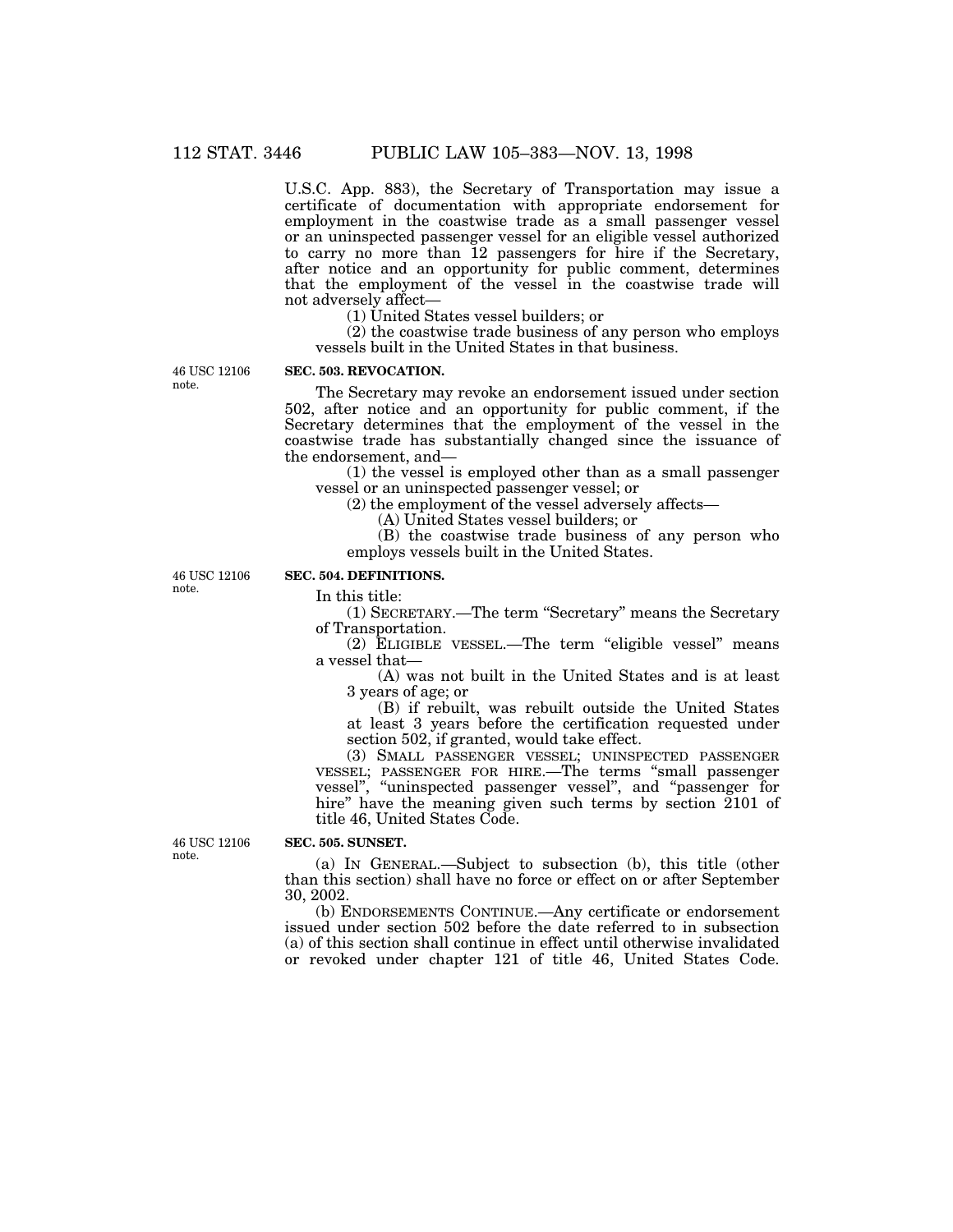# **TITLE VI—HARMFUL ALGAL BLOOMS AND HYPOXIA**

#### **SEC. 601. SHORT TITLE.**

This title may be cited as the "Harmful Algal Bloom and Hypoxia Research and Control Act of 1998''.

#### **SEC. 602. FINDINGS.**

The Congress finds that—

(1) the recent outbreak of the harmful microbe Pfiesteria piscicida in the coastal waters of the United States is one example of potentially harmful algal blooms composed of naturally occurring species that reproduce explosively and that are increasing in frequency and intensity in the Nation's coastal waters;

(2) other recent occurrences of harmful algal blooms include red tides in the Gulf of Mexico and the Southeast; brown tides in New York and Texas; ciguatera fish poisoning in Hawaii, Florida, Puerto Rico, and the United States Virgin Islands; and shellfish poisonings in the Gulf of Maine, the Pacific Northwest, and the Gulf of Alaska;

(3) in certain cases, harmful algal blooms have resulted in fish kills, the deaths of numerous endangered West Indian manatees, beach and shellfish bed closures, threats to public health and safety, and concern among the public about the safety of seafood;

(4) according to some scientists, the factors causing or contributing to harmful algal blooms may include excessive nutrients in coastal waters, other forms of pollution, the transfer of harmful species through ship ballast water, and ocean currents;<br>(5) harmful algal blooms may have been responsible for

an estimated  $$1,000,000,000$  in economic losses during the past decade;

(6) harmful algal blooms and blooms of non-toxic algal species may lead to other damaging marine conditions such as hypoxia (reduced oxygen concentrations), which are harmful or fatal to fish, shellfish, and benthic organisms;

(7) according to the National Oceanic and Atmospheric Administration in the Department of Commerce, 53 percent of United States estuaries experience hypoxia for at least part of the year and a 7,000 square mile area in the Gulf of Mexico off Louisiana and Texas suffers from hypoxia;

(8) according to some scientists, a factor believed to cause hypoxia is excessive nutrient loading into coastal waters;

(9) there is a need to identify more workable and effective actions to reduce nutrient loadings to coastal waters;

(10) the National Oceanic and Atmospheric Administration, through its ongoing research, education, grant, and coastal resource management programs, possesses a full range of capabilities necessary to support a near and long-term comprehensive effort to prevent, reduce, and control harmful algal blooms and hypoxia;

(11) funding for the research and related programs of the National Oceanic and Atmospheric Administration will aid in improving the Nation's understanding and capabilities for

16 USC 1451 note. Harmful Algal Bloom and Hypoxia Research and Control Act of 1998.

16 USC 1451 note.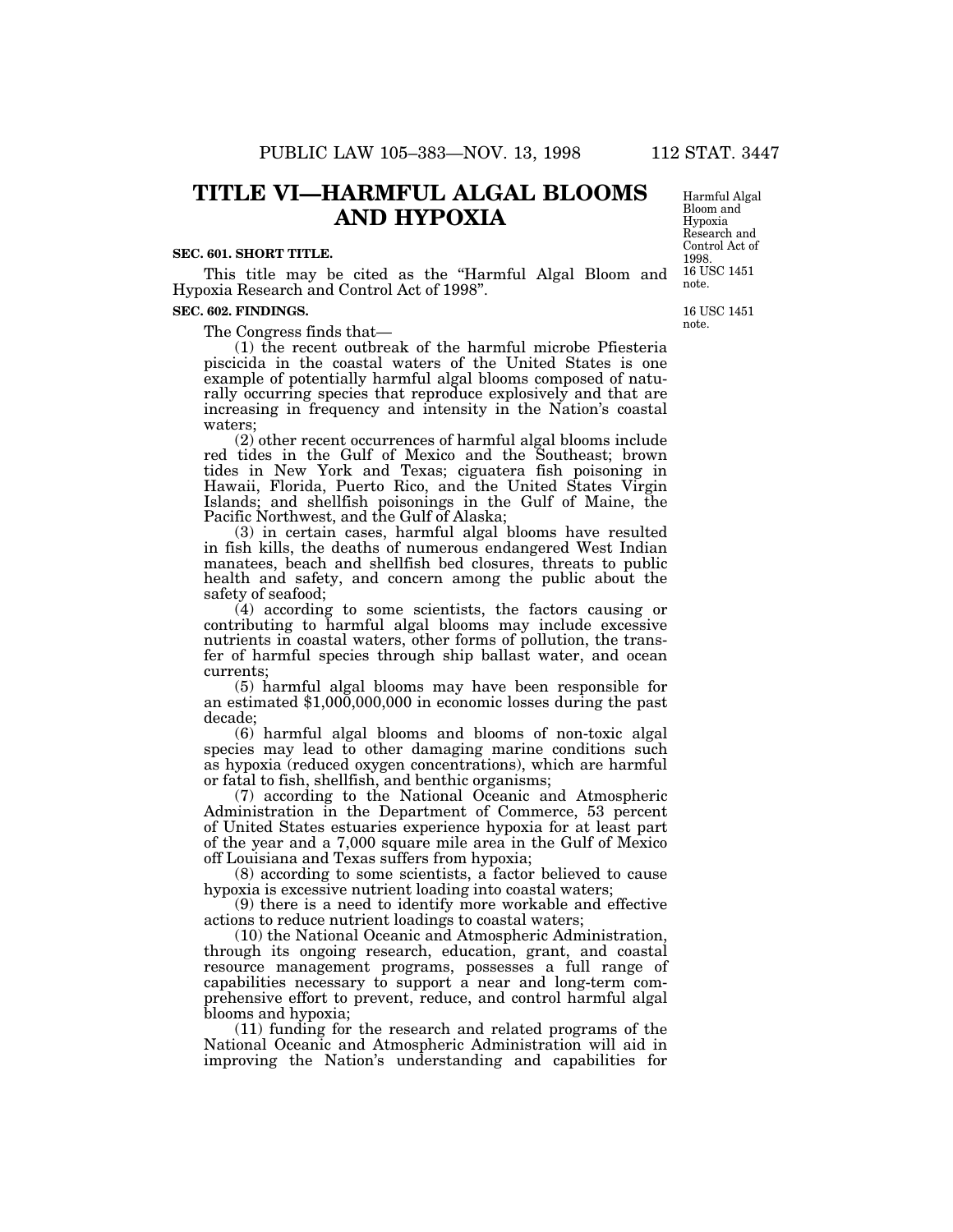addressing the human and environmental costs associated with harmful algal blooms and hypoxia; and

(12) other Federal agencies such as the Environmental Protection Agency, the Department of Agriculture, and the National Science Foundation, along with the States, Indian tribes, and local governments, conduct important work related to the prevention, reduction, and control of harmful algal blooms and hypoxia.

16 USC 1451 note.

# **SEC. 603. ASSESSMENTS.**

(a) ESTABLISHMENT OF INTER-AGENCY TASK FORCE.—The President, through the Committee on Environment and Natural Resources of the National Science and Technology Council, shall establish an Inter-Agency Task Force on Harmful Algal Blooms and Hypoxia (hereinafter referred to as the ''Task Force''). The Task Force shall consist of the following representatives from—

(1) the Department of Commerce (who shall serve as Chairman of the Task Force);

(2) the Environmental Protection Agency;

(3) the Department of Agriculture;

(4) the Department of the Interior;

(5) the Department of the Navy;

(6) the Department of Health and Human Services;

(7) the National Science Foundation;

(8) the National Aeronautics and Space Administration;

(9) the Food and Drug Administration;

(10) the Office of Science and Technology Policy;

(11) the Council on Environmental Quality; and

(12) such other Federal agencies as the President considers appropriate.

(b) ASSESSMENT OF HARMFUL ALGAL BLOOMS.—

(1) Not later than 12 months after the date of the enactment of this title, the Task Force, in cooperation with the coastal States, Indian tribes, and local governments, industry (including agricultural organizations), academic institutions, and non-governmental organizations with expertise in coastal zone management, shall complete and submit to the Congress an assessment which examines the ecological and economic consequences of harmful algal blooms, alternatives for reducing, mitigating, and controlling harmful algal blooms, and the social and economic costs and benefits of such alternatives.

(2) The assessment shall—

(A) identify alternatives for preventing unnecessary duplication of effort among Federal agencies and departments with respect to harmful algal blooms; and

(B) provide for Federal cooperation and coordination with and assistance to the coastal States, Indian tribes, and local governments in the prevention, reduction, management, mitigation, and control of harmful algal blooms and their environmental and public health impacts. (c) ASSESSMENT OF HYPOXIA.—

(1) Not later than 12 months after the date of the enactment of this title, the Task Force, in cooperation with the States, Indian tribes, local governments, industry, agricultural, academic institutions, and non-governmental organizations with expertise in watershed and coastal zone management, shall complete and submit to the Congress an assessment which

Deadline.

Deadline.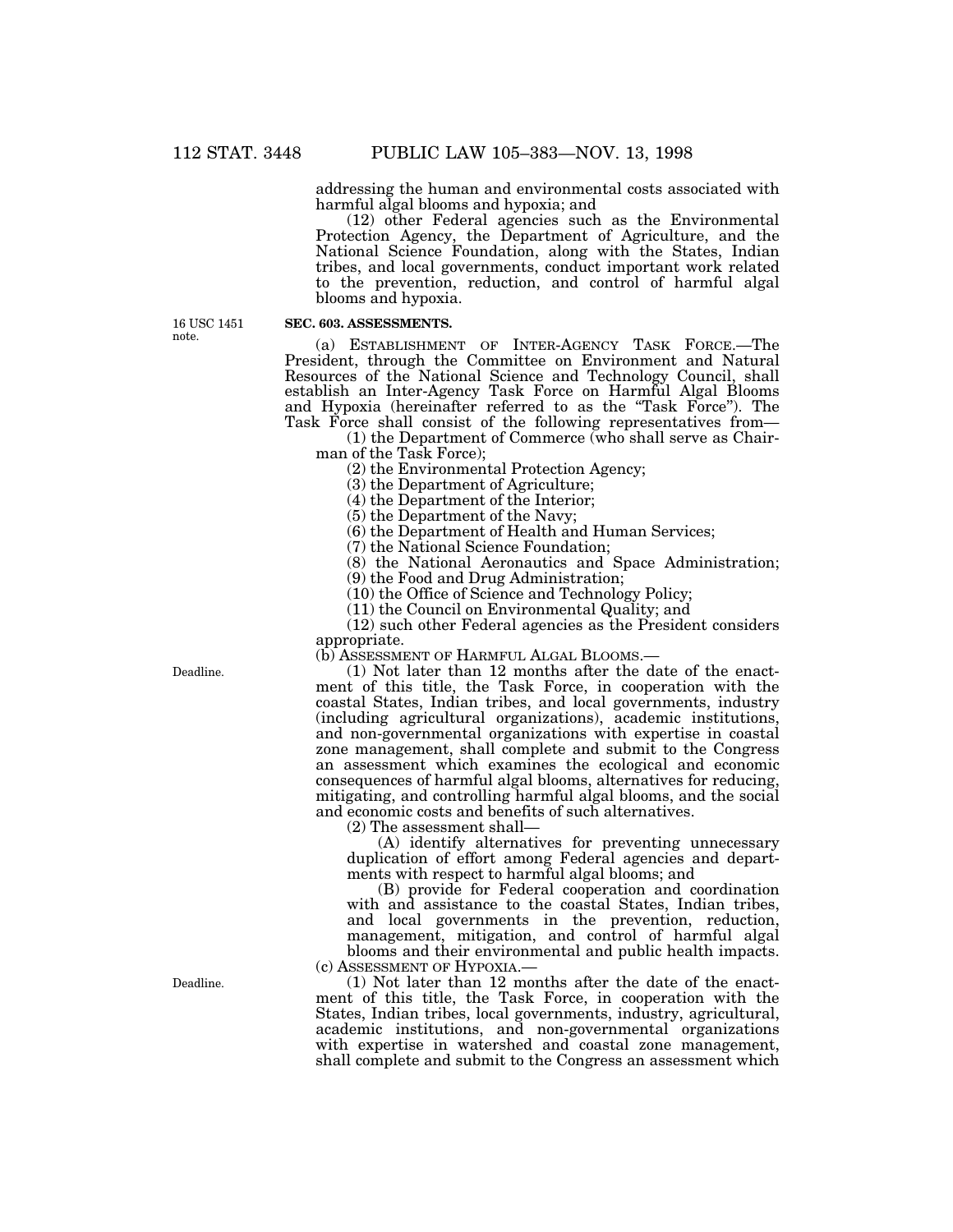examines the ecological and economic consequences of hypoxia in United States coastal waters, alternatives for reducing, mitigating, and controlling hypoxia, and the social and economic costs and benefits of such alternatives.

(2) The assessment shall—

(A) establish needs, priorities, and guidelines for a peer-reviewed, inter-agency research program on the causes, characteristics, and impacts of hypoxia;

(B) identify alternatives for preventing unnecessary duplication of effort among Federal agencies and departments with respect to hypoxia; and

(C) provide for Federal cooperation and coordination with and assistance to the States, Indian tribes, and local governments in the prevention, reduction, management, mitigation, and control of hypoxia and its environmental impacts.

(e) DISESTABLISHMENT OF TASK FORCE.—The President may disestablish the Task Force after submission of the plan in section 604(d).

#### **SEC. 604. NORTHERN GULF OF MEXICO HYPOXIA.**

(a) ASSESSMENT REPORT.—Not later than May 30, 1999, the Task Force shall complete and submit to Congress and the President an integrated assessment of hypoxia in the northern Gulf of Mexico that examines: the distribution, dynamics, and causes; ecological and economic consequences; sources and loads of nutrients transported by the Mississippi River to the Gulf of Mexico; effects of reducing nutrient loads; methods for reducing nutrient loads; and the social and economic costs and benefits of such methods.

(b) SUBMISSION OF A PLAN.—No later than March 30, 2000, the President, in conjunction with the chief executive officers of the States, shall develop and submit to Congress a plan, based on the integrated assessment submitted under subsection (a), for reducing, mitigating, and controlling hypoxia in the northern Gulf of Mexico. In developing such plan, the President shall consult with State, Indian tribe, and local governments, academic, agricultural, industry, and environmental groups and representatives. Such plan shall include incentive-based partnership approaches. The plan shall also include the social and economic costs and benefits of the measures for reducing, mitigating, and controlling hypoxia. At least 90 days before the President submits such plan to the Congress, a summary of the proposed plan shall be published in the Federal Register for a public comment period of not less than 60 days.

## **SEC. 605. AUTHORIZATION OF APPROPRIATIONS.**

There are authorized to be appropriated to the Secretary of Commerce for research, education, and monitoring activities related to the prevention, reduction, and control of harmful algal blooms and hypoxia, \$15,000,000 for fiscal year 1999, \$18,250,000 for fiscal year 2000, and \$19,000,000 for fiscal year 2001, to remain available until expended. The Secretary shall consult with the States on a regular basis regarding the development and implementation of the activities authorized under this section. Of such amounts for each fiscal year—

Deadline. 16 USC 1451 note.

16 USC 1451 note.